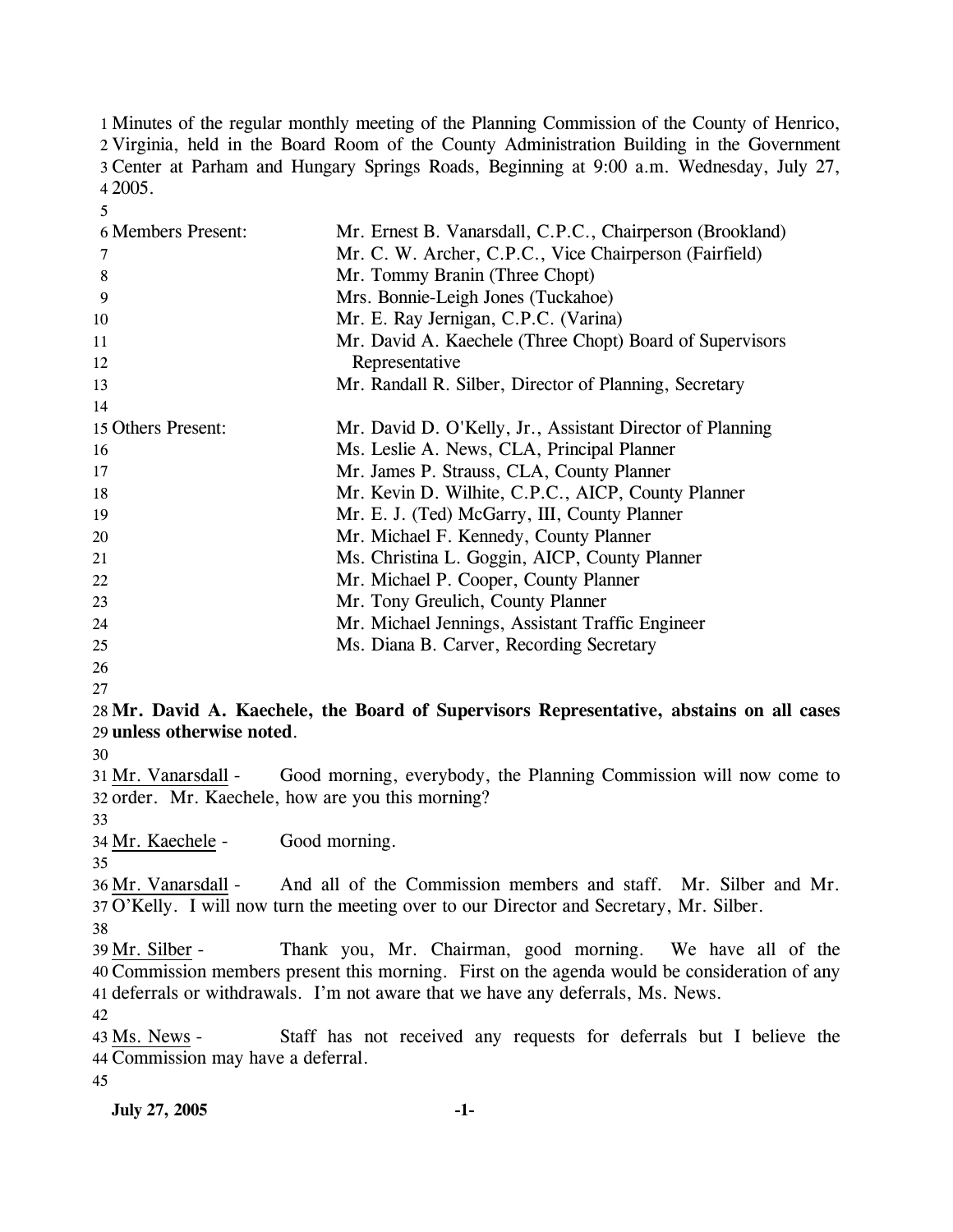46 Mr. Silber - Okay.

Yes, Ms. News, I have one on page 2, the landscape plan for LP/POD-34-05, The Village @ Osborne. 49 48 Mr. Jernigan -

50

47

## 51 **LANDSCAPE PLAN (Deferred from the June 22, 2005, Meeting)**

52 LP/POD-34-05 The Village @ Osborne – Zero Lot Line Dwellings Osborne Turnpike **Foster & Miller, P.C. for FTF, LLC:** Request for approval of a landscape plan, as required by Chapter 24, Sections 24-106 and 24-106.2 of the Henrico County Code. The 41.758-acre site is located at 7101 Osborne Turnpike, approximately 4,500 feet north of Burning Tree Road on parcels 802-696-9269 and 803-696-6866. The zoning is R-5AC, General Residence District (Conditional) **(Varina)** 

53

Is there anyone in the audience in opposition to LP/POD-34-05, The 55 Village @ Osborne, being deferred this morning? There is no opposition. 54 Mr. Vanarsdall -

56

Mr. Chairman, with that I move for deferral of landscape plan LP/POD-58 34-05, The Village @ Osborne, to the October 26, 2005, by request of the Commission. 57 Mr. Jernigan -

59

60 Mr. Archer - Second, Mr. Chairman.

61

The motion was made by Mr. Jernigan and seconded by Mr. Archer. All in favor say aye…all opposed say nay. The ayes have it. The motion passes. 63 62 Mr. Vanarsdall -

64

65 The Planning Commission deferred the landscape plan for LP/POD-34-05, The Village @ 66 Osborne, to its October 26, 2005, meeting.

67

Are there any other deferrals by the Commission? All right. Next on 69 the agenda would be the Expedited Agenda. These are items that are placed on a special 70 agenda for consideration. These are items that the plan has been reviewed by the County 71 administration. There are no outstanding issues that staff has with the plan. The Planning 72 Commissioner from that district is comfortable with the request and the applicant has agreed to 73 all of the conditions that have been placed on this plan, or this request. So, they are placed on 74 the Expedited Agenda so we can hear these without a particular testimony on each case, so that 75 we can approve them more quickly. I believe we have a number of items on the Expedited 76 Agenda this morning. Ms. News, if you could inform us of those please. 68 Mr. Silber -77

Yes, sir. We have 10 items on the Expedited Agenda. The first item is 79 on page 4 of your agenda and it is located in the Varina District, LP/POD-90-02, Airport Self Storage. There is an addendum item on page 1 of your addendum which includes a revised 80 81 plan. That plan shows the addition of six evergreen trees on the west side of the building 82 which the applicant is in agreement with, and there is a revised recommendation 83 recommending approval. 78 Ms. News -

**July 27, 2005 -2-**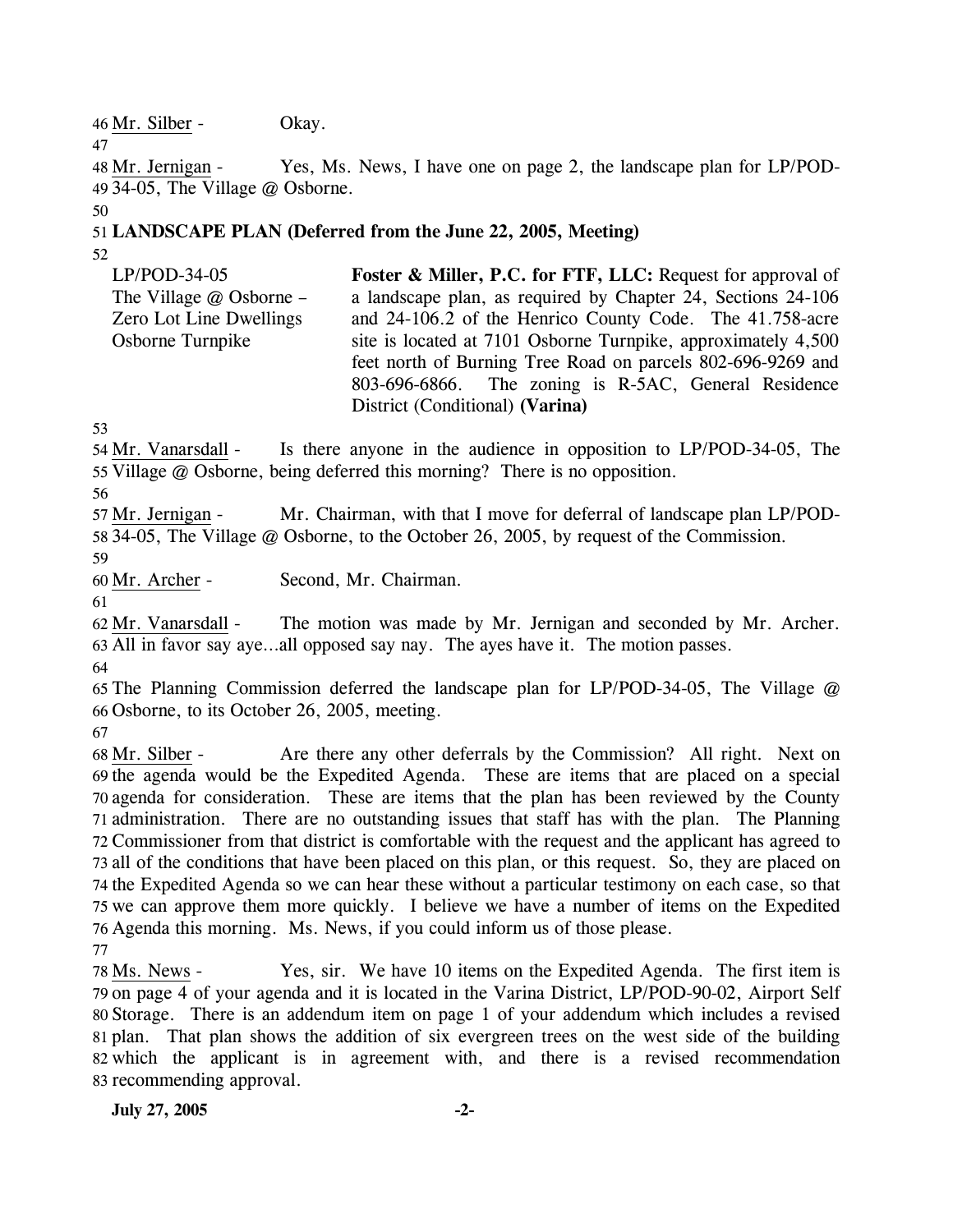#### 84 **LANDSCAPE PLAN**

85

LP/POD-90-02 Airport Self Storage – Williamsburg Road and Audubon Drive **Shipp & Wilson, Inc. for Camco LLC: Request for approval** of a landscape plan, as required by Chapter 24, Sections 24- 106 and 24-106.2 of the Henrico County Code. The 4.5-acre site is located at 520 W. Williamsburg Road (U.S. Route 60) on parcel 823-716-6129. The zoning is M-1C, Lighting Industrial District (Conditional) and ASO, Airport Safety Overlay District. **(Varina)** 

86

Is there anyone in the audience in opposition to LP/POD-90-02, Airport 88 Self Storage? No opposition. Mr. Jernigan. 87 Mr. Vanarsdall -

89

Mr. Chairman, with that, I move for approval of landscape plan LP/POD-90-02, Airport Self Storage, the annotations on the plans and the recommendation by 91 92 staff on the addendum. 90 Mr. Jernigan -

93

94 Mr. Archer - Second.

95

The motion was made by Mr. Jernigan and seconded by Mr. Archer. All in favor say aye…all opposed say nay. The ayes have it. The motion passes. 97 96 Mr. Vanarsdall -

98

99 The Planning Commission approved the landscape plan for LP/POD-90-02, Airport Self 100 Storage, subject to the annotations on the plans and the standard conditions attached to these 101 minutes for landscape plans.

102

Next on page 5 of your agenda, located in the Three Chopt District, is 104 the landscape plan, LP/POD-92-04, Goddard School Expansion at the Town Center at Twin 105 Hickory. 103 Ms. News -

106

### 107 **LANDSCAPE PLAN**

108

LP/POD-92-04 Goddard School Expansion – Town Center @ Twin Hickory–Old Nuckols Road **Shipp & Wilson, Inc. for D&B Holdings, LLC c/o The Goddard School and Retlaw 100, LLC:** Request for approval of a landscape plan, as required by Chapter 24, Sections 24-106 and 24-106.2 of the Henrico County Code. The .397-acre site is located along the south line of Old Nuckols Road, approximately 600 feet west of the intersection of Old Nuckols Road and Nuckols Road on parcel 745-773-8662 and part of parcel 745-773-9641. The zoning is B-2C, Business District (Conditional). **(Three Chopt)** 

109

Is there anyone in the audience in opposition to LP/POD-92-04, Goddard 111 School Expansion? No opposition. Mr. Branin. 110 Mr. Vanarsdall -112

**July 27, 2005 -3-**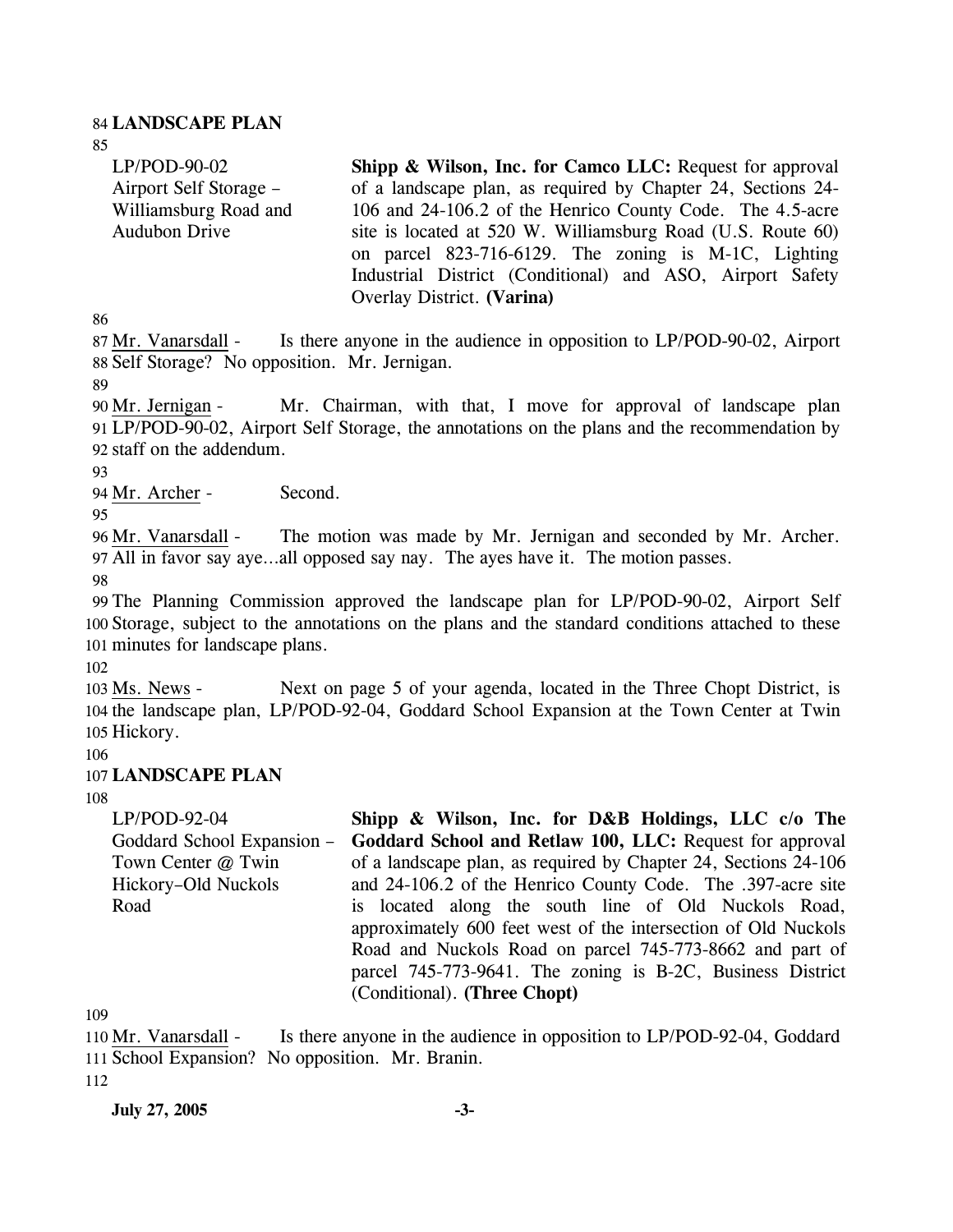Mr. Chairman, I move to approve LP/POD-92-04, Goddard School 114 Expansion on the Expedited Agenda. 113 Mr. Branin -

115

116 Mr. Jernigan - Second.

117

The motion was made by Mr. Branin and seconded by Mr. Jernigan. All 119 in favor say aye...all opposed say nay. The ayes have it. The motion passes. 118 Mr. Vanarsdall -

120

121 The Planning Commission approved the landscape plan for LP/POD-92-04, Goddard School 122 Expansion – Town Center @ Twin Hickory, subject to the annotations on the plans and the 123 standard conditions attached to these minutes for landscape plans.

124

Next on page 13 of your agenda, located in the Varina District, is the 126 subdivision Kings Landing (July 2005 Plan) for 10 lots. There is an addendum item on page 2 127 of your addendum which includes two additional conditions which address floodplain location 128 and RPA encroachments, and a revised recommendation for approval. 125 Ms. News -

129

## 130 **SUBDIVISION**

131

Kings Landing (July 2005 Plan) 4201 New Market Road **Timmons Group for Rogers-Chenault, Inc.:** The 45.90-acre site proposed for a subdivision of 10 single-family homes is located on the west line of New Market Road, approximately 1,442 feet south of Long Bridge Road on parcel 813-678-3666. The zoning is A-1, Agricultural District. Individual well and septic tank/drainfield. **(Varina) 10 Lots** 

132

Is there anyone in the audience in opposition to subdivision Kings Landing (July 2005 Plan) in the Varina District? No opposition. Mr. Jernigan. 134 133 Mr. Vanarsdall -

135

Mr. Chairman, I move for approval of subdivision Kings Landing (July 2005 Plan) subject to the annotations on the plans, the standard conditions for subdivisions not 137 138 served by public utilities and the additional conditions listed in the agenda Nos. 11 through 19 139 as recommended by staff on the addendum. 136 Mr. Jernigan -

140

141 Mr. Archer - Second.

142

The motion was made by Mr. Jernigan and seconded by Mr. Archer. All in favor say aye…all opposed say nay. The ayes have it. The motion passes. 144 143 Mr. Vanarsdall -

145

146 The Planning Commission granted conditional approval to Kings Landing (July 2005 Plan) 147 subject to the annotations on the plans, the standard conditions attached to these minutes for 148 subdivisions not served by public utilities, and the following additional conditions:

149

 $15011.$ Each lot shall contain at least 43,560 square feet, exclusive of the flood plain areas.

151 12. The limits and elevation of the 100-year frequency flood shall be conspicuously noted on

**July 27, 2005 -4-**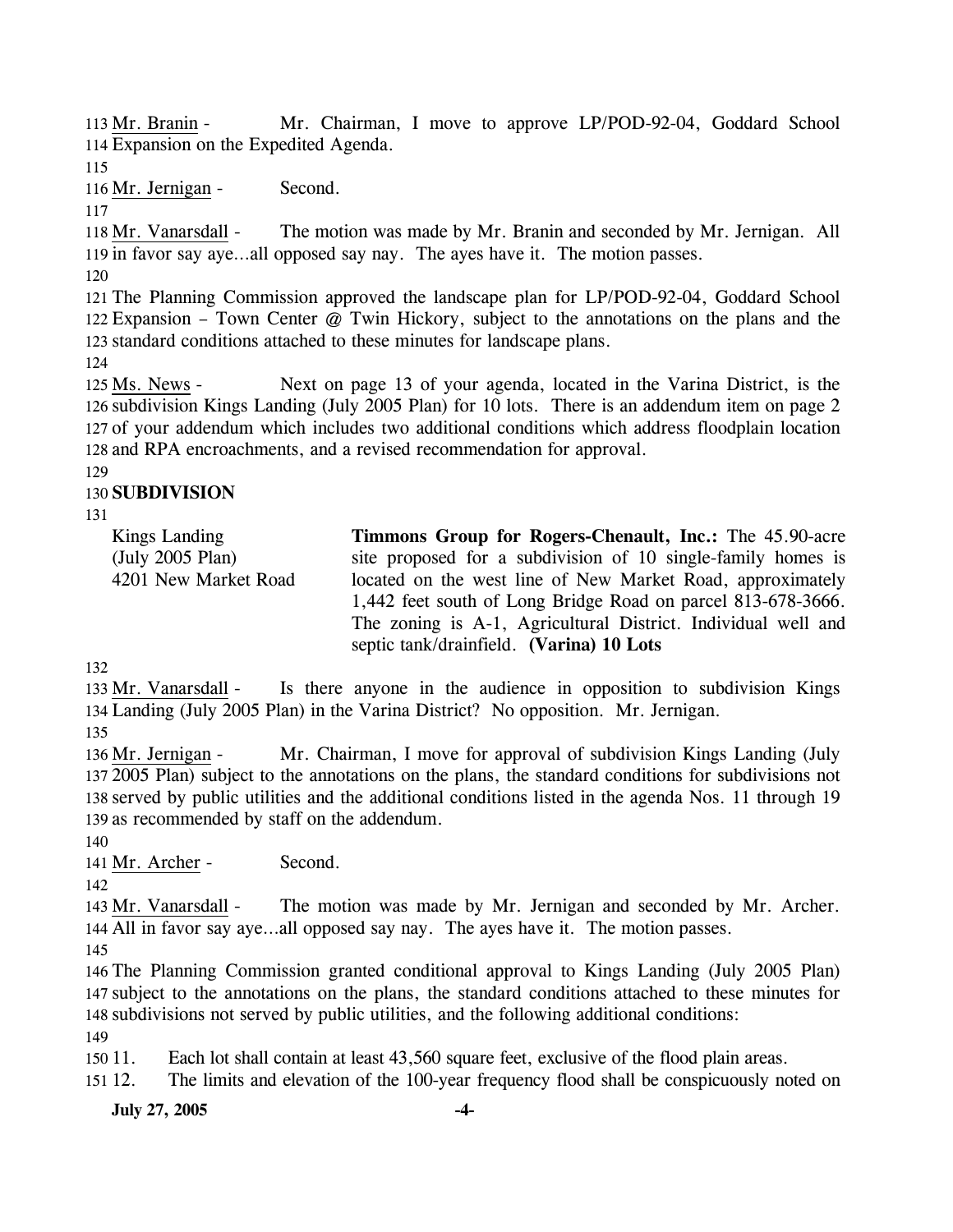152 153 the plat and construction plans and labeled "Limits of 100-year floodplain." Dedicate floodplain as a "Variable Width Drainage & Utilities Easement."

- 154 13. 155 156 The detailed plant list and specifications for the landscaping to be provided within the 35foot-wide planting strip easement along New Market Road shall be submitted to the Department of Planning for review and approval prior to recordation of the plat.
- 157 14. 158 14. A plan shall be submitted prior to recordation of the plat showing the buildable area for each lot to properly recognize the limitations for dwelling unit dimensions and setbacks.
- 159 160 161 Buildable area is that area within which a dwelling unit may legally be located considering the front yard, side yard, and rear yard setback requirements of Chapter 24, of the Henrico County Code.
- 162 15. 163 Any necessary offsite drainage easements must be obtained prior to approval of the construction plan by the Department of Public Works.
- 164 16. 165 166 167 168 169 170 171 16. Any future building lot containing a BMP, sediment basin or trap and located within the buildable area for a principal structure or accessory structure, may be developed with engineered fill. All material shall be deposited and compacted in accordance with the Virginia Uniform Statewide Building Code and geotechnical guidelines established by a professional engineer. A detailed engineering report shall be submitted for the review and approval by the Building Official prior to the issuance of a building permit on the affected lot. A copy of the report and recommendations shall be furnished to the Directors of Planning and Public Works.
- 172 17. 173 The plan must be redesigned to provide at least the 150-foot minimum lot width required and as regulated by Chapter 24, of the Henrico County Code.
- 174 18. 175 18. Onsite sewage disposal systems must be shown on the plan and must be located outside the Resource Protection Area (RPA).
- 176 19. 177 19. A 100-Year Flood Elevation Study must be submitted to, and approved by FEMA and the Director of Public Works prior to final approval of the proposed subdivision.
- 178

Next on page 17 of your agenda, located in the Brookland District, is 180 POD-44-05, (POD-117-88 and POD-30-98 Revised) Three Paragon Place. There is also an 181 addendum item on page 4 of your addendum indicating that the revised plan in the agenda 182 addresses staff's concerns regarding parking, work outside of the property lines and provision 183 of a master plan, and staff can now recommend approval. 179 Ms. News -

#### 184 185 **PLAN OF DEVELOPMENT**

186

POD-44-05 Three Paragon Place – 6806 Paragon Place (POD-117-88 and POD-40- 98 Revised) **Jordan Consulting Engineers for Rose Bay Associates, Inc. and Brandywine Operating Partnership:** Request for approval of a plan of development as required by Chapter 24, Section 24-106 of the Henrico County Code, to construct a three-story, 75,150 square foot office building and associated parking. The 6.42-acre site is located between Bethlehem Road and I-64, approximately 1,000 feet south of the intersection of Bethlehem Road and Glenside Drive on part of parcels 769- 745-1974 and 5091. The zoning is B-2C, Business District (Conditional). County water and sewer. **(Brookland)**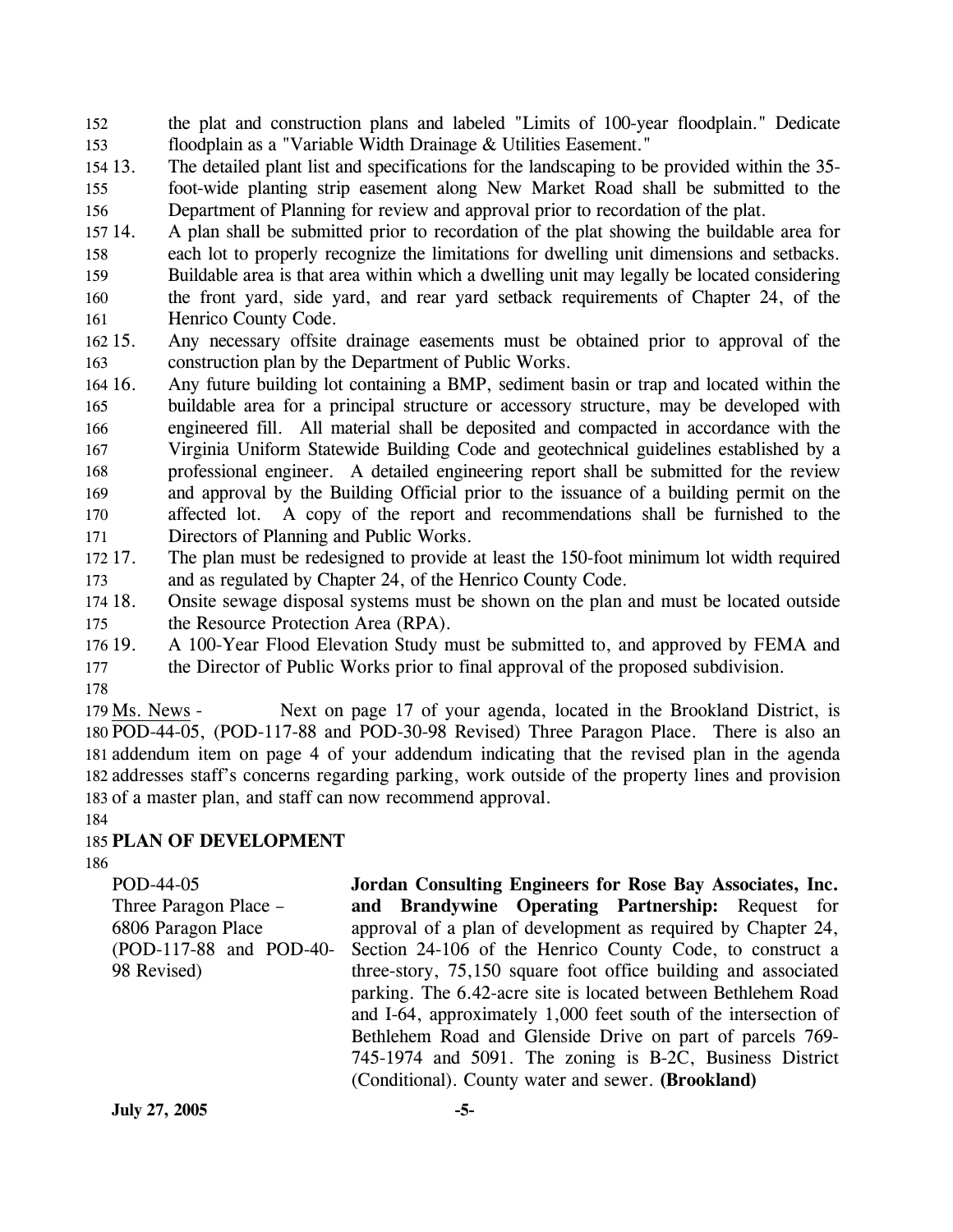Is there anyone in the audience in opposition to POD-44-05, Three 188 Paragon Place in the Brookland District? Is there anyone here this morning representing the 189 Paragon? 187 Mr. Vanarsdall -

190

191 A Man in the Audiences acknowledges with a wave of his hand.

192

Good morning. I just wanted to say that I'm glad to see the Paragon building being expanded. It's a very nice park over there and we would like to keep it like 194 195 that. Thank you for being here. I move POD-44-05, Three Paragon Place, be approved with 196 the standard conditions for developments of this type, and the following conditions 197 recommended by staff, Nos. 23 through 34, and the addendum says that staff recommends it. 193 Mr. Vanarsdall -198

199 Mr. Jernigan - Second.

200

201

The motion was made by Vanarsdall and seconded by Mr. Jernigan. All 203 in favor say aye...all opposed say nay. The ayes have it. The motion passes. 202 Mr. Vanarsdall -

204

205 The Planning Commission approved POD-44-05 (POD-117-88 and POD-40-98 Revised), 206 Three Paragon Place - subject to the annotations on the plans, the standard conditions attached 207 to these minutes for developments of this type, and the following additional conditions:

208

209 23. 210 211 212 The site including paving, pavement markings, signage, curb and gutter, dumpster screens, walls, fences, lighting and other site improvements shall be properly maintained in good condition at all times. Any necessary repairs shall be made in a timely manner.

213 24. 214 215 216 217 24. The easements for drainage and utilities as shown on approved plans shall be granted to the County in a form acceptable to the County Attorney prior to any occupancy permits being issued. The easement plats and any other required information shall be submitted to the County Real Property Agent at least sixty (60) days prior to requesting occupancy permits.

- 218 25. 219 220 221 222 26. 25. The limits and elevations of the 100-year frequency flood shall be conspicuously noted on the plan "Limits of 100 Year Floodplain." In addition, the delineated 100-year floodplain must be labeled "Variable Width Drainage and Utility Easement." The easement shall be granted to the County prior to the issuance of any occupancy permits. The developer shall provide fire hydrants as required by the Department of Public
- 223 Utilities and Division of Fire.
- 224 27 225 The proffers approved as a part of zoning case C-80C-84 shall be incorporated in this approval.
- 226 28. 227 228 Any necessary off-site drainage and/or water and sewer easements must be obtained in a form acceptable to the County Attorney prior to final approval of the construction plans.
- 229. 230 231 29. Deviations from County standards for pavement, curb or curb and gutter design shall be approved by the County Engineer prior to final approval of the construction plans by the Department of Public Works.

**July 27, 2005 -6-**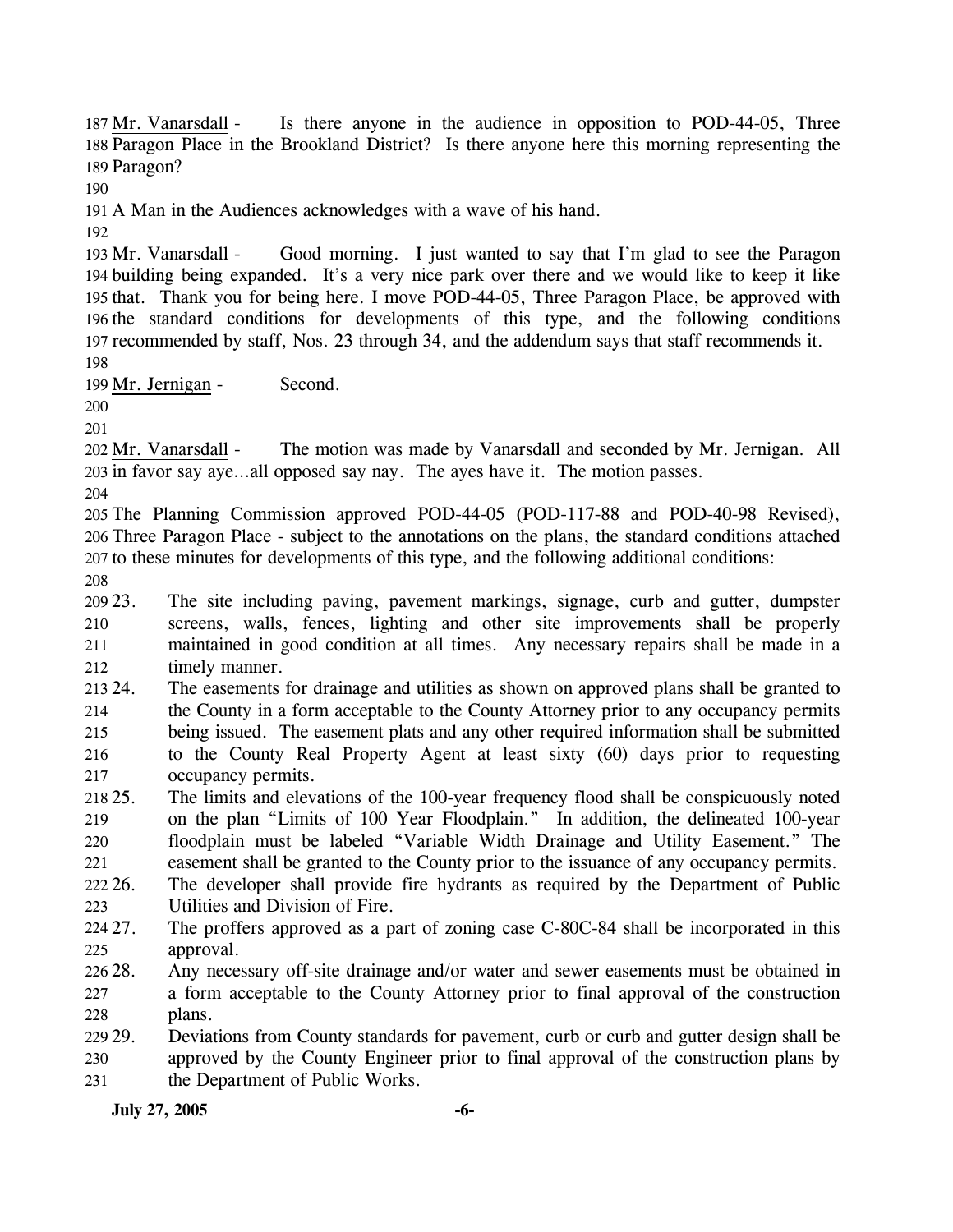232 30. 233 Storm water retention, based on the 50-10 concept, shall be incorporated into the drainage plans.

234 31. 235 236 Insurance Services Office (ISO) calculations must be included with the plans and contracts and must be approved by the Department of Public Utilities prior to the issuance of a building permit.

237 32. 238 239 Approval of the construction plans by the Department of Public Works does not establish the curb and gutter elevations along the Henrico County maintained right-ofway. The elevations will be set by Henrico County.

240 33. 241 242 Evidence of a joint ingress/egress and maintenance agreement must be submitted to the Department of Planning and approved prior to issuance of a certificate of occupancy for this development.

243 34. 244 245 246 247 The location of all existing and proposed utility and mechanical equipment (including HVAC units, electric meters, junction and accessory boxes, transformers, and generators) shall be identified on the landscape plans. All equipment shall be screened by such measures as determined appropriate by the Director of Planning or the Planning Commission at the time of plan approval**.**

248

The next item is on page 19 of your agenda, located in the Three Chopt 250 District, is POD-46-05, Preston Square Residential Townhouses. 249 Ms. News -

251

#### 252 **PLAN OF DEVELOPMENT**

253

| POD-46-05         | E. D. Lewis & Associates, P.C. for Preston Square, L.L.C.:    |
|-------------------|---------------------------------------------------------------|
| Preston Square –  | Request for approval of a plan of development as required by  |
| Twin Hickory Road | Chapter 24, Section 24-106 of the Henrico County Code, to     |
|                   | construct 28, two-story, 2,100 square foot townhouse for sale |
|                   | units. The 5.00-acre site is located on the west side of Twin |
|                   | Hickory Road, approximately 1,500 feet east of Nuckols Road   |
|                   | on parcels 747-774-6515 and 5839. The zoning is RTHC,         |
|                   | Residential Townhouse District (Conditional). County water    |
|                   | and sewer. (Three Chopt)                                      |
|                   |                                                               |

254

Is there anyone in the audience in opposition to POD-46-05, Preston 256 Square in the Three Chopt District? No opposition. Mr. Branin. 255 Mr. Vanarsdall -257 258 Mr. Branin - We have someone in the audience with their hand up, Mr. Chairman. 259 There's someone who would like to speak. Are you in opposition to the 261 approval (speaking to the person in the audience)? 260 Mr. Silber -262 263 Mr. Waldenmaier - Just to be sure, is this the ex-Parker property on Twin Hickory? 264

265 Mr. Silber - Yes, it is.

266

**July 27, 2005** -7-267 Mr. Waldenmaier - The residents around this area have not seen this POD. So to expedite it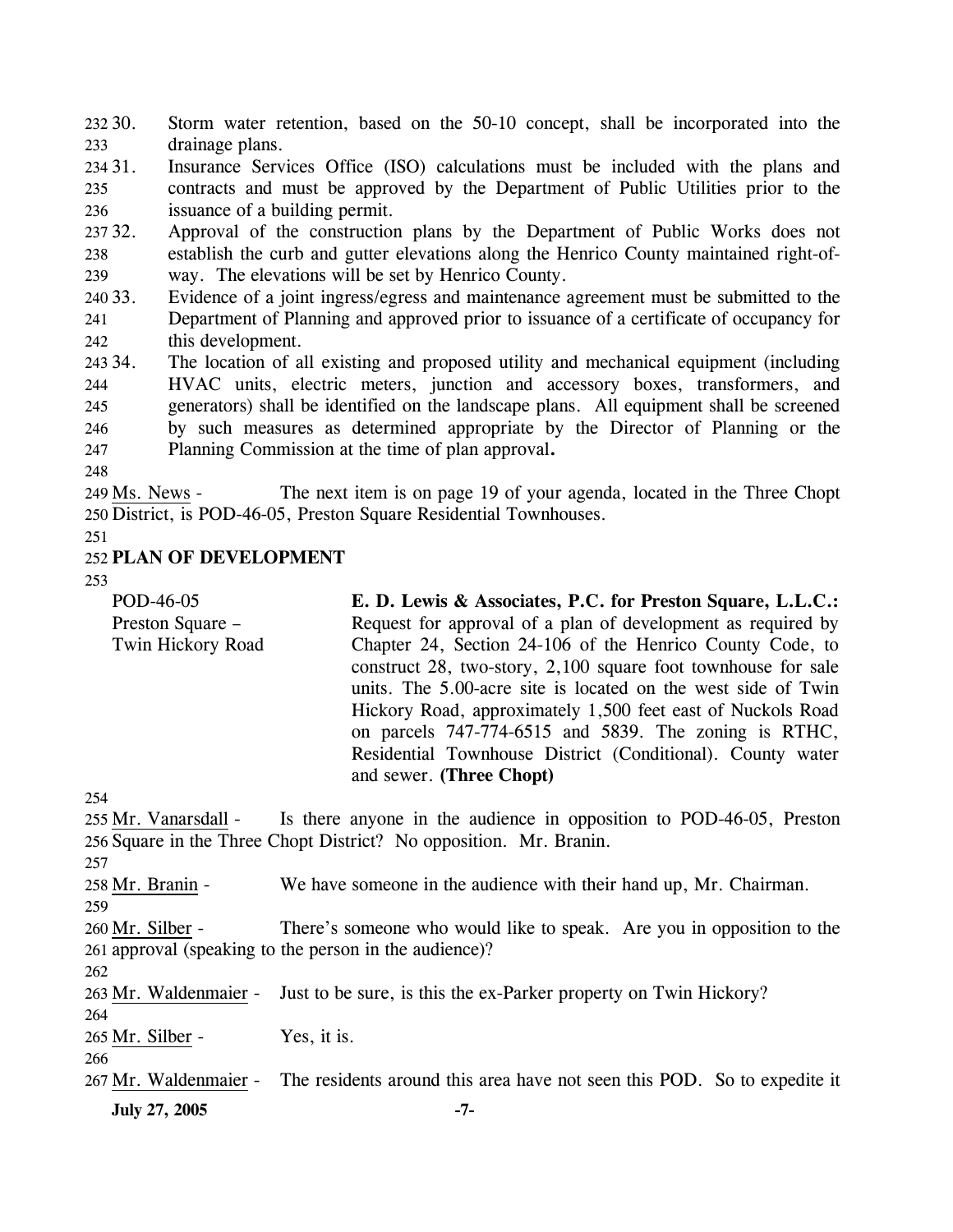268 without having privy or prior to information to what's being approved (unintelligible). 269

I believe we are going to have you come to the microphone so that we 271 can pick this up. This is being recorded. 270 Mr. Vanarsdall -

272

273 Mr. Waldenmaier - I apologize. I'm Eric Waldenmaier. I'm a neighbor adjoining the 274 property. We have not, as neighbors, seen the POD. We have talked to the builders and we 275 are looking forward to having them as neighbors and working with them. However, there 276 have been some things that have been promised, put in proffers, discussed with the builders 277 that we don't believe would not be in there, but it would be foolish not to verify. And without 278 seeing the plan of development, I think there is a concern that perhaps everything wouldn't be 279 there. Let me rephrase that. I just want to verify what's been promised to be in the POD. 280

Mr. Chairman, I think it maybe appropriate just to pull this off the Expedited Agenda and have it come up on the agenda in the order in which it is found. 282 281 Mr. Silber -

283

284 Mr. Vanarsdall - I do too. What is your name?

285

286 Mr. Waldenmaier - Eric Waldenmaier. I live on Maple Hill Place.

287

What we will do is take it off of the Expedited Agenda and hear it in the 289 regular order. 288 Mr. Vanarsdall -

290

291 Mr. Waldenmaier - Thank you very much.

292

293 **THIS CASE WAS REMOVED FROM THE EXPEDITED AGENDA AND PLACED ON**  294 **THE REGULAR AGENDA IN THE ORDER IN WHICH IT APPEARS.** 

295

Next on the agenda, on page 22 of your agenda, in the Varina District is POD-48-05, which is POD-106-00 expired, Roffis Office Building. 297 296 Ms. News -

298

### 299 **PLAN OF DEVELOPMENT**

300

POD-48-05 Roffis Office Building – 4825 S. Laburnum Avenue (POD-106-00 Expired) **Engineering Design Associates for Roffis Real Estate, LLC:**  Request for approval of a plan of development as required by Chapter 24, Section 24-106 of the Henrico County Code, to construct a one-story, 9,564 square foot medical office building. The 1.309-acre site is located on the east side of S. Laburnum Avenue, approximately 320 feet south of Finlay Street on parcel 816-715-2511. The zoning is B-2C, Business District (Conditional) and ASO, Airport Safety Overlay District. County water and sewer. **(Varina)** 

301

Is there anyone in the audience in opposition to this case, POD-48-05, Roffis Office Building, in the Varina District? No opposition. Mr. Jernigan. 303 302 Mr. Vanarsdall -

**July 27, 2005 -8-**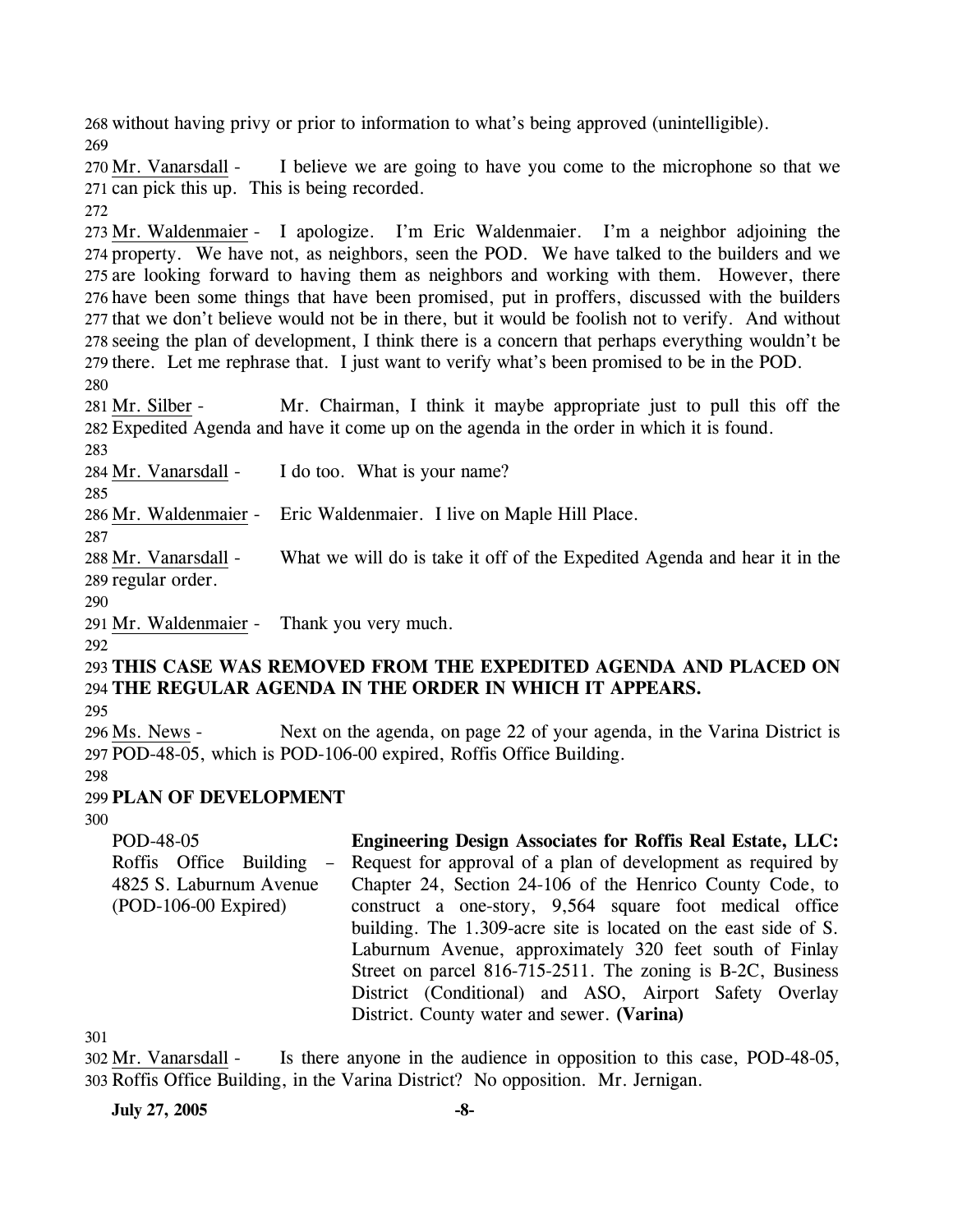Mr. Chairman, with that, I will move for approval of POD-48-05, Roffis 305 Office Building, subject to the annotations on plans, the standard conditions for developments 306 of this type and the following additional conditions Nos. 23 through 37. 304 Mr. Jernigan -

307

308 Mr. Archer - Second, Mr. Chairman.

309

The motion was made by Mr. Jernigan and seconded by Mr. Archer. All in favor say aye…all opposed say nay. The ayes have it. The motion passes. 311 310 Mr. Vanarsdall -

312

313 The Planning Commission approved POD-48-05, Roffis Office Building (POD-106-00 314 Expired) subject to the annotations on the plans, the standard conditions attached to these 315 minutes for developments of this type, and the following additional conditions:

316

317 23. 318 319 320 321 The right-of-way for widening of S. Laburnum Avenue as shown on approved plans shall be dedicated to the County prior to any occupancy permits being issued. The right-of-way dedication plat and any other required information shall be submitted to the County Real Property Agent at least sixty (60) days prior to requesting occupancy permits.

322 24. 323 324 325 326 24. The easements for drainage and utilities as shown on approved plans shall be granted to the County in a form acceptable to the County Attorney prior to any occupancy permits being issued. The easement plats and any other required information shall be submitted to the County Real Property Agent at least sixty (60) days prior to requesting occupancy permits.

327 25. 328 25. The developer shall provide fire hydrants as required by the Department of Public Utilities and Division of Fire.

329 26. 330 26. A standard concrete sidewalk shall be provided along the east side of Laburnum Avenue.

- 331 27. Outside storage shall not be permitted.
- 332 28. 333 The proffers approved as a part of zoning case  $C-35C-88$  shall be incorporated in this approval.
- 334 29. 335 336 The certification of building permits, occupancy permits and change of occupancy permits for individual units shall be based on the number of parking spaces required for the proposed uses and the amount of parking available according to approved plans.

30. 338 339 Any necessary off-site drainage and/or water and sewer easements must be obtained in a form acceptable to the County Attorney prior to final approval of the construction

340 31. 341 342 plans. 31. Deviations from County standards for pavement, curb or curb and gutter design shall be approved by the County Engineer prior to final approval of the construction plans by the Department of Public Works.

343 32. 344 Storm water retention, based on the 50-10 concept, shall be incorporated into the drainage plans.

345 33. 346 347 Insurance Services Office (ISO) calculations must be included with the plans and contracts and must be approved by the Department of Public Utilities prior to the issuance of a building permit.

348 34. 34. Approval of the construction plans by the Department of Public Works does not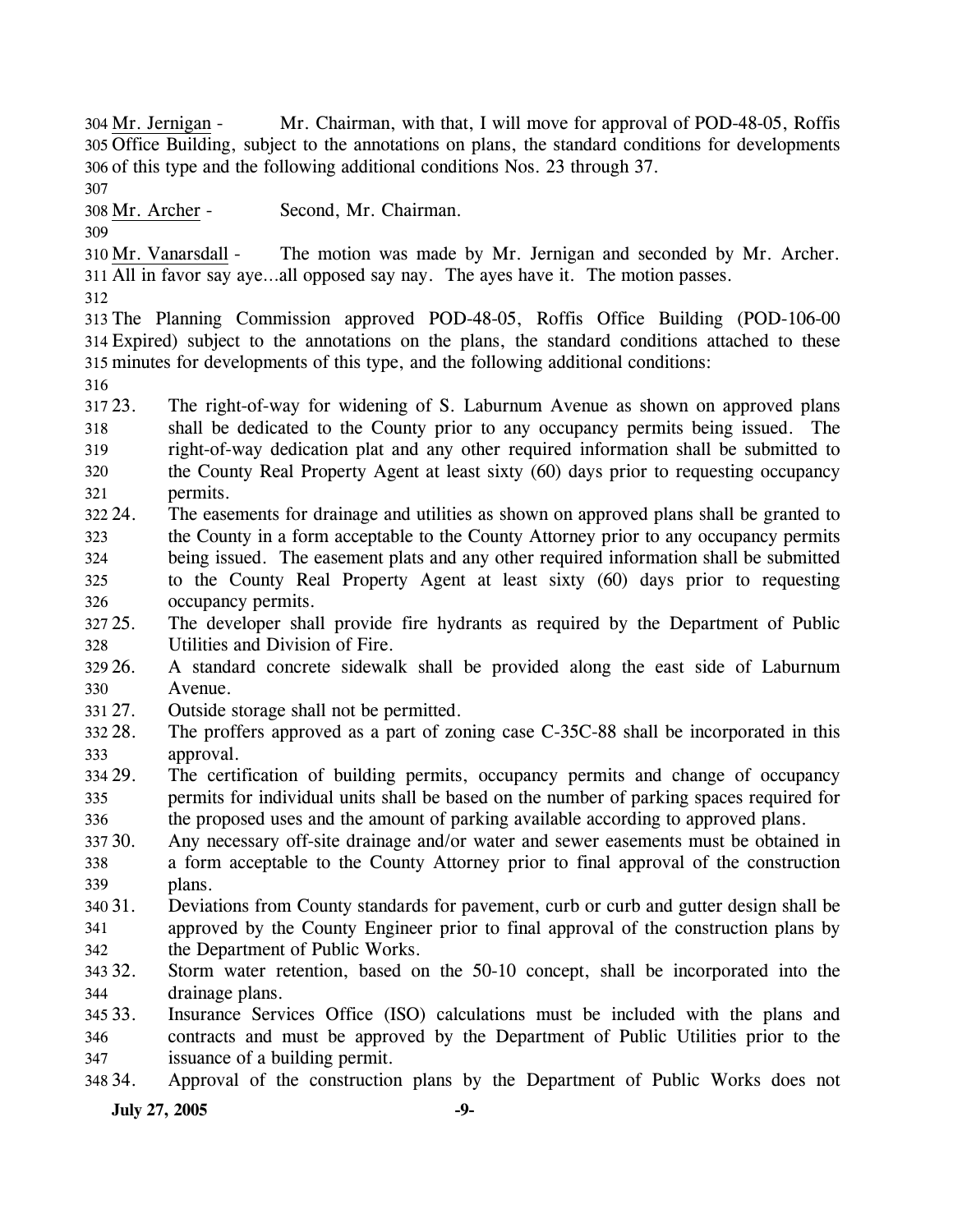349 350 establish the curb and gutter elevations along the Henrico County maintained right-ofway. The elevations will be set by Henrico County.

351. 352 353 Evidence of a joint ingress/egress and maintenance agreement must be submitted to the Department of Planning and approved prior to issuance of a certificate of occupancy for this development.

354 36. 355 356 357 358 The location of all existing and proposed utility and mechanical equipment (including HVAC units, electric meters, junction and accessory boxes, transformers, and generators) shall be identified on the landscape plans. All equipment shall be screened by such measures as determined appropriate by the Director of Planning or the Planning Commission at the time of plan approval**.**

- 359 37. 360 361 362 363 364 365 366 37. A note in bold lettering shall be provided on the erosion control plan indicating that sediment basins or traps located within buildable areas or building pads shall be reclaimed with engineered fill. All materials shall be deposited and compacted in accordance with the applicable sections of the state building code and geotechnical guidelines established by the engineer. An engineer's report certifying the suitability of the fill materials and its compaction shall be submitted for review and approval by the Director of Planning and Director of Public Works and the Building Official prior to the issuance of any building permit(s) on the affected sites.
- 367

Next on page 26 of your agenda, and located in the Varina District, is 369 subdivision Four Mile Run (July 2005 Plan) for 25 lots. 368 Ms. News-

370

## 371 **SUBDIVISION**

372

Four Mile Run (July 2005 Plan) Four Mile Run and a Reserved Parcel of Section E **Engineering Design Associates for Fon-Saw, LLC:** The 12.75-acre site proposed for a subdivision of 26 single-family homes is located at the intersection of Goldeneye Lane and Heather Ridge Drive, 500 feet east of Four Mile Run Parkway on parcel 820-686-4881 and 821-688-7446. The zoning is R-2AC, One-Family Residence District (Conditional). County water and sewer. **(Varina) 25 Lots** 

373

Four Mile Run in Varina, Four Mile Run and a Reserved Parcel of 375 Section E. Is there anyone in the audience in opposition to this case? No opposition. Mr. 376 Jernigan. 374 Mr. Vanarsdall -

377

Mr. Chairman, I move for approval of Subdivision Four Mile Run (July 2005 Plan), and Reserved Parcel of Section E, subject to the annotations on the plans, the 379 standard conditions for subdivisions served by Public Utilities and the following additional 380 381 conditions, Nos. 12 through 16. 378 Mr. Jernigan -

382

383 Mr. Archer - Second.

384

The motion was made by Mr. Jernigan and seconded by Mr. Archer. All in favor say aye. All opposed say no. The ayes have it. The motion is approved. 386 385 Mr. Vanarsdall -

**July 27, 2005 -10-**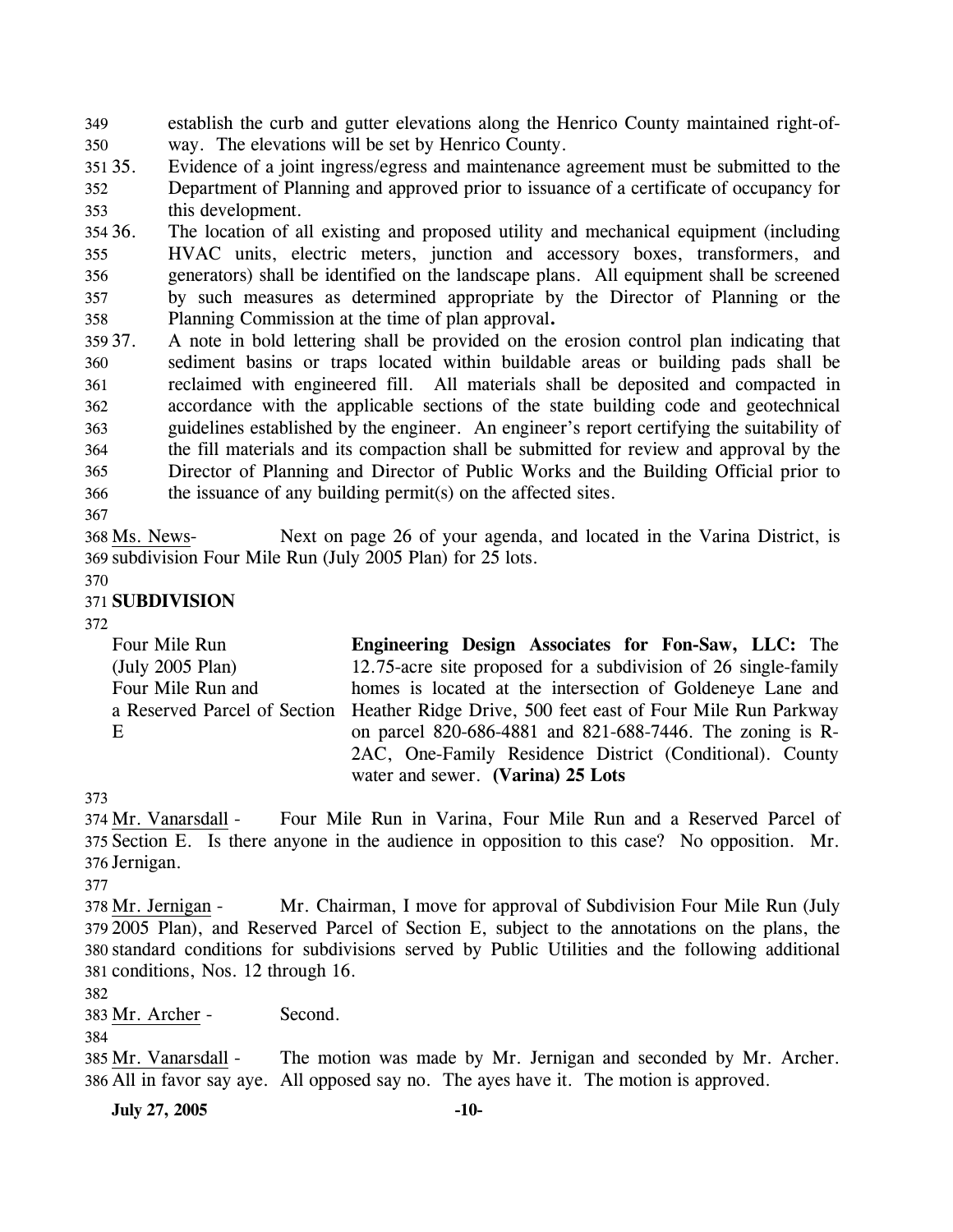The Planning Commission granted conditional approval to subdivision Four Mile Run (July 2005 Plan), Four Mile Run and a Reserved Parcel of Section E, subject to the annotations on the plans, the standard conditions attached to these minutes for subdivisions served by public utilities and the following additional conditions:

391

392 12. 393 The proffers approved as part of zoning case C-66C-04 shall be incorporated in this approval.

394 13. 395 396 The limits and elevation of the 100-year frequency flood shall be conspicuously noted on the plat and construction plans and labeled "Limits of 100-year floodplain." Dedicate floodplain as a "Variable Width Drainage & Utilities Easement."

397 14. 398 Prior to requesting recordation, the developer shall furnish a letter from Dominion Virginia Power stating that this proposed development does not conflict with its facilities.

399 15. 400 401 402 403 15. Prior to requesting the final approval, a draft of the covenants and deed restrictions for the maintenance of the common area by a homeowners association shall be submitted to the Department of Planning for review. Such covenants and restrictions shall be in form and substance satisfactory to the County Attorney and shall be recorded prior to recordation of the subdivision plat.

 $404\,16.$ 405 406 407 The detailed plant list and specifications for the landscaping to be provided within the 35foot-wide landscape buffer abutting the Dominion Virginia Power easement shall be submitted to the Department of Planning for review and approval prior to recordation of the plat.

408

Next we have, on page 27 of the agenda and located in the Brookland District, subdivision Wickham (July 2005 Plan) on Staples Mill Road. 410 409 Ms. News -

411

### 412 **SUBDIVISION**

413

Wickham (July 2005 Plan) 10650 Staples Mill Road (U. S. Route 33) **Koontz-Bryant, P.C. for Charles Marchetti,L. Marchetti, Jr. and L. Marchetti III and Atack Properties, Inc.:** The 77.95-acre site proposed for a subdivision of 98 single-family homes is located on the west side of Staples Mill Road (U.S. Route 33) directly across the highway from Meadow Pond Lane, approximately 1550 feet north of the intersection of Route 33 and Courtney Road on parcels 761-767-2889, 6317 and 8633. The zoning is A-1, Agricultural District and R-2A, One-Family Residence District. County water and sewer. **(Brookland) 98 Lots** 

414

Is there anyone in the audience in opposition to Wickham (July 2005) 416 Plan), in the Brookland District? No opposition. 415 Mr. Vanarsdall -

417

418 I move that Wickham (July 2005 Plan), Staples Mill Road, be approved subject to the 419 annotations on the plans and the standard conditions for subdivisions served by public utilities 420 and the following conditions Nos. 12 through 20.

421 Mr. Branin - Second.

**July 27, 2005 -11-**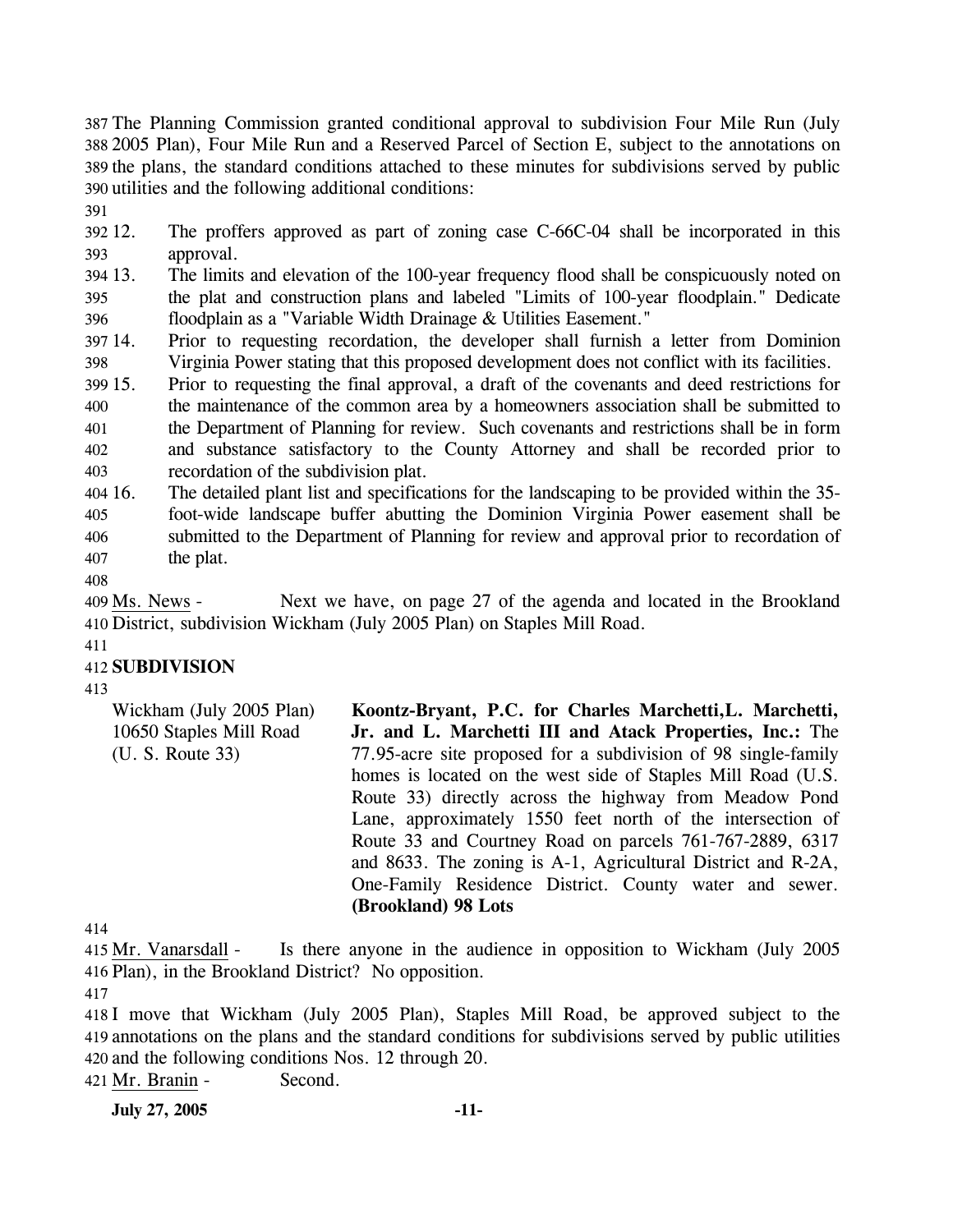422

The motion made by Mr. Vanarsdall and seconded by Mr. Branin. All 424 in favor say aye. All opposed say no. The motion passes. 423 Mr. Vanarsdall -

425

426 The Planning Commission granted conditional approval to subdivision Wickham (July 2005 427 Plan) subject to the annotations on the plans, the standard conditions attached to these minutes 428 for subdivisions served by public utilities and the following additional conditions:

429

430 12. 431 432 433 Lots on the plan marked with an asterisk must be identified on the recordation plat with an asterisk. Add the following note conspicuously to the plat under the heading: "NOTES:" This lot has limitations for dwelling shape, size and location. For details, refer to construction plans on file in the Department of Planning.

- 434 13. 435 436 The limits and elevation of the 100-year frequency flood shall be conspicuously noted on the plat and construction plans and labeled "Limits of 100-year floodplain." Dedicate floodplain as a "Varible Width Drainage & Utilities Easement."
- 437 14. Each lot shall contain at least 13,500 square feet, exclusive of the flood plain areas.
- 438 15. 439 440 441 442 At least sixty days prior to recordation of the plat, a draft of the covenants and deed restrictions for the maintenance of the common area shall be submitted to the Department of Planning for review. Such covenants and restrictions shall be in form and substance, satisfactory to the County Attorney and shall be recorded prior to recordation of the subdivision plat.
- 443 16. 444 445 The details for the landscaping to be provided within the common area along Staples Mill Road (U.S. Route 33) shall be submitted to the Department of Planning for review and approval prior to recordation of the plat.
- 446 17. 447 Any necessary offsite drainage easements must be obtained prior to final approval of the construction plan by the Department of Public Works.
- 448 18. 449 The proffers approved as part of zoning case C-19C-05 shall be incorporated in this approval.
- 450 19. 451 The owner shall not begin clearing of the site until the following conditions have been met:
- 452 453 454 455 (a) The site engineer shall conspicuously illustrate on the plan of development or subdivision construction plan and the Erosion and Sediment Control Plan, the limits of the areas to be cleared and the methods of protecting the required buffer areas. The location of utility lines, drainage structures and easements shall be shown.
- 456 457 458 459 (b) After the Erosion and Sediment Control Plan has been approved but prior to any clearing or grading operations on the site, the owner shall have the limits of clearing delineated with approved methods such as flagging, silt fencing, or temporary fencing.
- 460 461 462 (c) The site engineer shall certify in writing to the owner that the limits of clearing have been staked in accordance with the approved plans. A copy of this letter shall be sent to the Department of Planning and the Department of Public Works.
- 463 464 465 466 (d) The owner shall be responsible for the protection of the buffer areas and for replanting and/or supplemental planting and other necessary improvements to the buffer as may be appropriate or required to correct problems. The details shall be included on the landscape plans for Planning Commission approval.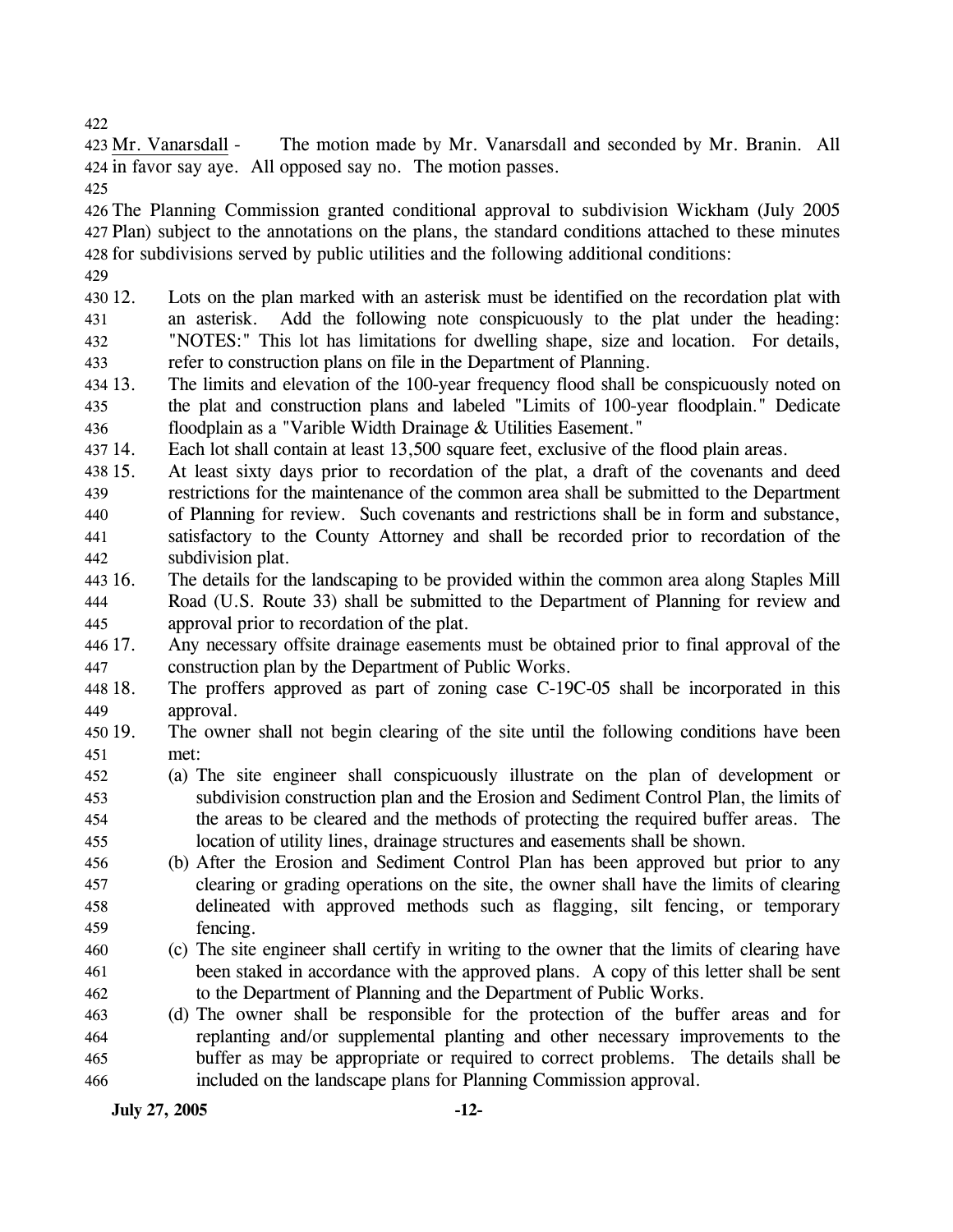467 20. 468 469 470 471 472 473 474 20. Any future building lot containing a BMP, sediment basin or trap and located within the buildable area for a principal structure or accessory structure, may be developed with engineered fill. All material shall be deposited and compacted in accordance with the Virginia Uniform Statewide Building Code and geotechnical guidelines established by a professional engineer. A detailed engineering report shall be submitted for the review and approval by the Building Official prior to the issuance of a building permit on the affected lot. A copy of the report and recommendations shall be furnished to the Directors of Planning and Public Works.

475

The next case is on page 4 of your agenda, Three Fountains North, Section 6 (June 2005 Plan) in the Fairfield District for four lots. There is also an addendum item on page 477 478 4 that indicates that staff's concerns regarding the dam are addressed and staff is now 479 recommending approval.  $476$  Ms. News  $-$ 

480

## 481 **SUBDIVISION**

482

Three Fountains North, Section 6 (June 2005 Plan) Oster Drive and Eisenhower Drive **Burgess & Niple for Three Fountains North Civic Association, Inc. and Anson O. Edmunds:** The 2.93-acre site for a proposed subdivision of 4 single-family homes is located at the northeast corner of the intersection of Oster Drive and Eisenhower Drive, adjacent to Three Lakes Park on parcel 792- 751-5595. The zoning is R-2A, One-Family Residence District. County water and sewer. **(Fairfield) 4 Lots** 

483

Is there anyone in the audience in opposition to subdivision Three Fountains 485 North, Section 6, in the Fairfield District? No opposition. Mr. Archer. 484 Mr. Vanarsdall -

486

Mr. Chairman, I move approval on the Expedited Agenda of Three Fountains North, Section 6, subject to the staff's recommendation on the addendum, standard 488 489 conditions for subdivisions served by Public Utilities and additional conditions Nos. 12 through 15. 490 487 Mr. Archer -

491

492 Mr. Jernigan - Second, Mr. Chairman.

493

The motion was made by Mr. Archer and seconded by Mr. Jernigan. All 495 in favor say aye. All opposed say no. The motion passes. 494 Mr. Vanarsdall -

496

497 The Planning Commission granted conditional approval to subdivision Three Fountains North, 498 Section 6, (June 2005 Plan), subject to the standard conditions attached to these minutes for 499 subdivisions served by public utilities and the following additional conditions:

500

501 12. Each lot shall contain at least 13,5000 square feet exclusive of the flood plain areas.

502 13. 503 The limits and elevation of the 100-year frequency flood shall be conspicuously noted on the plat and construction plans and labeled "Limits of 100-year floodplain."

504 Dedicate floodplain as a "Variable Width Drainage & Utilities Easement."

**July 27, 2005 -13-**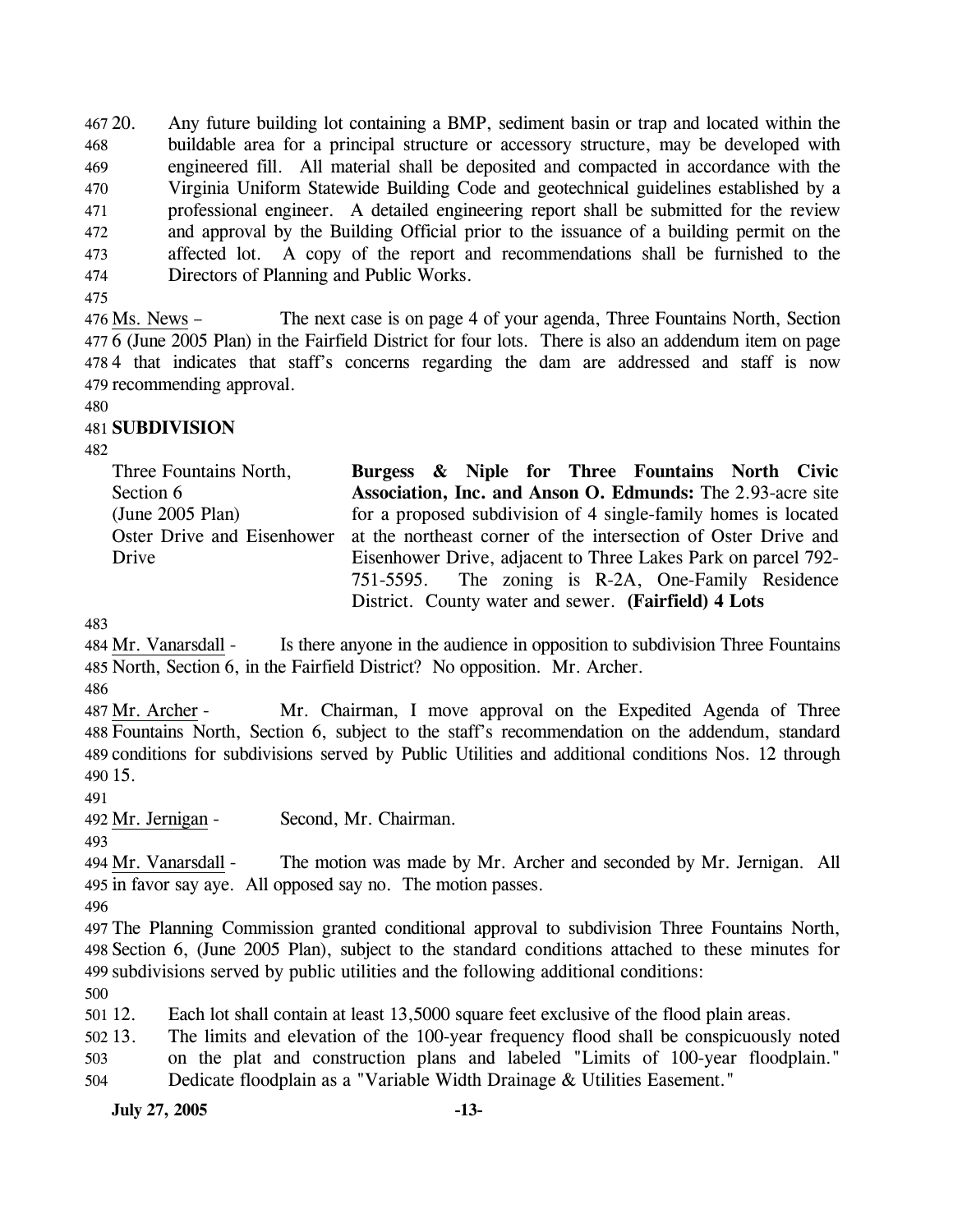505 14. 506 14. Any necessary offsite drainage easements must be obtained prior to approval of the construction plan by the Department of Public Works.

507 15. 508 15. A dam break analysis shall be submitted to the Department of Public Works for review and approval prior to final approval.

509

The final item is on page 30 of the agenda and located in the Varina 511 District, subdivision Darbyhouse (July 2005 Plan) An Extension of Edgelawn Street and 512 Shirleydale Avenue. 510 Ms. News -

513

#### 514 **SUBDIVISION**

515

Darbyhouse (July 2005 Plan) An Extension of Edgelawn Street and Shirleydale Avenue **Balzer & Associates, Inc. for Interfaith Housing Corporation:** The 7.92-acre site proposed to be subdivided to extend two existing streets is located at the southern terminus of Shirleydale Avenue south of Darbytown Road on parcel 804-711-4444 (Terminal cul-de-sacs would be dedicated for Edgelawn Street and Shirleydale Avenue). The zoning is R-5, General Residence District. County water and sewer.

516

Is there anyone in the audience in opposition to Darbyhouse (July 2005) 518 Plan) in the Varina District? No opposition. Mr. Jernigan. 517 Mr. Vanarsdall -

**(Varina) 0 Lot** 

519

Mr. Chairman, I move for approval of Subdivision Darbyhouse (July 2005) 521 Plan), An Extension of Edgelawn Street and Shirleydale Avenue, subject to the annotations on 522 the plans and the standard conditions for subdivisions served by Public Utilities. 520 Mr. Jernigan -

523

524 Mr. Archer - Second.

525

The motion was made by Mr. Jernigan and seconded by Mr. Archer. All 527 in favor say aye. All opposed say no. The ayes have it. The motion passes. 526 Mr. Vanarsdall -

528

529 The Planning Commission granted conditional approval to subdivision Darbyhouse (July 2005 530 Plan), An Extension of Edgelawn Street and Shirleydale Avenue, subject to the annotations on 531 the plans and the standard conditions for subdivisions served by Public Utilities.

532

533 Mr. Vanarsdall - I believe that is it, isn't it?

534

535 Ms. News - Yes, sir.

536

537 Mr. Vanarsdall - Thank you, Ms. News.

538

Next on the agenda would be consideration of Extension of Conditional 540 Subdivision approval. There are four items for consideration. Only one, however, requires 541 Planning Commission approval. The other three will be handled administratively, and they are 539 Mr. Silber -

**July 27, 2005 -14-**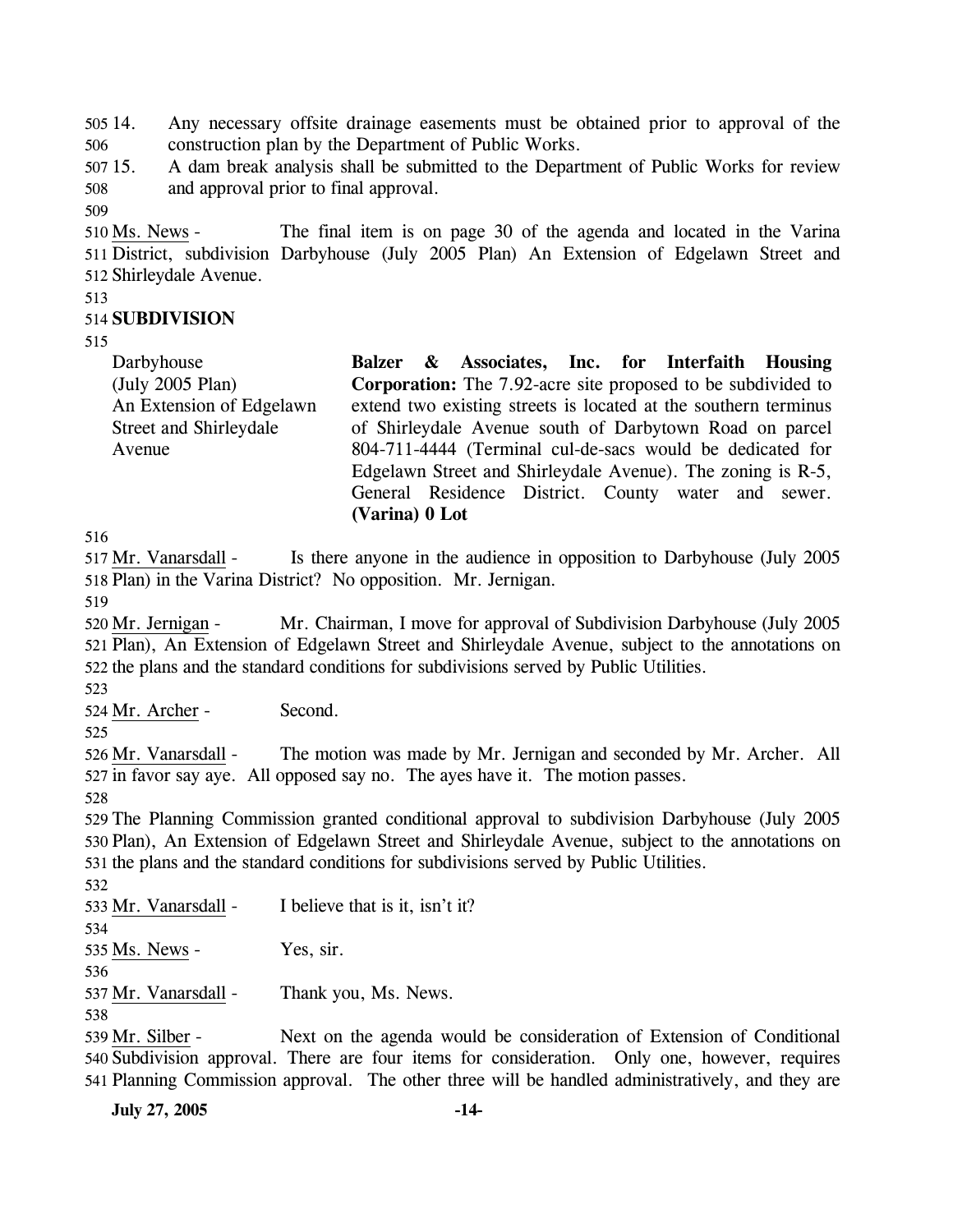542 listed on the agenda for your information only. The one for Planning Commission approval 543 would be Newstead Landing (September 2002 Plan).

544

#### 545 **SUBDIVISION EXTENSIONS OF CONDITIONAL APPROVAL**

546

## 547 **FOR PLANNING COMMISSION APPROVAL**

548

| <b>Subdivision</b>      | <b>Magisterial</b> | Original | <b>Remaining   Previous</b> |                   | Year(s)         |
|-------------------------|--------------------|----------|-----------------------------|-------------------|-----------------|
|                         | <b>District</b>    | No. of   | Lots                        | <b>Extensions</b> | <b>Extended</b> |
|                         |                    | Lots     |                             |                   | <b>Recom-</b>   |
|                         |                    |          |                             |                   | mended          |
| <b>Newstead Landing</b> | Varina             | 30       | 17                          |                   | 2 Months        |
| (September 2002 Plan)   |                    |          |                             |                   | 9/28/06         |

549

### 550 **FOR INFORMATIONAL PURPOSES ONLY**

551

| <b>Subdivision</b>    | <b>Magisterial</b> | Original | <b>Remaining</b> | <b>Previous</b>   | Year(s)         |
|-----------------------|--------------------|----------|------------------|-------------------|-----------------|
|                       | <b>District</b>    | No. of   | Lots             | <b>Extensions</b> | <b>Extended</b> |
|                       |                    | Lots     |                  |                   | Recom-          |
|                       |                    |          |                  |                   | mended          |
| <b>Mayland Townes</b> | <b>Tuckahoe</b>    | 42       | 42               |                   | 1 Year          |
| (July 2003 Plan)      |                    |          |                  |                   | 7/26/06         |
| <b>Sandy Grove</b>    | <b>Three</b>       | 13       | 13               | $\bf{0}$          | 1 Year          |
| (July 2004 Plan)      | <b>Chopt</b>       |          |                  |                   | 7/26/06         |
|                       | Fairfield          |          |                  |                   |                 |
| <b>Trivett Woods</b>  | Fairfield          | 8        | 8                | $\overline{2}$    | 1 Year          |
| (May 2002 Plan)       |                    |          |                  |                   | 7/26/06         |
| <b>Turner Forest</b>  | <b>Varina</b>      | 62       | 62               | $\boldsymbol{0}$  | 1 Year          |
|                       |                    |          |                  |                   | 7/26/06         |

552

554

553 Mr. Vanarsdall - I believe Mr. Jernigan has some input into that, didn't you, Mr. Jernigan?

555 Mr. Jernigan - Yes, sir.

556 557

558 Mr. Silber - Ms. Goggin, do you have anything to tell us about Newstead Landing?

559

Basically, that 30 lots were originally approved conditional, 17 lots are 561 remaining that need to be extended and this is for Planning Commission consideration due to an 562 adjacent property owner's request of the Planning Commission. 560 Ms. Goggin -

563

564 Mr. Vanarsdall - I don't think that they can hear you in the back.

565

I apologize. It's on the agenda due to an adjacent property owner's 567 request of the Planning Commission. 566 Ms. Goggin -

**July 27, 2005 -15-**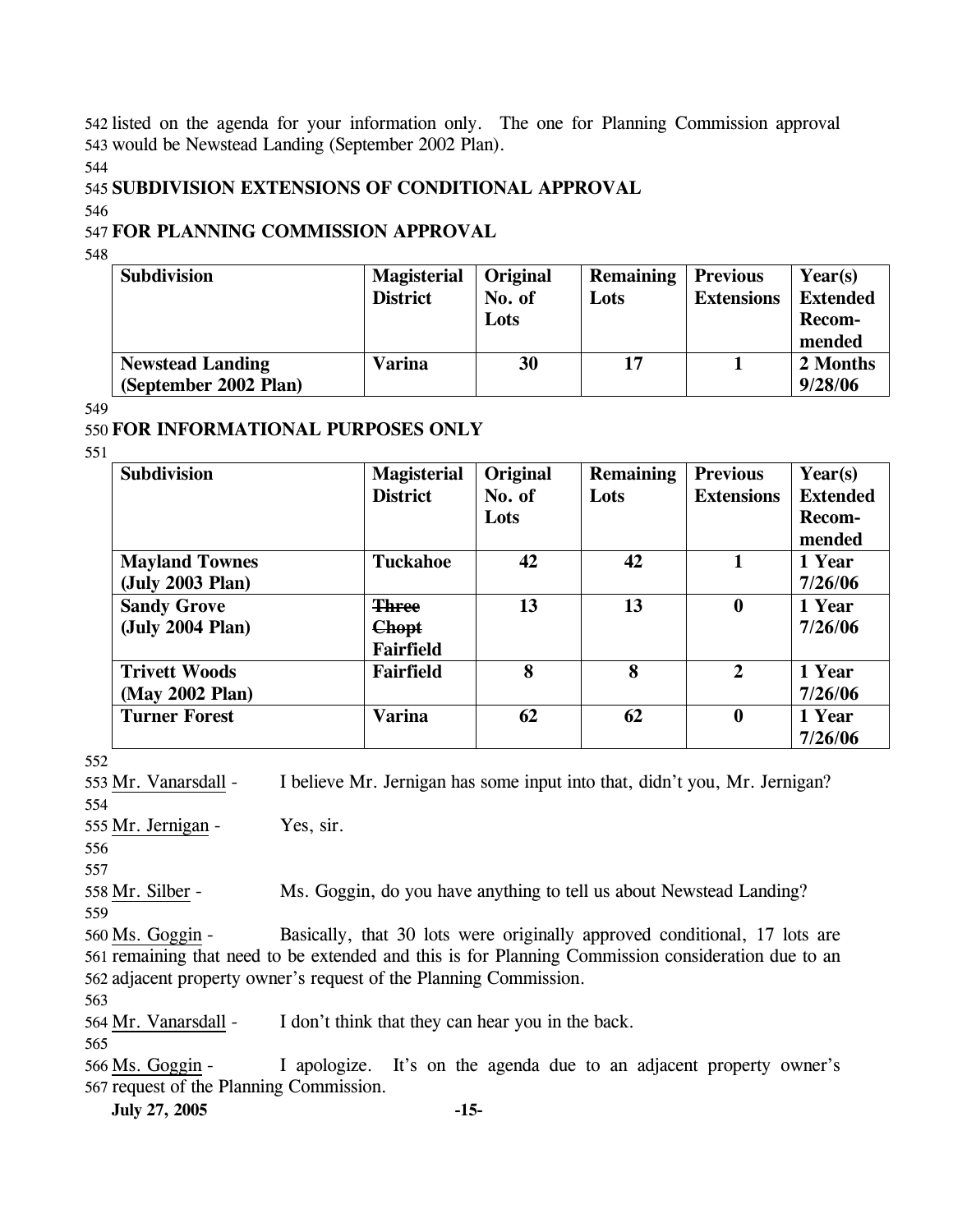568

Okay. Are there any questions for Ms. Goggin? Do any of the 570 Commissioners have any questions? 569 Mr. Vanarsdall -

571

572 Mr. Archer - No.

573

574 Mr. Vanarsdall - Mr. Jernigan?

575

What I'm going to do on this because of concern that we have on a stub 577 road at this point, I'm going to extend it for two months and then after that two-month period we 578 should have the problem worked out that we have right now. But, there is nothing wrong with 579 the subdivision but before we go for the final plans I want us to give it two months to work this 580 out. At that point, we will come back and I will give a year approval on that. 576 Mr. Jernigan -

581

582 So with that, I will move for extension of Newstead Landing (September 2002 Plan) for a period 583 of two months.

584

585 Mr. Archer - Second, Mr. Chairman.

586

The motion was made by Mr. Jernigan and seconded by Mr. Archer. All 588 in favor say aye...all opposed say nay. The motion passes. 587 Mr. Vanarsdall -

589

590 The Planning Commission granted subdivision conditional extension for Newstead Landing 591 (September 2002 Plan) for two months, September 28, 2005.

592

Ms. Goggin, is there anything in particular you need to inform the 594 Planning Commission of on the remaining three? 593 Mr. Silber -

595

No, sir. Other than, Sandy Grove (July 2003 Plan) is located in the 597 Fairfield District and not Three Chopt as indicated in the agenda. That correction is on the 598 addendum. 596 Ms. Goggin -

599

600 Mr. Silber - Okay. Thank you.

601

602 Mr. Vanarsdall - Thank you, Ms. Goggin.

603

Next on the agenda is page 3. This would be the Ashley Terrace Apartments requesting approval of an alternative fence height plan to permit a five-foot aluminum 605 606 fence with columns in the front yard. 604 Mr. Silber -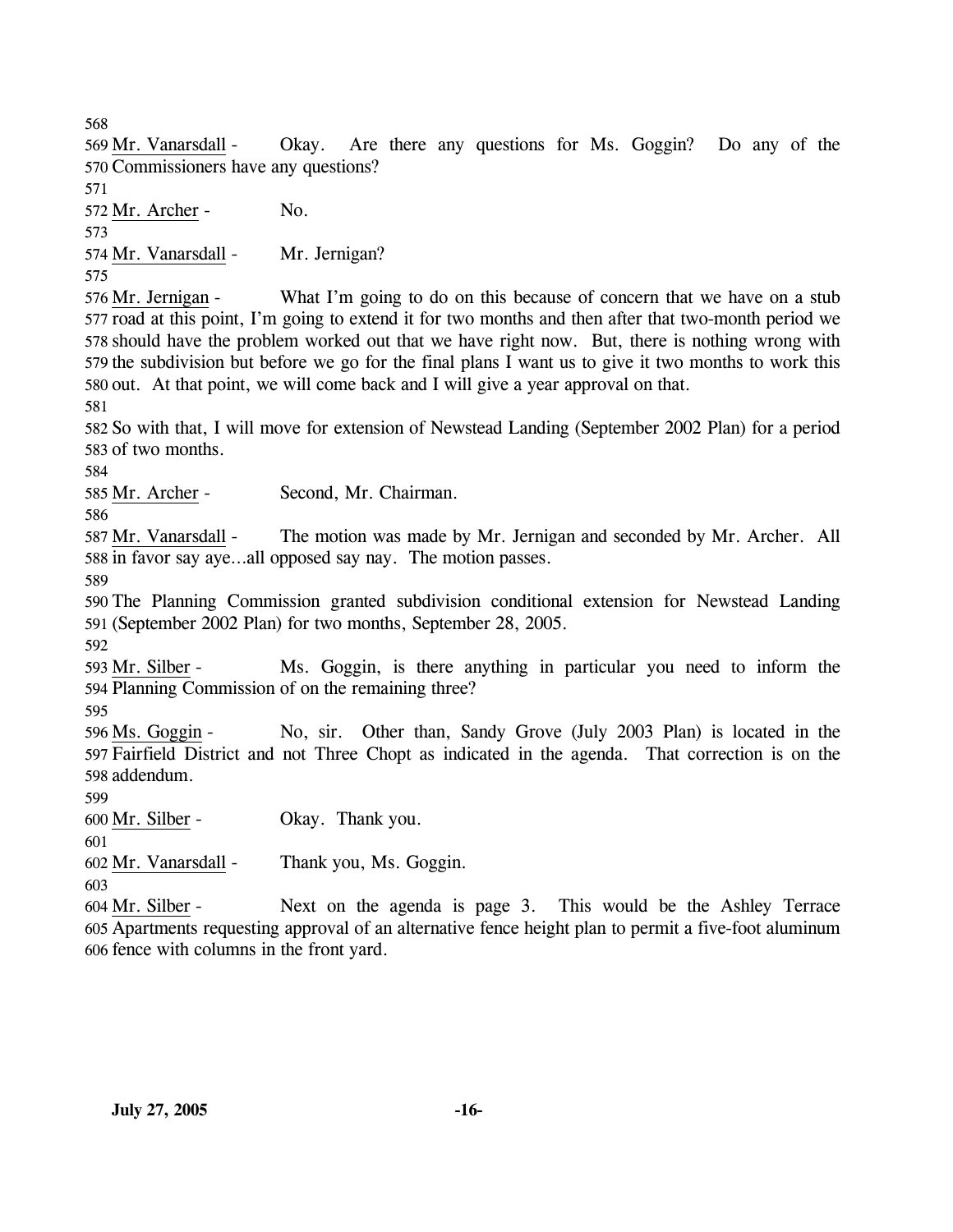# 607 **APARTMENT ALTERNATIVE FENCE HEIGHT PLAN**

608

| <b>Ashley Terrace Apartments -</b> | Ashley Terrace Associates, LLC: Request for approval of an     |
|------------------------------------|----------------------------------------------------------------|
| Brook Hill Road and                | alternative fence height plan to permit a five-foot aluminum   |
| Crenshaw Road                      | fence with columns in the front yard, as required by Chapter   |
|                                    | 24, Sections 24-106 and 24-95(L)6 of the Henrico County        |
|                                    | Code. The 11.7-acre site is located on the north line of Brook |
|                                    | Hill Road at its intersection with Crenshaw Road,              |
|                                    | approximately 700 feet east of Chamberlayne Road (U.S.         |
|                                    | Route 301) on parcel 788-746-4881. The zoning is R-5,          |
|                                    | General Residence District. (Fairfield)                        |

609

Is there anyone in the audience in opposition to this case in the Fairfield District, Ashley Terrace Apartments, fence height? No opposition. Mr. Archer. 611 610 Mr. Vanarsdall -612

All right. I don't know that we need a presentation. Do you all need to 614 hear anything? 613 Mr. Archer -

615

616 Mr. Jernigan - Do you have it all straight?

617

Mr. Greulich, do you just want to say something so that we know that you 619 are there? 618 Mr. Archer -

620

Good morning, everybody. Mr. Chairman, Planning Commission members, the applicant, Ashley Terrace Associates, LLC, has requested to replace their 622 623 existing, 3-foot, split rail wooden fence with a 5-foot aluminum rail fence with dryvit columns. County Code limits the maximum fence height in a residential zoned front yard to three feet, 624 625 six inches, but the Planning Commission may approve an alternative fence height. The site is 626 currently well landscaped with berms and numerous large, mature trees especially in the front 627 yard. The proposed fence will generally be in the same location as the existing fence and 628 should improve the overall appearance of the already attractive apartment complex. The 629 applicant is also going to upgrade the current landscaping around their stone sign with some 630 additional plantings. 621 Mr. Greulich - Sure.

631

 Staff can recommend approval of the submitted plan. It is subject to the annotations on the plan, the standard conditions for landscape plans and additional conditions five (5) and six (6). Staff and representatives of the applicant are available to answer any questions you may have. Thank you.

636

637 Mr. Vanarsdall - Are there any question of Mr. Greulich? No questions.

638

All right, Mr. Chairman, there being none and no objection, then I will move for approval of the alternative fence height plan for Ashley Terrace Apartments subject 640 641 to the standard conditions for landscape plans and the additional conditions Nos. 5 and 6. 639 Mr. Archer -642

**July 27, 2005 -17-**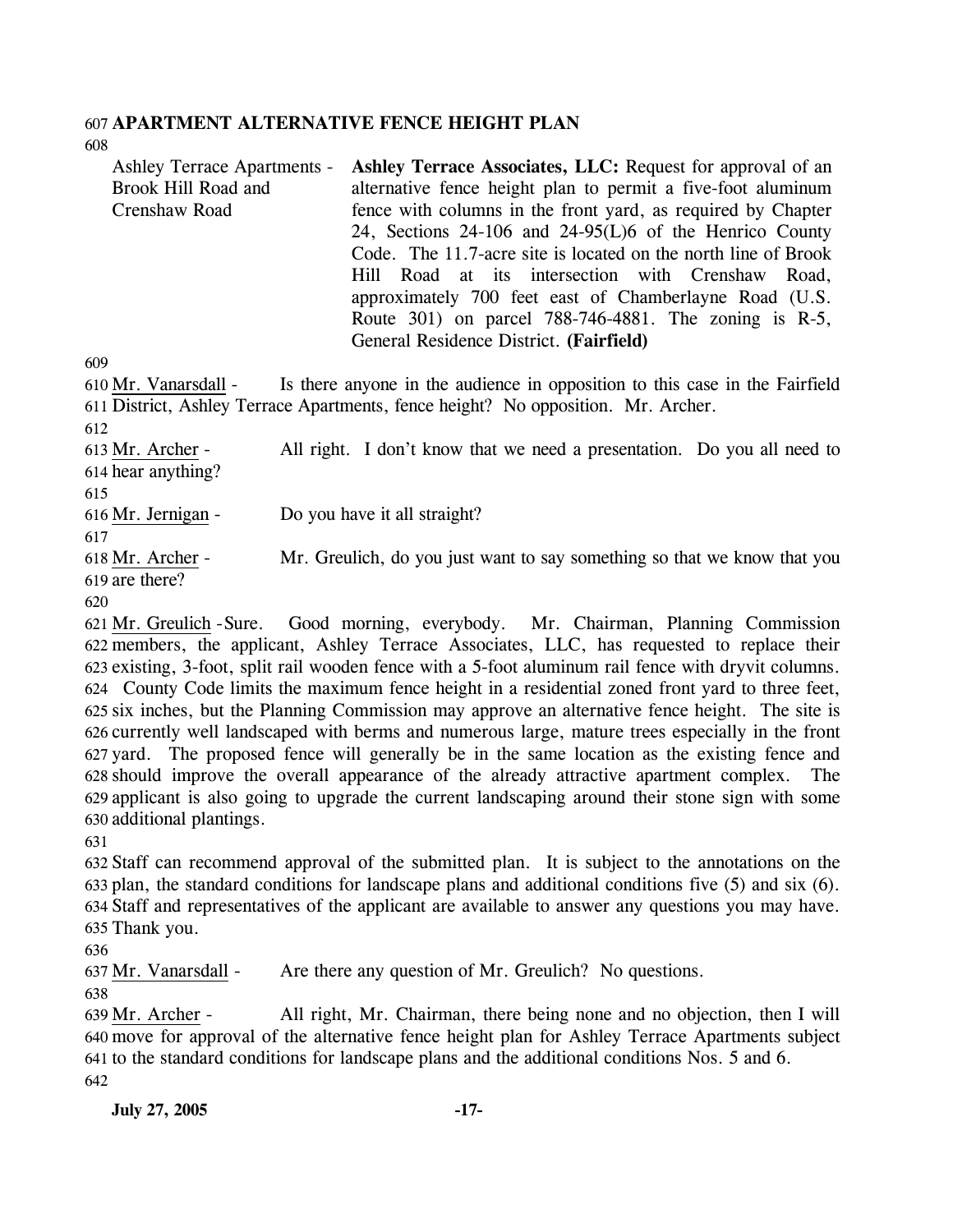643 Mr. Jernigan - Second, Mr. Chairman.

The motion was made by Mr. Archer and seconded by Mr. Jernigan. All in favor say aye…all opposed say nay. The motion passes. 646 645 Mr. Vanarsdall -

647

644

648 The Planning Commission approved the alternative fence height plan for Ashley Terrace 649 Apartments, subject to the annotations on the plans, the standard conditions attached to these 650 minutes for landscape plans and the following additional conditions:

651

 $652.5$ . 653 5. All fences on site shall be continuously and properly maintained in good repair by the property owner.

 $6546.$ Trash and debris will not be allowed to accumulate along the fence.

655

656 Mr. Archer - That was the most peaceful alternative fence height plan I have ever had. 657

# 658 **PLAN OF DEVELOPMENT (Deferred from the June 22, 2005, Meeting)**

659

POD-11-05 Walgreens – S. Laburnum Avenue – 4845 - 4851 S. Laburnum Avenue **VHB for Laburnum Avenue Realty, LLC and Mid-Atlantic Commercial Properties, LLC:** Request for approval of a plan of development, as required by Chapter 24, Section 24-106 of the Henrico County Code, to construct a one-story, 14,460 square foot drug store. The 2.11-acre site is located on the east line of S. Laburnum Avenue, approximately 300 feet north of Williamsburg Road (U.S. Route 60) and on the north line of Williamsburg Road, approximately 170 feet east of S. Laburnum Avenue on parcels 816-714-4637 and 5217. The zoning is B-2C, Business District (Conditional) and ASO (Airport Safety Overlay) District. County water and sewer. **(Varina)** 

660

Is there anyone in the audience in opposition to POD-11-05, Walgreens, 662 in the Varina District? No opposition. Ms. Goggin. 661 Mr. Vanarsdall -

663

Since last month's Commission meeting, the applicant has provided staff 665 with revised floor plans and elevations that match the building footprint on the POD. Staff was 666 also provided material sample, board and color elevations. That might help, since what came 667 in the packet was a little off in color. The proposed Walgreens will replace two vacant buildings and will accommodate an existing 60-inch sewer force main. The applicant worked 668 669 with Public Utilities concerning the installation of a proffered eight-foot masonry panel wall 670 along the eastern property line within the force main easement and relocating the existing water 671 lines as necessary. Staff believes that both the landscaping and lighting should return to the 672 Planning Commission for approval due to the proposed 24-hour use of the site and the close 673 proximity to existing residences that participated during both the Rezoning and the Provisional Use Permits hearings. Staff can recommend approval of POD-11-05 subject to the annotations 674 675 on the plan, the standard conditions for developments of this type, conditions Nos. 9 and 11 664 Ms. Goggin -

**July 27, 2005 -18-**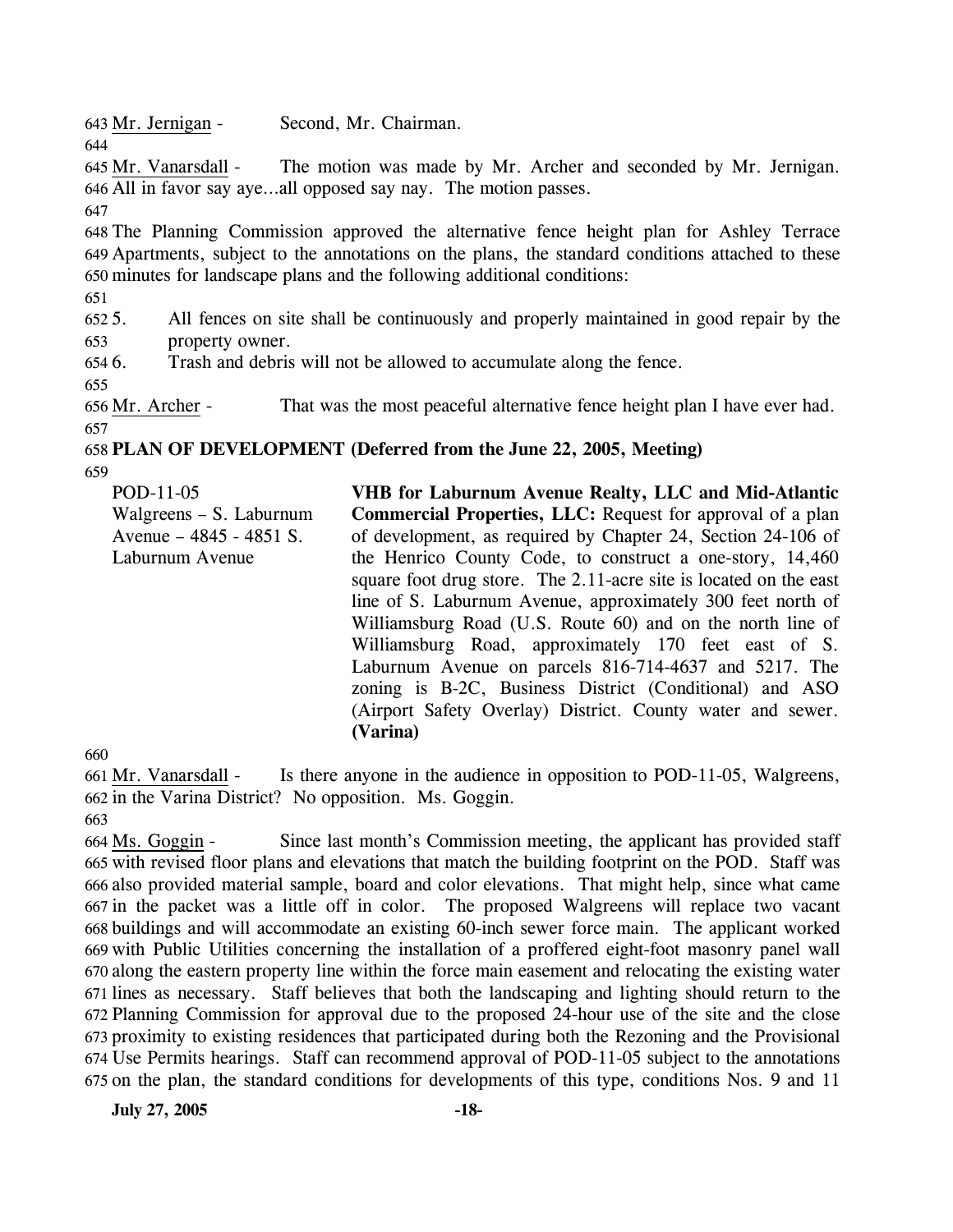676 amended and Nos. 23 through 39 in the agenda. I'll be happy to answer any questions the 677 Commission may have and the applicant is here if you have any questions of them.

678

Are there any questions of Ms. Goggin by the Commission members? 680 No questions. 679 Mr. Vanarsdall -

681

I don't need to hear from the applicant. We have all of this worked out. We actually, last month, there were just some problems with the plans that didn't match up and 683 684 that's the reason we had to defer it. So with that, I'm ready to make a motion, Mr. Chairman. 682 Mr. Jernigan -

685

686 Mr. Vanarsdall - That's fine.

687

I'll move for approval of POD-11-05, Walgreens on S. Laburnum Avenue subject to the annotations on the plans, the standard conditions for developments of 689 690 this type and the following additional conditions Nos. 9 and 11 amended and conditions Nos. 23 through 39. 691 688 Mr. Jernigan -

692

693 Mrs. Jones - Second.

694

The motion was made by Mr. Jernigan and seconded by Mrs. Jones. All 696 in favor say aye...all opposed say nay. The motion passes. 695 Mr. Vanarsdall -

697

698 The Planning Commission approved POD-11-05, Walgreens – S. Laburnum Avenue, subject 699 to the annotations on the plans, the standard conditions attached to these minutes for 700 developments of this type, and the following additional conditions:

701

702.9 703 704 **AMENDED** - A detailed landscaping plan shall be submitted to the Department of Planning for review and Planning Commission approval prior to the issuance of any occupancy permits.

705 11. 706 707 708 **AMENDED** - Prior to the installation of the site lighting equipment, a plan including depictions of light spread and intensity diagrams, and fixture and specifications and mounting height details shall be submitted for Department of Planning review and Planning Commission approval.

709 23. 710 711 712 The site including paving, pavement markings, signage, curb and gutter, dumpster screens, walls, fences, lighting and other site improvements shall be properly maintained in good condition at all times. Any necessary repairs shall be made in a timely manner.

713 24 714 715 716 717 24. The easements for drainage and utilities as shown on approved plans shall be granted to the County in a form acceptable to the County Attorney prior to any occupancy permits being issued. The easement plats and any other required information shall be submitted to the County Real Property Agent at least sixty (60) days prior to requesting occupancy permits.

718 25. 719 25. The entrances and drainage facilities on Williamsburg Road (U.S. Route 60) shall be approved by the Virginia Department of Transportation and the County.

720 26. 26. A notice of completion form, certifying that the requirements of the Virginia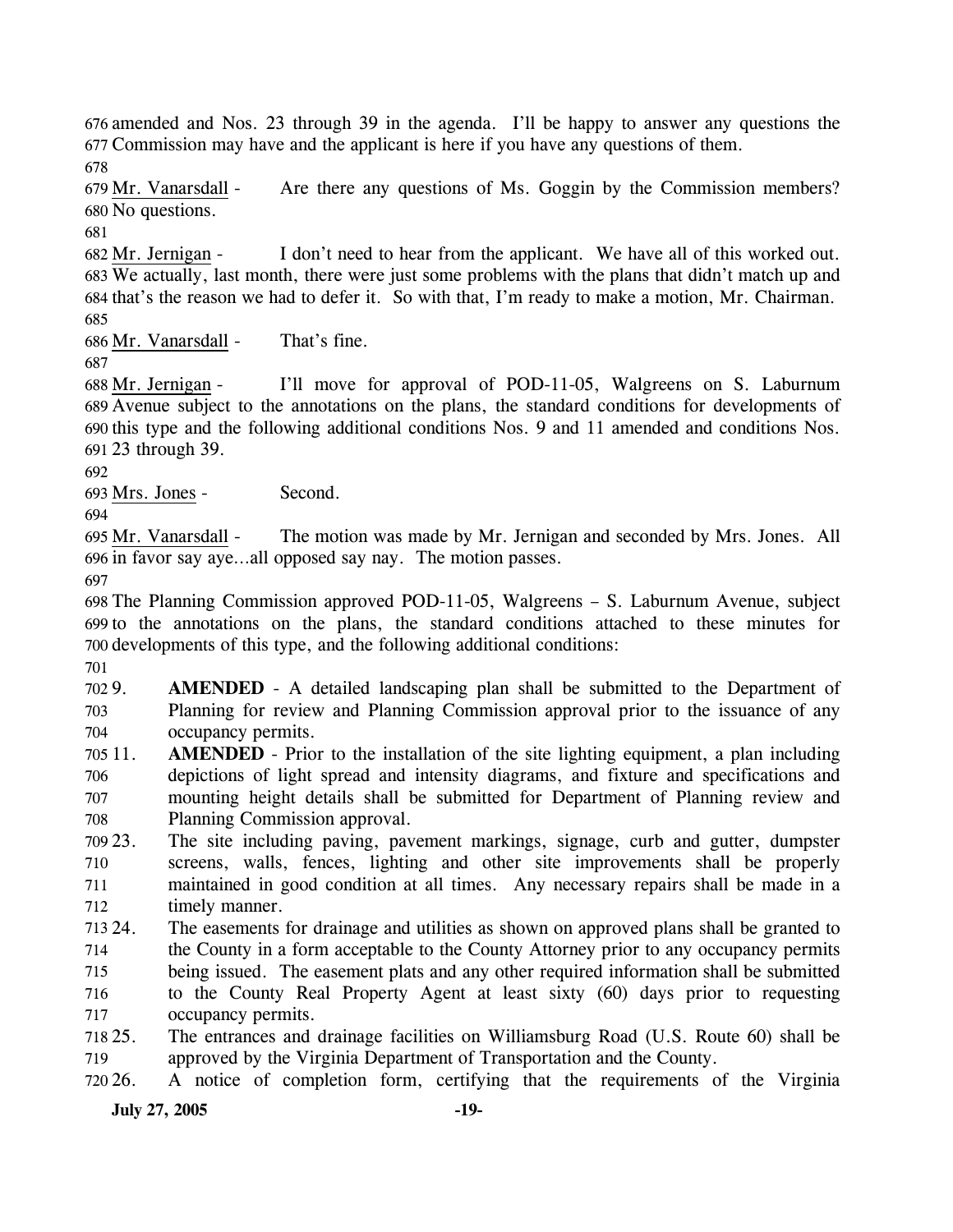- 721 722 Department of Transportation entrances permit have been completed, shall be submitted to the Department of Planning prior to any occupancy permits being issued.
- 723 27. 724 The developer shall provide fire hydrants as required by the Department of Public Utilities and Division of Fire.
- 725 28. 726 28. A standard concrete sidewalk shall be provided along the east side of S. Laburnum Avenue.
- 727 29. 728 Employees shall be required to use the parking spaces provided at the rear of the building(s) as shown on the approved plans.
- 729 30. Outside storage shall not be permitted.
- 730 31. 731 The proffers approved as a part of zoning case C-1C-05 shall be incorporated in this approval.
- 732.32. 733 734 Any necessary off-site drainage and/or water and sewer easements must be obtained in a form acceptable to the County Attorney prior to final approval of the construction plans.
- 735 33. 736 737 33. Deviations from County standards for pavement, curb or curb and gutter design shall be approved by the County Engineer prior to final approval of the construction plans by the Department of Public Works.
- 738 739 740 In the event of any traffic backup which blocks the public right-of-way as a result of congestion caused by the drive-up delivery facilities, the owner/occupant shall close the drive-up delivery facilities until a solution can be designed to prevent traffic backup.
- 741 35. 742 743 Insurance Services Office (ISO) calculations must be included with the plans and contracts and must be approved by the Department of Public Utilities prior to the issuance of a building permit.
- 744 36. 745 746 Approval of the construction plans by the Department of Public Works does not establish the curb and gutter elevations along the Henrico County maintained right-ofway. The elevations will be set by Henrico County.
- 747 37. 748 749 750 Approval of the construction plans by the Department of Public Works does not establish the curb and gutter elevations along the Virginia Department of Transportation maintained right-of-way. The elevations will be set by the contractor and approved by the Virginia Department of Transportation.
- 751 38. 752 753 Evidence of a joint ingress/egress and maintenance agreement must be submitted to the Department of Planning and approved prior to issuance of a certificate of occupancy for this development.
- 754 39. 755 756 757 758 The location of all existing and proposed utility and mechanical equipment (including HVAC units, electric meters, junction and accessory boxes, transformers, and generators) shall be identified on the landscape plans. All equipment shall be screened by such measures as determined appropriate by the Director of Planning or the Planning Commission at the time of plan approval**.**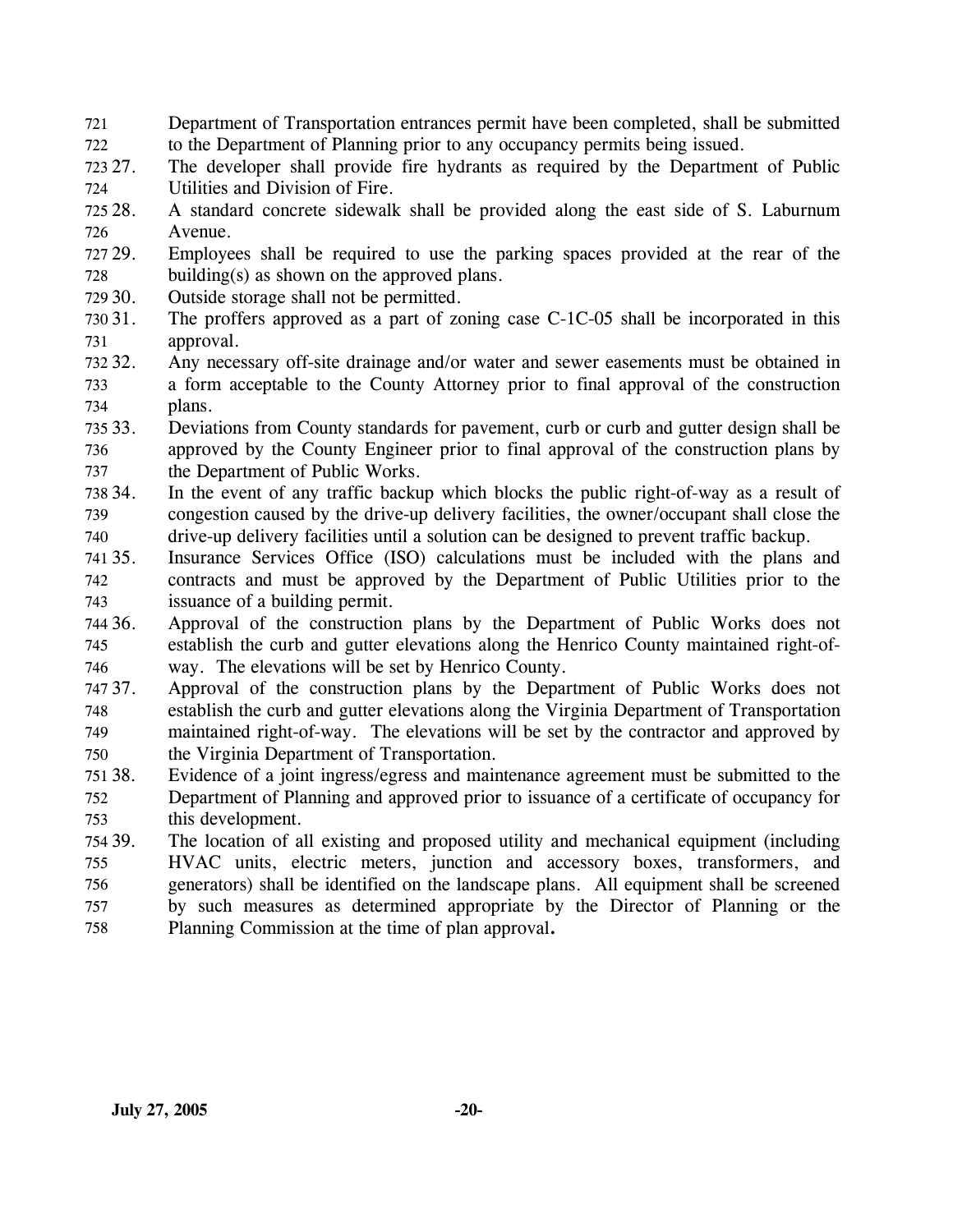#### 759 **PLAN OF DEVELOPMENT & TRANSITIONAL BUFFER DEVIATION**  760

POD-41-05 Brook Run Shopping Center, Phase 6 – Brook Road (POD-72-04 Revised) **Timmons Group for TETRA Associates, L.L.C.:** Request for approval of a revised plan of development and transitional buffer deviation as required by Chapter 24, Sections 24-106 and 24-106.2(e)(3) of the Henrico County Code, to construct two (2), one-story retail buildings totaling 14,960 square feet in an existing shopping center. The 1.84-acre site is located at the corner of Brook Road (U. S. Route 1) and Brook Run Boulevard (north corner) on parcel 783-748-5077. The zoning is B-3C, Business District (Conditional). County water and sewer. **(Fairfield)** 

761

Is there anyone in the audience in opposition to POD-41-05, Brook Run 763 Shopping Center, Phase 6, in the Fairfield District? No opposition. Good morning, Mr. 764 Kennedy. 762 Mr. Vanarsdall -

765

This is Phase 6 of the Master Plan. This master plan was approved 767 previously by the Planning Commission and it's consistent with the previously approved master 768 plan. They are just continuing with outparcel development along Brook Road, along the front 769 of Brook Road Shopping Center. The buildings match the same architecture. They are, again, 770 asking for the same transitional buffer deviation, which is a 35-foot transitional buffer required 771 along Brook Road. They have reduced that to 25 feet. There is a 10-foot landscape strip 772 within Brook Road and in that 10-foot landscape strip they will provide street trees and the 773 additional 10 feet. So, the 35-foot transitional buffer would in fact be provided but 10 foot of 774 it would be provided within the right-of-way of Brook Road. 766 Mr. Kennedy -

775

 In addition, they are asking for a second transitional buffer deviation along the western property line. When this plan was originally approved, the property to the west was going to a part of the shopping center. It was going to be future office/development. It was subsequently rezoned to permit restricted senior housing apartments. And that requires a transitional buffer as well. The property lines runs down the middle of the access road so obviously you can't put the buffer on the property line. So, what they have agreed with the property owner to the west is to put it on their property, within an easement. So, they will provide the same landscaping but it will be provided on the western side of the road, screening that property. With that we can recommend approval. This is consistent with the master plan, as I said staff is satisfied it meets all proffer requirements.

786

787 Mr. Vanarsdall - Are there any questions for Mr. Kennedy from Commission members?

788

I don't have any, Mr. Chairman. Does this requires to separate motions, 789 Mr. Archer -

790 Mr. Secretary?

791

It could either be two separate motions or at least noted in your motion 793 that you are approving the deviation as well. 792 Mr. Silber -

**July 27, 2005 -21-**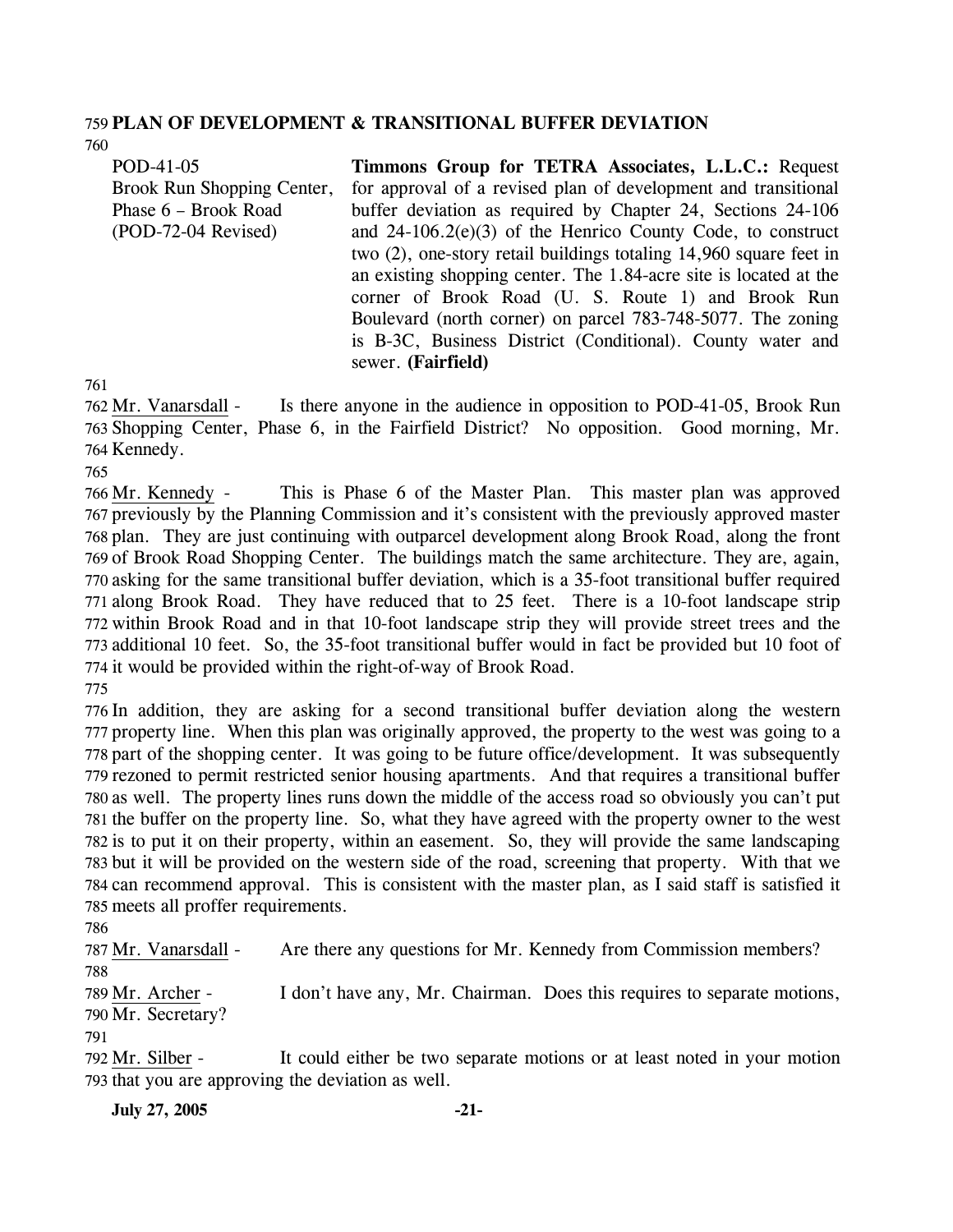| 794 Mr. Archer - | Okay. I can do it that way. |
|------------------|-----------------------------|
| 795              |                             |
| 796 Mr. Silber - | Either way would be fine.   |
| 797              |                             |

All right. Well, Mr. Chairman, with that I will move approval of the 799 transitional buffer deviation and also the plan of development for POD-41-05, Brook Run Shopping Center, Phase 6, subject to the annotations on the plans, the standard conditions for 800 801 developments of this type, and the added conditions Nos. 23 through 45. 798 Mr. Archer -

802

803 Mr. Jernigan - Second.

804

The motion was made by Mr. Archer and seconded by Mr. Jernigan. All in favor say aye…all opposed say nay. The motion passes. 806 805 Mr. Vanarsdall -

807

 The Planning Commission approved the transitional buffer deviation and plan of development for POD-41-05, Brook Run Shopping Center, Phase 6 (POD-72-04 Revised) subject to the annotations on the plans, the standard conditions attached to these minutes for developments of this type, and the following additional conditions:

812

813 23. 814 815 816 23. The site including paving, pavement markings, signage, curb and gutter, dumpster screens, walls, fences, lighting and other site improvements shall be properly maintained in good condition at all times. Any necessary repairs shall be made in a timely manner.

817 24. 818 819 820 821 The right-of-way for widening of Brook Road (U.S. Route 1) as shown on approved plans shall be dedicated to the County prior to any occupancy permits being issued. The right-of-way dedication plat and any other required information shall be submitted to the County Real Property Agent at least sixty (60) days prior to requesting occupancy permits.

822 25. 823 824 825 826 25. The easements for drainage and utilities as shown on approved plans shall be granted to the County in a form acceptable to the County Attorney prior to any occupancy permits being issued. The easement plats and any other required information shall be submitted to the County Real Property Agent at least sixty (60) days prior to requesting occupancy permits.

827 26. 828 26. The entrances and drainage facilities on Brook Road (U.S. Route 1) shall be approved by the Virginia Department of Transportation and the County.

829 27. 830 831 27. A notice of completion form, certifying that the requirements of the Virginia Department of Transportation entrances permit have been completed, shall be submitted to the Department of Planning prior to any occupancy permits being issued.

832 28. 833 The required building setback shall be measured from the proposed right-of-way line and the parking shall be located behind the proposed right-of-way line.

834 29. 835 The developer shall provide fire hydrants as required by the Department of Public Utilities and Division of Fire.

836 30. 837 30. A standard concrete sidewalk shall be provided along the west side of Brook Road (U.S. Route 1).

838 31. Any necessary off-site drainage and/or water and sewer easements must be obtained in

**July 27, 2005 -22-**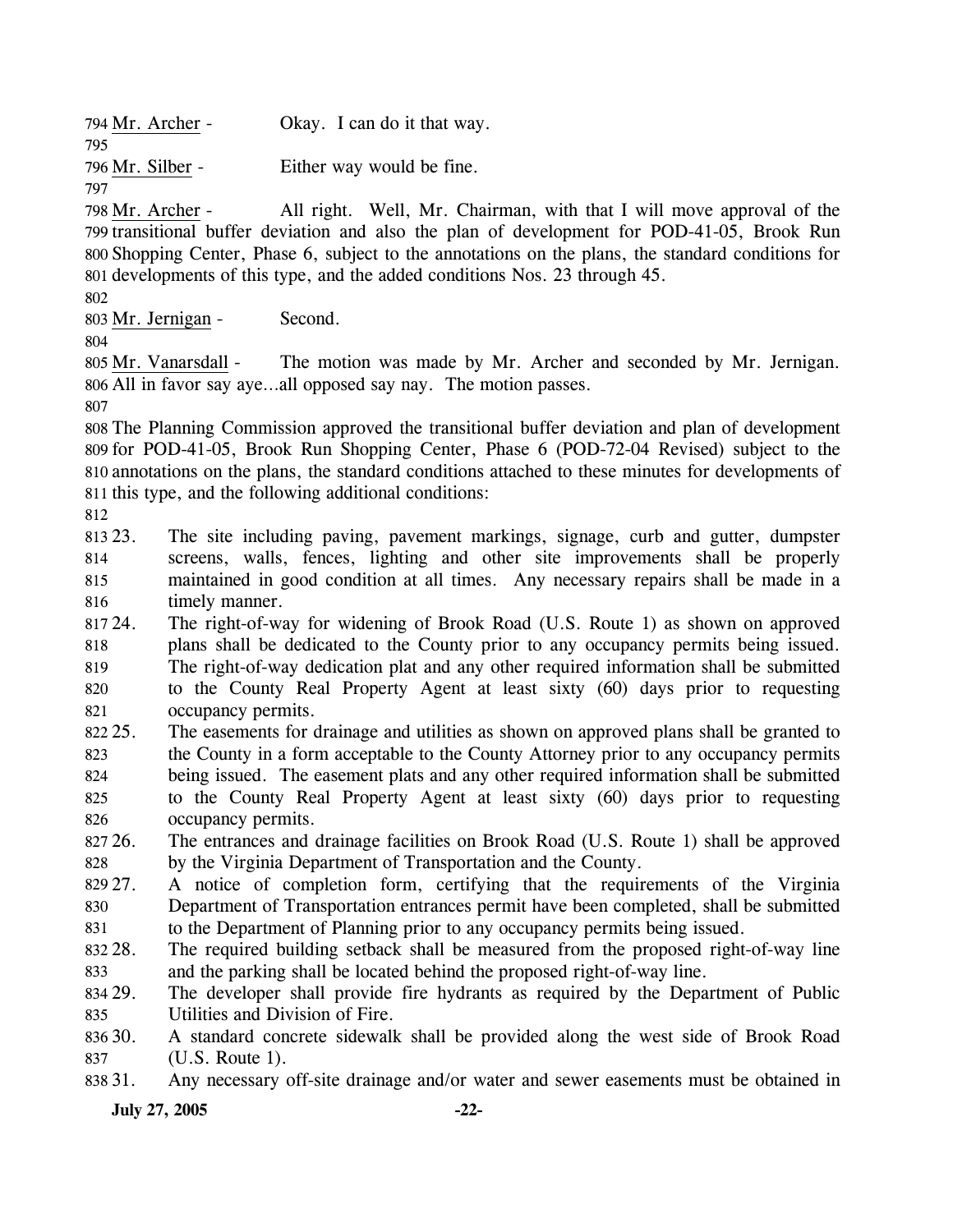- 839 840 a form acceptable to the County Attorney prior to final approval of the construction plans.
- 841 32. 842 843 32. Deviations from County standards for pavement, curb or curb and gutter design shall be approved by the County Engineer prior to final approval of the construction plans by the Department of Public Works.
- 844 33. 845 846 Insurance Services Office (ISO) calculations must be included with the plans and contracts and must be approved by the Department of Public Utilities prior to the issuance of a building permit.
- 847 34. 848 849 850 Approval of the construction plans by the Department of Public Works does not establish the curb and gutter elevations along the Virginia Department of Transportation maintained right-of-way. The elevations will be set by the contractor and approved by the Virginia Department of Transportation,
- 851 35. 852 853 854 855 The location of all existing and proposed utility and mechanical equipment (including HVAC units, electric meters, junction and accessory boxes, transformers, and generators) shall be identified on the landscape plans. All equipment shall be screened by such measures as determined appropriate by the Director of Planning or the Planning Commission at the time of plan approval**.**
- 856 36. 857 The proffers approved as part of zoning case C-30C-88 shall be incorporated into this approval.
- 858 37. 859 The conceptual master plan, as submitted with this application, is for planning and information purposes only.
- 860 38. 861 The building shall be constructed of red brick and the brick shall not be painted at any time.
- 862 39. 863 864 865 866 39. The location of all existing and proposed utility and mechanical equipment (including HVAC units, electric meters, junction and accessory boxes, transformers, and generators) shall be identified on the landscape plans. All equipment shall be screened by such measures as determined appropriate by the Director of Planning or the Planning Commission at the time of plan approval**.**
- 86740. 868 869 Landscaping along Brook Road and site and street lighting shall comply with the Brook Road Design Guidelines or standards approved by the Director of Planning at the time of landscape and lighting plan review.
- 870 41. 871 872 873 41. A coordinated design scheme shall be adopted for all parcels being developed within the shopping center consistent with both the quality of the existing developed portion of shopping center and with the "Brook Road Enhancement Study." The buildings shall be constructed with brick coordinated to match the existing Ukrop's building.
- 874 42. 875 42. A coordinated lighting, landscape and signage scheme shall be maintained for all parcels within the Brook Run shopping Center.
- 87643. 877 878 879 The required 35-foot transitional buffer along Brook Road may be reduced to no less than 25-feet. Planting within the transitional buffer along Brook Road shall conform to the planting standards of the 25-foot transitional buffer or as otherwise approved by the Planning Commission.
- 88044. 881 882 883 As a condition of the transitional buffer deviation, a public sidewalk and streetscape improvements conforming to the Brook Road enhancement study and such guidelines as may be adopted by the Director of Planning shall be provided prior to the issuance of any occupancy permits.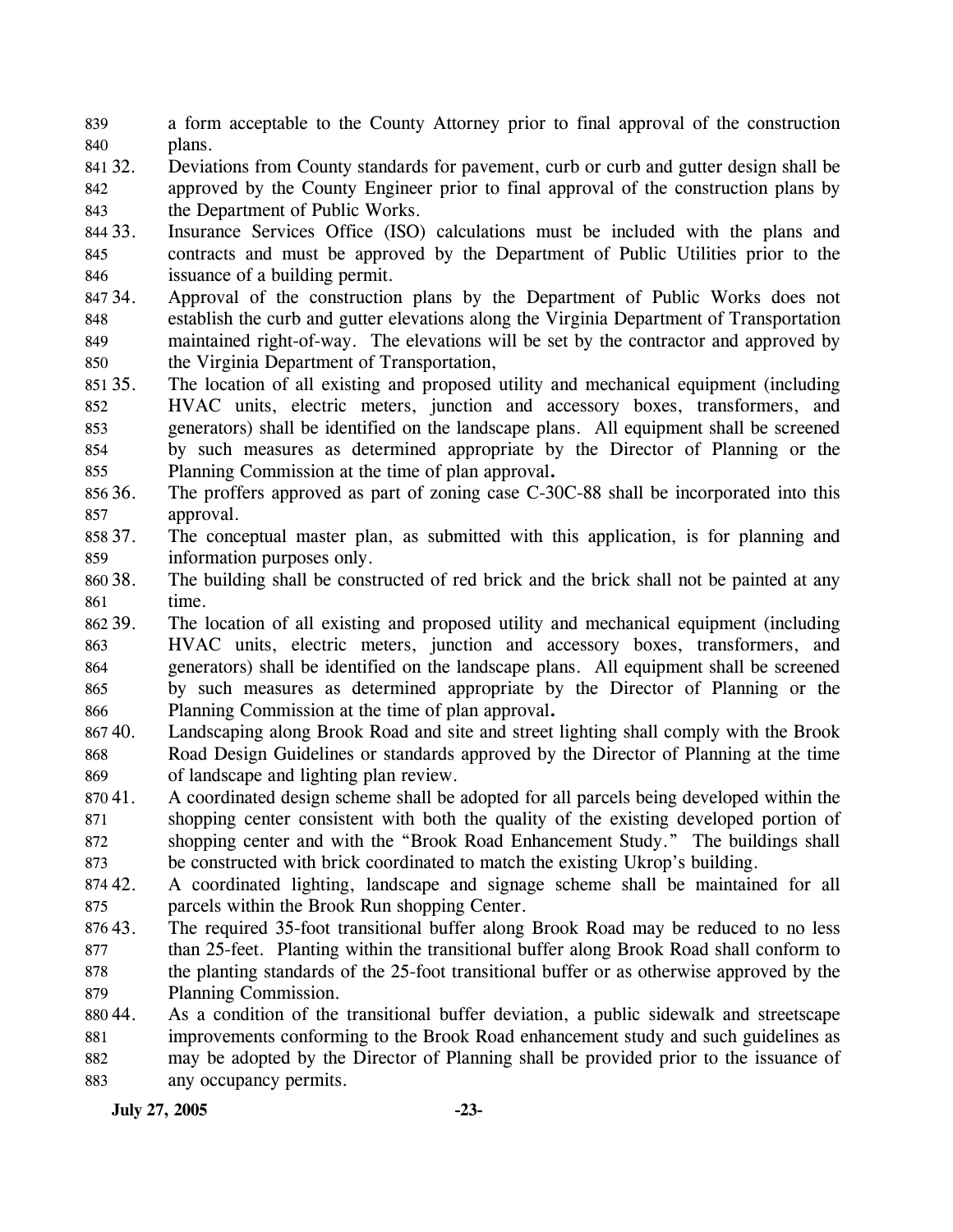884 45. 885 45. No additional freestanding signs shall be permitted within the shopping center.

886 **PLAN OF DEVELOPMENT & TRANSITIONAL BUFFER DEVIATION**  887

POD-45-05 Wendy's @ Airport Drive Shops Shopping Center – 45 S. Airport Drive (POD-50-89 Revised) **Timmons Group for Schwartz & Tyson Associates and Old Dominion Restaurants:** Request for approval of a revised plan of development and transitional buffer deviation as required by Chapter 24, Sections 24-106, 24.106.2 and 24-106(3)a of the Henrico County Code, to construct a one-story, 3,700 square foot restaurant with a drive thru in an existing shopping center. The 1.79-acre site is located along the east line of S. Airport Drive (State Route 156), approximately 250 feet south of Nine Mile Road (State Route 33) at 45 Airport Drive on parcel 824- 720-8799. The zoning is B-2C, Business District (Conditional), B-3C, Business District (Conditional), B-3, Business District and ASO, Airport Safety Overlay District. County water and sewer. **(Varina)** 

888

Is there anyone in the audience in opposition to POD-45-05, Wendy's  $\omega$ 890 Airport Drive Shops Shopping Center, in the Varina District? No opposition. I would like to 891 say that we have a distinguish member of the community this morning, Mr. John Schwartz. 892 I'm glad to have you, John. Good morning, Ted. 889 Mr. Vanarsdall -

893

Good morning, Mr. Chairman, members of the Commission. The 895 Commission will need to include the transitional buffer deviation in their motion on this case. 896 A revised plan is included in your packet and the applicant is in agreement with staff's annotations, comments, conditions, including the Traffic Engineer's request for angle parking, 897 898 and Planning's request for a brick enclosure, a brick wall, if you will, to surround the walk-in 899 freezer, and the brick will match the existing building. 894 Mr. McGarry -

900

 The transitional buffer deviation is for approximately 30 feet to allow a driveway connection along the site rear to the abutting service station and improve circulation. Staff can recommend approval subject to the annotations on the plan, the standard conditions for developments of this type and additional conditions Nos. 23 through 36. I'll be happy to answer any questions.

906

Are there any questions for Mr. McGarry. No questions. All right, Mr. 908 Jernigan. 907 Mr. Vanarsdall -

909

Mr. Chairman, I will move for approval... I don't need to speak to the 911 applicant. We've got everything straight. The road issue was the only thing that we had and 912 we cleared that up with VDOT. 910 Mr. Jernigan -

913

914 Mr. Vanarsdall - That's up to you. That's fine. 915

**July 27, 2005 -24-**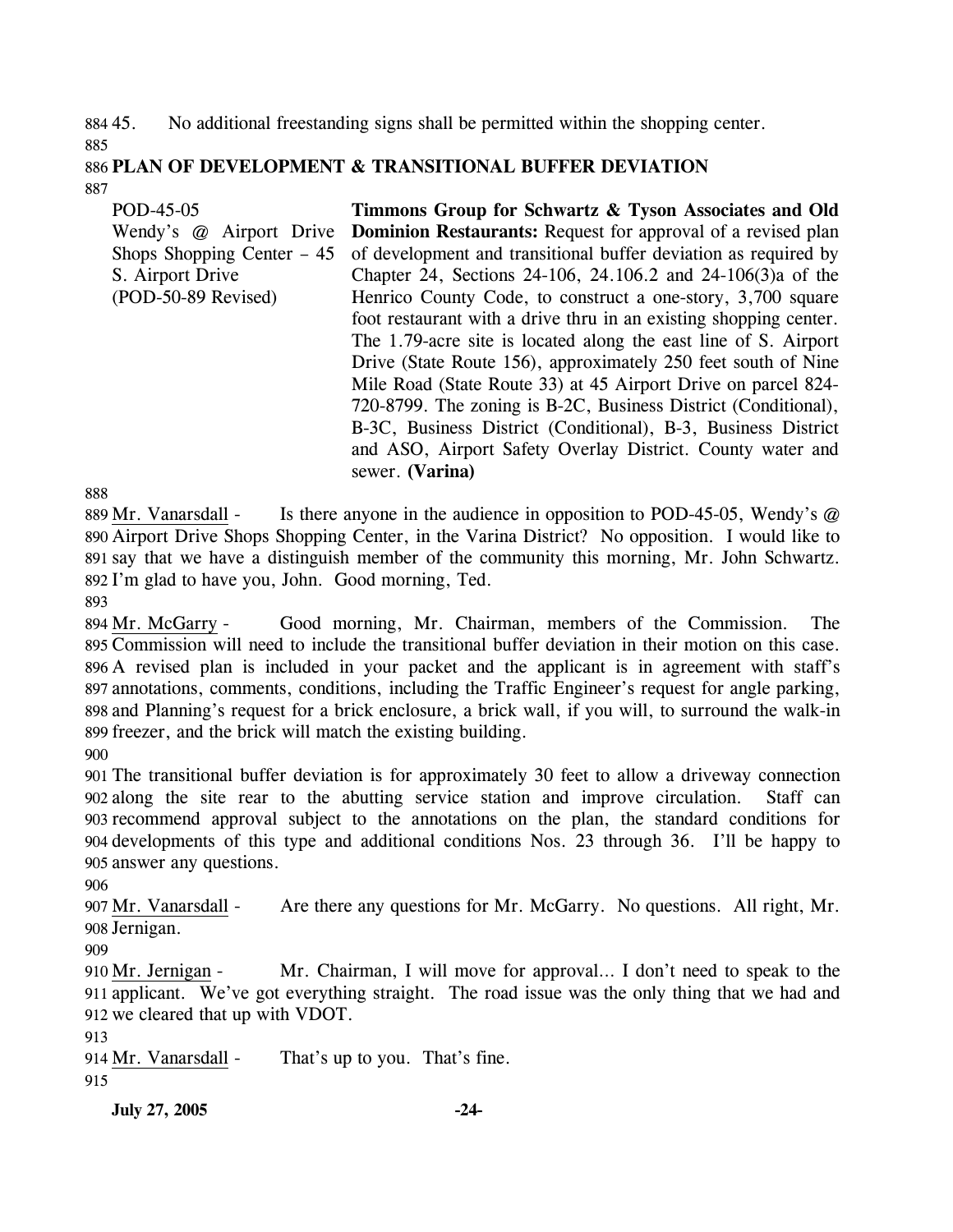So, I'll move for approval of POD, well first of all, on POD-45-05, Wendy's @ Airport Drive Shops Shopping Center, I move for the approval of the transitional 917 918 buffer deviation, and also for approval of the Wendy's @ Airport Shops Shopping Center, 919 subject to the standard conditions for developments of this type, and the following additional 920 conditions Nos. 23 through 36. 916 Mr. Jernigan -

921

922 Mr. Archer - Second, Mr. Chairman.

923

The motion was made by Mr. Jernigan and seconded by Mr. Archer. 925 All in favor say aye...all opposed say nay. The motion passes. 924 Mr. Vanarsdall -

926

 The Planning Commission approved POD-45-05, Wendy's @ Airport Drive Shops Shopping Center (POD-50-89 Revised) subject to the annotations on the plan, the standard conditions attached to these minutes for developments of this type, and the following additional conditions:

931

932 23. 933 934 935 The site including paving, pavement markings, signage, curb and gutter, dumpster screens, walls, fences, lighting and other site improvements shall be properly maintained in good condition at all times. Any necessary repairs shall be made in a timely manner.

936 24. 937 The ground area covered by all the buildings shall not exceed in the aggregate 25 percent of the total site area.

938 25. 939 The proffers approved as a part of zoning case C-47C-89 shall be incorporated in this approval.

940 26. 941 942 943 944 26. The developer shall install an adequate restaurant ventilating and exhaust system to minimize smoke, odors, and grease vapors. The plans and specifications shall be included with the building permit application for review and approval. If, in the opinion of the County, the type system provided is not effective, the Commission retains the rights to review and direct the type of system to be used.

945 27. 946 The developer shall provide fire hydrants as required by the Department of Public Utilities and Division of Fire.

947 28. 948 949 Any necessary off-site drainage and/or water and sewer easements must be obtained in a form acceptable to the County Attorney prior to final approval of the construction plans.

950 29. 951 952 Deviations from County standards for pavement, curb or curb and gutter design shall be approved by the County Engineer prior to final approval of the construction plans by the Department of Public Works.

953 30. 954 955 In the event of any traffic backup which blocks the public right-of-way as a result of congestion caused by the drive-up delivery facilities, the owner/occupant shall close the drive-up delivery facilities until a solution can be designed to prevent traffic backup.

956 31. 957 958 959 31. Approval of the construction plans by the Department of Public Works does not establish the curb and gutter elevations along the Virginia Department of Transportation maintained right-of-way. The elevations will be set by the contractor and approved by the Virginia Department of Transportation.

960 32. 32. The entrances and drainage facilities on Airport Drive (State Route 56) shall be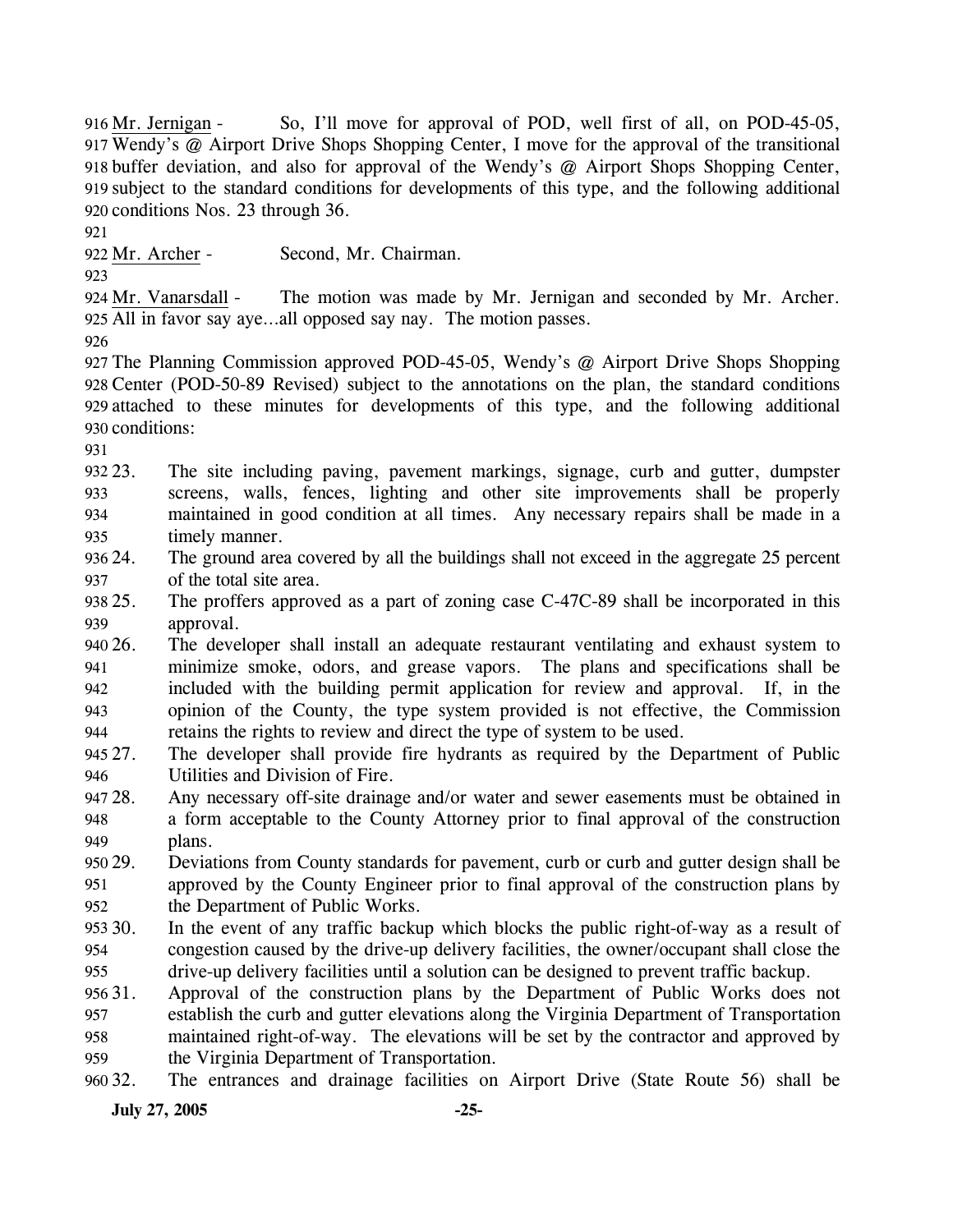961 approved by the Virginia Department of Transportation and the County.

962.33. 963 964 33. A notice of completion form, certifying that the requirements of the Virginia Department of Transportation entrances permit have been completed, shall be submitted to the Department of Planning prior to any occupancy permits being issued.

965 34. 966 967 Insurance Services Office (ISO) calculations must be included with the plans and contracts and must be approved by the Department of Public Utilities prior to the issuance of a building permit.

968 35. 969 970 Evidence of a joint ingress/egress and maintenance agreement must be submitted to the Department of Planning and approved prior to issuance of a certificate of occupancy for this development.

971 36. 972 973 974 975 36. The location of all existing and proposed utility and mechanical equipment (including HVAC units, electric meters, junction and accessory boxes, transformers, and generators) shall be identified on the landscape plans. All equipment shall be screened by such measures as determined appropriate by the Director of Planning or the Planning Commission at the time of plan approval**.**

976

### 977 **PLAN OF DEVELOPMENT & SPECIAL EXCEPTION**

978

POD-42-05 Wingate Inn – Broad Street Request for approval of a plan of development and special and N. Gayton Road **Bay Design Group, P.C. for Gayton Road Partners, LLC:**  exception, as required by Chapter 24, Sections 24-2, 24-94b and 24-106 of the Henrico County Code, to construct a five four-story, 52-foot-high, 73 66-room hotel. The special exception would authorize a building over three stories and 45 feet in height. The 1.547-acre site is located east of N. Gayton Road and north of W. Broad Street (U.S. Route 250) on parcel 734-765-4705. The zoning is B-3C, Business District (Conditional). County water and sewer. **(Three Chopt)** 

979

Is there anyone in the audience in opposition to POD-42-05, Wingate 981 Inn, in the Three Chopt District? No opposition. Mr. Kennedy. 980 Mr. Vanarsdall -982

In the packet before you there is a revised plan. The building itself has been revised to reduce it to four stories and 66 rooms. It's a tight site and we want to make it 984 985 fit. And to address staff's concerns, the building was reduced. The revised plan addresses the Traffic Engineers concerns regarding adequate sight distance along the loop road. By reducing 986 987 the building, you are reducing encroachment of the building along the road so that you can 988 have greater sight distance from the exit. It also provides additional dedication required for N. 989 Gayton Road. As you know, N. Gayton Road is a part of the bond issue. It's one of the 990 significant County projects to provide access to the North/West quadrant. And it's planned to be a six-lane divided road. So, they had to provide an additional dedication for that. That was 991 accommodated by the plan as well. And then the last thing that is accommodated by the plan is 992 993 that the Fire Marshall asked for a fire lane at the back of the building because it is a four-story building and they wanted to make sure that they had access to all the sleeping rooms. And on 994 995 the back of the building there is a BMP of a fountain pond serving the apartments to the north. 983 Mr. Kennedy -

**July 27, 2005 -26-**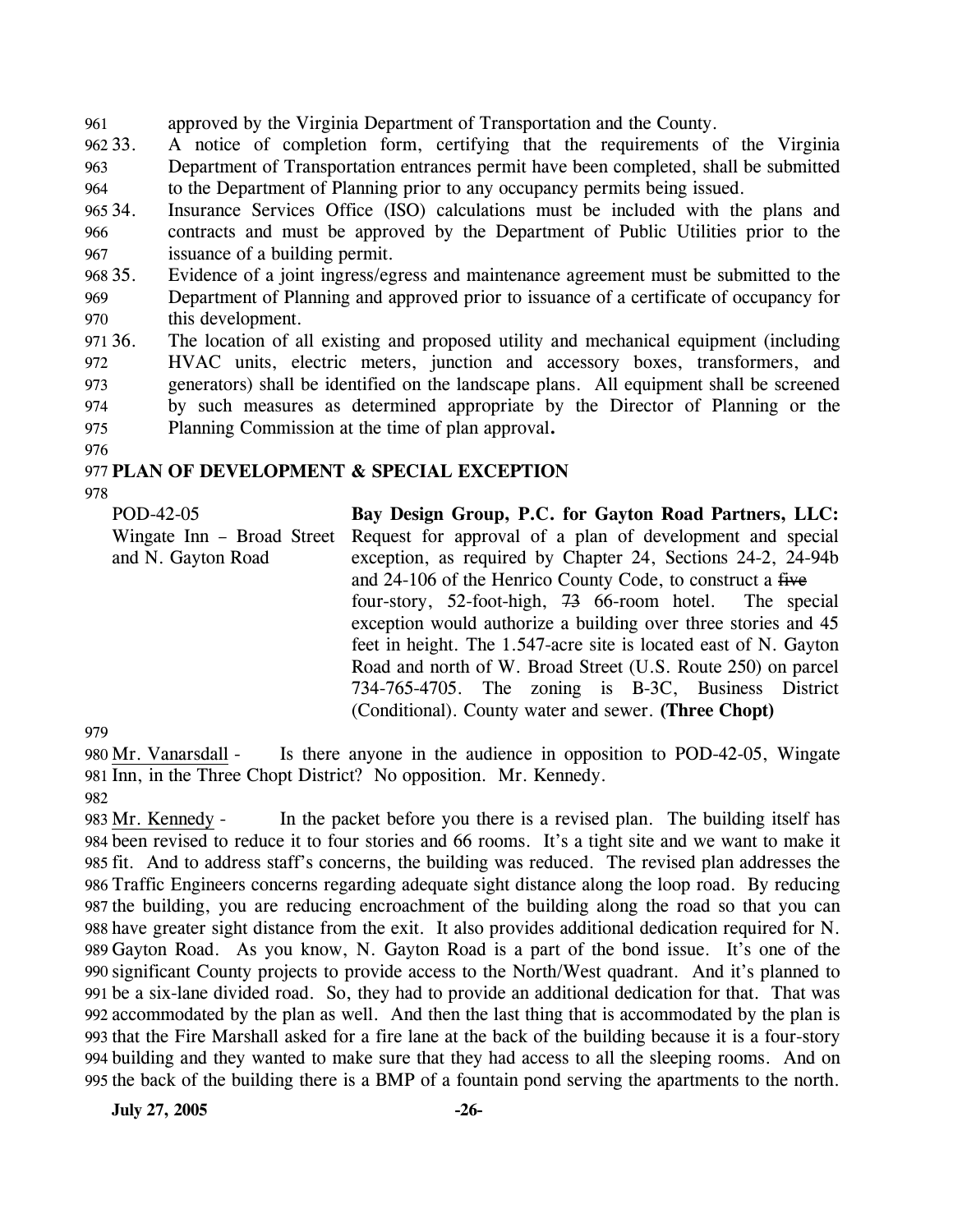So, the Fire Marshall wanted to make sure that they had access because he couldn't get access with a ladder across the BMP. So, they provided a fire lane and that fire lane will be open-cut pavers, grass pavers, and they will be using that as a patio to serve this hotel. The hotel itself is an Executive Suite Hotel. It's geared to serving executives actually in the West Creek Office Park, Goochland. It is a high-quality hotel, it's got an in-door pool, and it's got all of the amenities that an executive would want if they are away from home. That's the type of quality development. As far as parking, they have 71 parking spaces on this site. There has been some concern expressed by Mr. Ted Linhart, the Chevy dealer, about parking. They have 66 rooms and 71 parking spaces and should they need or require additional parking, they could actually valet park under the building. A part of the parking is located in the level under the building and they can actually park six additional cars. Staff is confident that there is adequate parking on the site. And with that, we can recommend approval of the POD. Of course, we express no opposition to the special exception. The conditions for the special exception are 1009 met.

1010

All right. Are there any questions for Mr. Kennedy from Commission 1012 members? Mr. Branin, do you have any questions? 1011 Mr. Vanarsdall -

1013

1014 Mr. Branin - Mr. Kennedy, this won't affect the future expansion of N. Gayton Road? 1015

No. They had to do additional right-of-way dedication to accommodate 1017 that. That was one of staff's concerns and they have accommodated that with their dedication. 1016 Mr. Kennedy -1018

Okay. I have no further questions. I'm done, Mr. Chairman. Do you 1020 want me to make a motion? 1019 Mr. Branin -

1021

1022 Mr. Vanarsdall - Sure, go ahead, entertain a motion.

1023

Mr. Chairman, I move for approval of POD-42-05, Wingate Inn, with 1025 the special exception for height as well as the standard conditions for developments of this 1026 type, and the following additional conditions Nos. 23 through 33. 1024 Mr. Branin -

1027

1028 Mr. Jernigan - Second.

1029

The motion was made by Mr. Branin and seconded by Mr. Jernigan. All 1031 in favor say aye...all opposed say nay. The motion passes. 1030 Mr. Vanarsdall -

1032

1033 The Planning Commission approved POD-42-05, Wingate Inn, subject to the annotations on 1034 the plans, the standard conditions attached to these minutes for developments of this type, and 1035 the following additional conditions:

1036

 $103723.$ 1038 1039 1040 The site including paving, pavement markings, signage, curb and gutter, dumpster screens, walls, fences, lighting and other site improvements shall be properly maintained in good condition at all times. Any necessary repairs shall be made in a timely manner.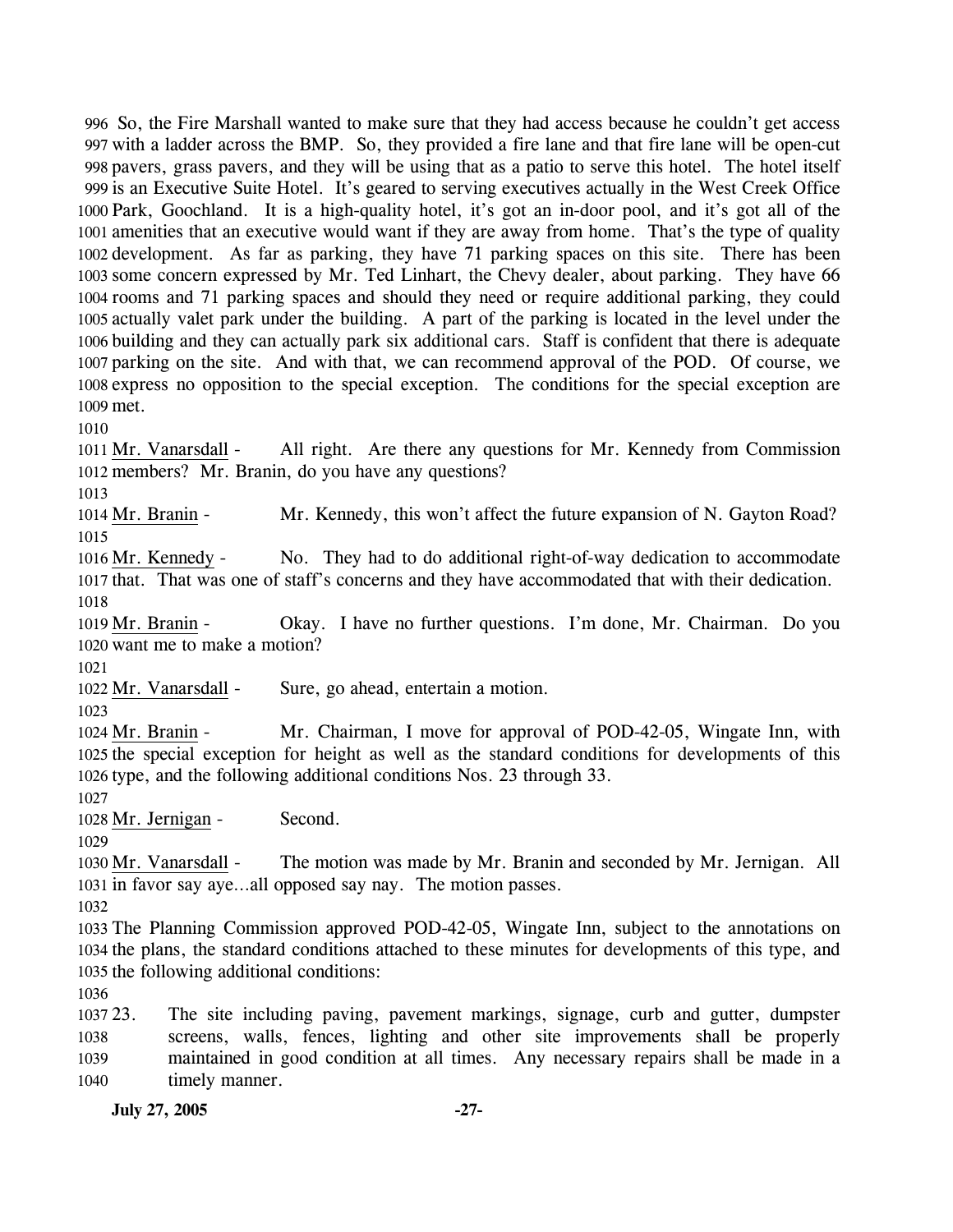1041 24. 1042 1043 1044 The right-of-way for widening of N. Gayton Road as shown on approved plans shall be dedicated to the County prior to any occupancy permits being issued. The right-of-way dedication plat and any other required information shall be submitted to the County Real Property Agent at least sixty (60) days prior to requesting occupancy permits.

 $1045.25$ 1046 1047 1048 1049 25. The easements for drainage and utilities as shown on approved plans shall be granted to the County in a form acceptable to the County Attorney prior to any occupancy permits being issued. The easement plats and any other required information shall be submitted to the County Real Property Agent at least sixty (60) days prior to requesting occupancy permits.

1050 26. 1051 26. The required building setback shall be measured from the proposed right-of-way line and the parking shall be located behind the proposed right-of-way line.

1052 27. 1053 The developer shall provide fire hydrants as required by the Department of Public Utilities and Division of Fire.

1054 28. 1055 The proffers approved as a part of zoning case  $C$ -62C-98 shall be incorporated in this approval.

1056 29. 1057 1058 Any necessary off-site drainage and/or water and sewer easements must be obtained in a form acceptable to the County Attorney prior to final approval of the construction plans.

1059 30. 1060 1061 Deviations from County standards for pavement, curb or curb and gutter design shall be approved by the County Engineer prior to final approval of the construction plans by the Department of Public Works.

1062 31. 1063 1064 Insurance Services Office (ISO) calculations must be included with the plans and contracts and must be approved by the Department of Public Utilities prior to the issuance of a building permit.

1065 32. 1066 1067 Approval of the construction plans by the Department of Public Works does not establish the curb and gutter elevations along the Henrico County maintained right-ofway. The elevations will be set by Henrico County.

1068 33. 1069 1070 1071 1072 The location of all existing and proposed utility and mechanical equipment (including HVAC units, electric meters, junction and accessory boxes, transformers, and generators) shall be identified on the landscape plans. All equipment shall be screened by such measures as determined appropriate by the Director of Planning or the Planning Commission at the time of plan approval**.**

1073

The next case is the case we pulled from the Expedited Agenda, POD-46-05, Preston Square. Mr. Kennedy, have they finished discussing this? 1075 1074 Mr. Silber -

1076

1077 Mr. Kennedy - Yes we have.

1078

1079 Mr. Silber - So we can hear this case?

1080 1081 Mr. Kennedy - Yes.

1082

1083 **MR. SILBER LEAVES DURING THIS CASE AND MR. O'KELLY TAKES OVER**.

**July 27, 2005 -28-**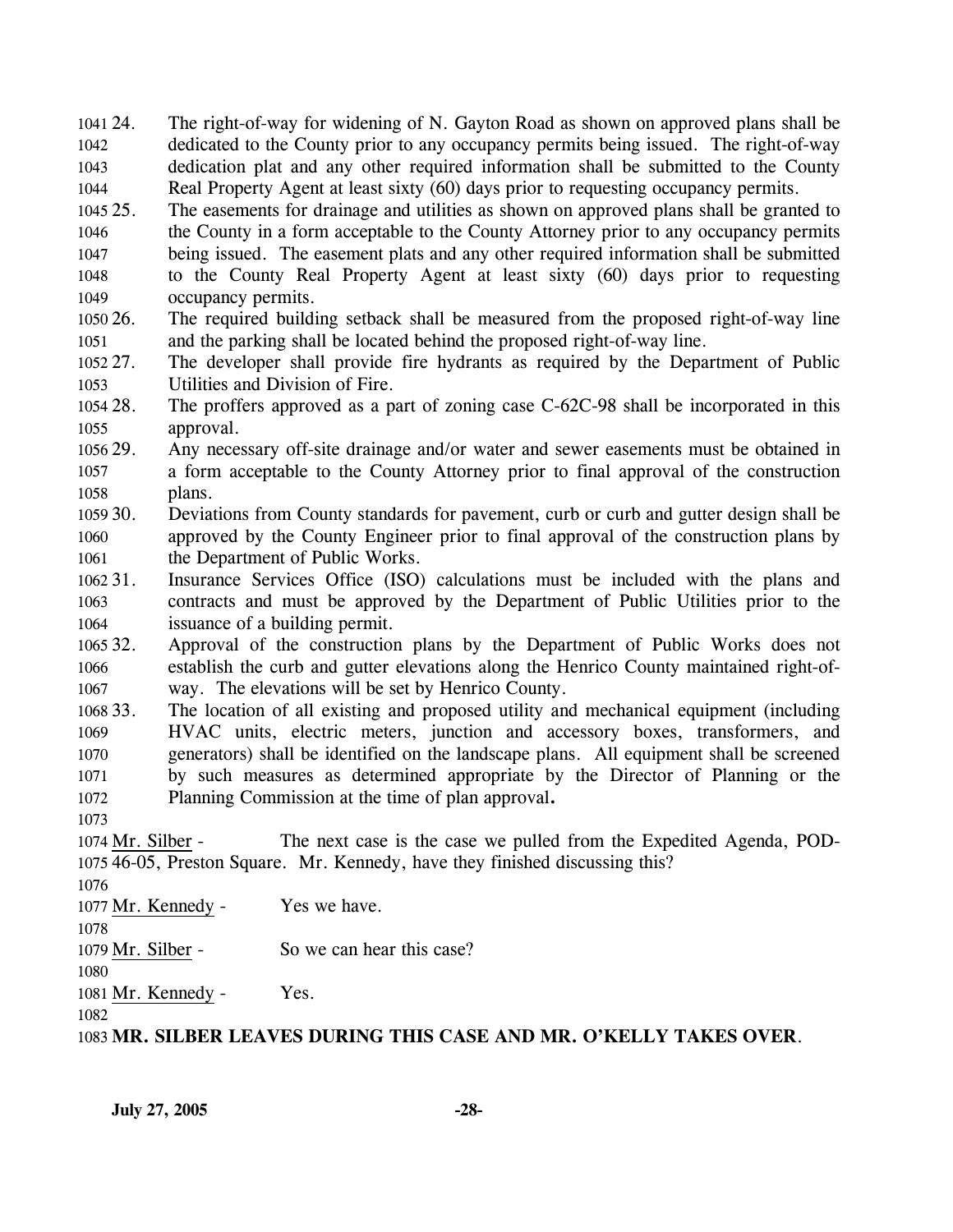#### 1084 **PLAN OF DEVELOPMENT**

| 1085                                                                                                                                                                                                                                                                                                                                                                                                 |                                                                                                                                                                                                                                                                                                                                                                                                                                                                                                                                             |  |  |  |
|------------------------------------------------------------------------------------------------------------------------------------------------------------------------------------------------------------------------------------------------------------------------------------------------------------------------------------------------------------------------------------------------------|---------------------------------------------------------------------------------------------------------------------------------------------------------------------------------------------------------------------------------------------------------------------------------------------------------------------------------------------------------------------------------------------------------------------------------------------------------------------------------------------------------------------------------------------|--|--|--|
| POD-46-05<br>Preston Square -<br>Twin Hickory Road                                                                                                                                                                                                                                                                                                                                                   | E. D. Lewis & Associates, P.C. for Preston Square, L.L.C.:<br>Request for approval of a plan of development as required by<br>Chapter 24, Section 24-106 of the Henrico County Code, to<br>construct 28, two-story, 2,100 square foot townhouse for sale<br>units. The 5.00-acre site is located on the west side of Twin<br>Hickory Road, approximately 1,500 feet east of Nuckols Road<br>on parcels 747-774-6515 and 5839. The zoning is RTHC,<br>Residential Townhouse District (Conditional). County water<br>and sewer. (Three Chopt) |  |  |  |
| 1086<br>1087 Mr. Vanarsdall -<br>1088                                                                                                                                                                                                                                                                                                                                                                | Mr. Kennedy, are you going to present the case?                                                                                                                                                                                                                                                                                                                                                                                                                                                                                             |  |  |  |
| 1089 Mr. Kennedy -<br>1090                                                                                                                                                                                                                                                                                                                                                                           | I'll present the case. The opposition has actually left.                                                                                                                                                                                                                                                                                                                                                                                                                                                                                    |  |  |  |
| 1091 Mr. Vanarsdall -<br>1092                                                                                                                                                                                                                                                                                                                                                                        | Let me ask. Is there any opposition? Okay.                                                                                                                                                                                                                                                                                                                                                                                                                                                                                                  |  |  |  |
| The opposition has left. They met with the engineer and myself. They<br>1093 Mr. Kennedy -<br>1094 were satisfied that the layout plan is consistent with the proffered layout plan.<br>That the<br>1095 elevation is brick as proffered in the proffer plan, and they have requested, and the engineer<br>1096 has agreed, to have Nos. 9 and 11 amended. And with that, we can recommend approval. |                                                                                                                                                                                                                                                                                                                                                                                                                                                                                                                                             |  |  |  |
| 1097<br>1098 Mr. Branin -<br>1099                                                                                                                                                                                                                                                                                                                                                                    | Mr. Kennedy, is the applicant here?                                                                                                                                                                                                                                                                                                                                                                                                                                                                                                         |  |  |  |
| 1100 Mr. Kennedy -<br>1101                                                                                                                                                                                                                                                                                                                                                                           | Yes.                                                                                                                                                                                                                                                                                                                                                                                                                                                                                                                                        |  |  |  |
| 1102 Mr. Scott -<br>1103 Associates.<br>1104                                                                                                                                                                                                                                                                                                                                                         | I'm Gary Scott representing the developer. I'm with E. D. Lewis $\&$                                                                                                                                                                                                                                                                                                                                                                                                                                                                        |  |  |  |
| 1105 Mr. Branin -<br>1106                                                                                                                                                                                                                                                                                                                                                                            | Gary, did the person that was questioning                                                                                                                                                                                                                                                                                                                                                                                                                                                                                                   |  |  |  |
| Yes. We had a discussion outside and the condition that he requested is<br>1107 Mr. Scott -<br>1108 that he wants to make sure that the landscaping plan meets his satisfaction. So, what we<br>1109 recommended is that we will come back and submit our landscaping plan back to the<br>1110 Commission for approval.                                                                              |                                                                                                                                                                                                                                                                                                                                                                                                                                                                                                                                             |  |  |  |
| 1111<br>1112 Mr. Branin -<br>1113                                                                                                                                                                                                                                                                                                                                                                    | Okay.                                                                                                                                                                                                                                                                                                                                                                                                                                                                                                                                       |  |  |  |
| 1114 Mr. Scott -<br>1115                                                                                                                                                                                                                                                                                                                                                                             | Any other questions?                                                                                                                                                                                                                                                                                                                                                                                                                                                                                                                        |  |  |  |
| 1116 Mr. Branin -<br>1117 just fed up. I just wanted to check. Okay.                                                                                                                                                                                                                                                                                                                                 | You just disappeared and I just wasn't sure if it was rectified or if he was                                                                                                                                                                                                                                                                                                                                                                                                                                                                |  |  |  |
| 1118                                                                                                                                                                                                                                                                                                                                                                                                 |                                                                                                                                                                                                                                                                                                                                                                                                                                                                                                                                             |  |  |  |
| 1119 Mr. Scott -                                                                                                                                                                                                                                                                                                                                                                                     | Are there any other questions? Thank you very much.                                                                                                                                                                                                                                                                                                                                                                                                                                                                                         |  |  |  |
| July 27, 2005                                                                                                                                                                                                                                                                                                                                                                                        | $-29-$                                                                                                                                                                                                                                                                                                                                                                                                                                                                                                                                      |  |  |  |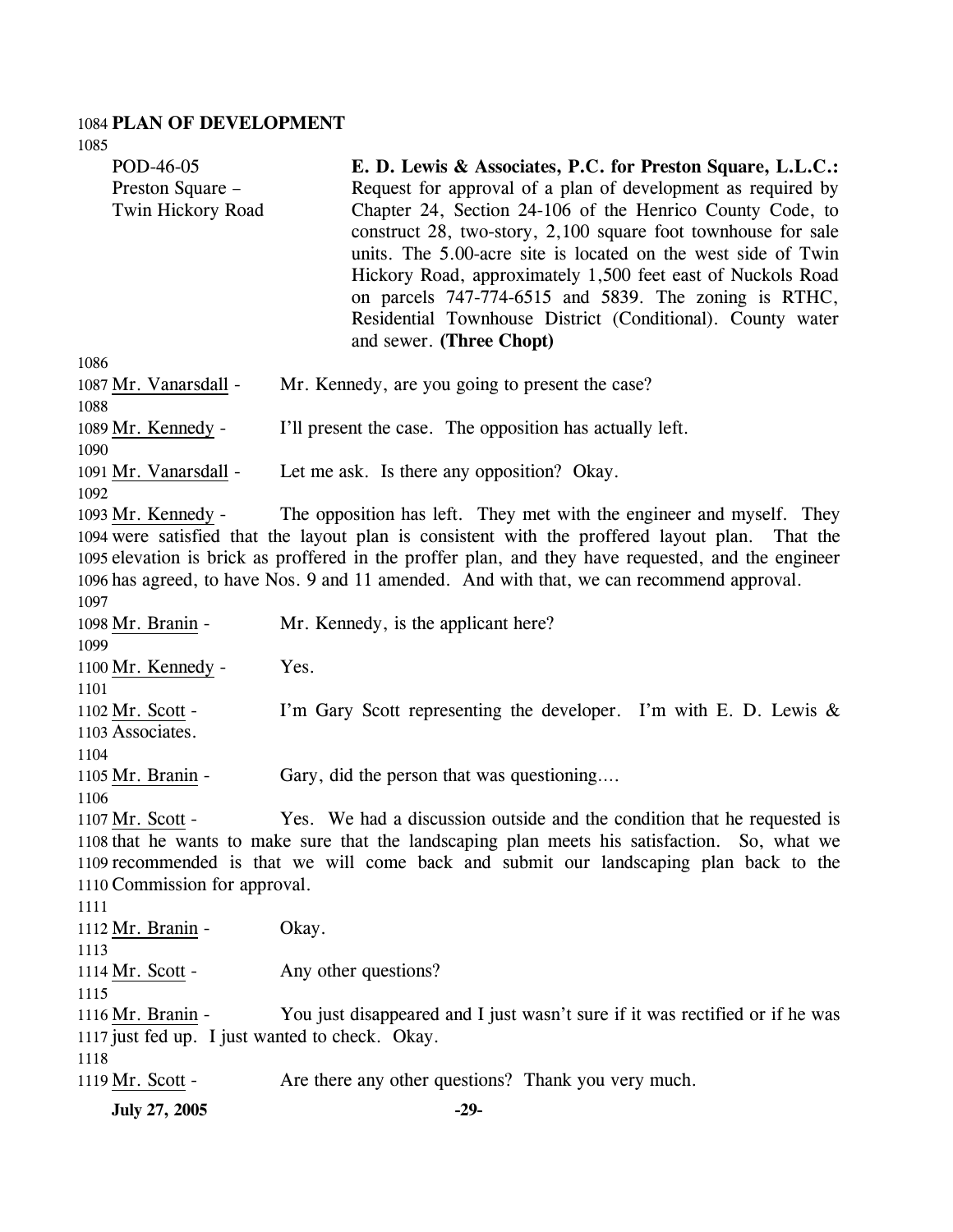1120 Mr. Branin - I'm going to make a motion now.

1122 Mr. Vanarsdall - All right.

1123

1121

Mr. Chairman, I move for the approval of POD-46-05, Preston Square – 1125 Twin Hickory Road, subject to the annotations on the plans and the standard conditions for this 1126 type of development and the additional conditions Nos. 23 through 36 and conditions Nos. 9 1127 and 11 amended. 1124 Mr. Branin -

1128

1129 Mr. Archer - Second.

1130

The motion was made by Mr. Branin and seconded by Mr. Archer. All 1132 in favor say aye...all opposed say nay. The motion passes. 1131 Mr. Vanarsdall -

1133

1134 The Planning Commission approved POD-46-05, Preston Square, subject to the annotations on 1135 the plans, the standard conditions attached to these minutes for developments of this type, and 1136 the following additional conditions:

1137

1138 9. 1139 1140 **AMENDED** - A detailed landscaping plan shall be submitted to the Department of Planning for review and Planning Commission approval prior to the issuance of any occupancy permits.

1141 11. 1142 1143 1144 **AMENDED** - Prior to the installation of the site lighting equipment, a plan including depictions of light spread and intensity diagrams, and fixture and specifications and mounting height details shall be submitted for Department of Planning review and Planning Commission approval.

1145 23. 1146 1147 The site including paving, pavement markings, signage, curb and gutter, dumpster screens, walls, fences, lighting and other site improvements shall be properly maintained in good condition at all times.

- 1148 24. Any necessary repairs shall be made in a timely manner.
- 1149 25. The unit house numbers shall be visible from the parking areas and drives.

1150 26. 1151 1152 1153 The names of streets, drives, courts and parking areas shall be approved by the Richmond Regional Planning District Commission and such names shall be included on the construction plans prior to their approval. The standard street name signs shall be ordered from the County and installed prior to any occupancy permit approval.

1154 27. 1155 The subdivision plat for Preston Square shall be recorded before any building permits are issued.

- 1156 28. 1157 The developer shall provide fire hydrants as required by the Department of Public Utilities and Division of Fire.
- 1158 29. 1159 A standard concrete sidewalk shall be provided along the west side of Twin Hickory Road.

1160 30. 1161 The proffers approved as a part of zoning case C-50C-04 shall be incorporated in this approval.

1162 31. 1163 1164 Any necessary off-site drainage and/or water and sewer easements must be obtained in a form acceptable to the County Attorney prior to final approval of the construction plans.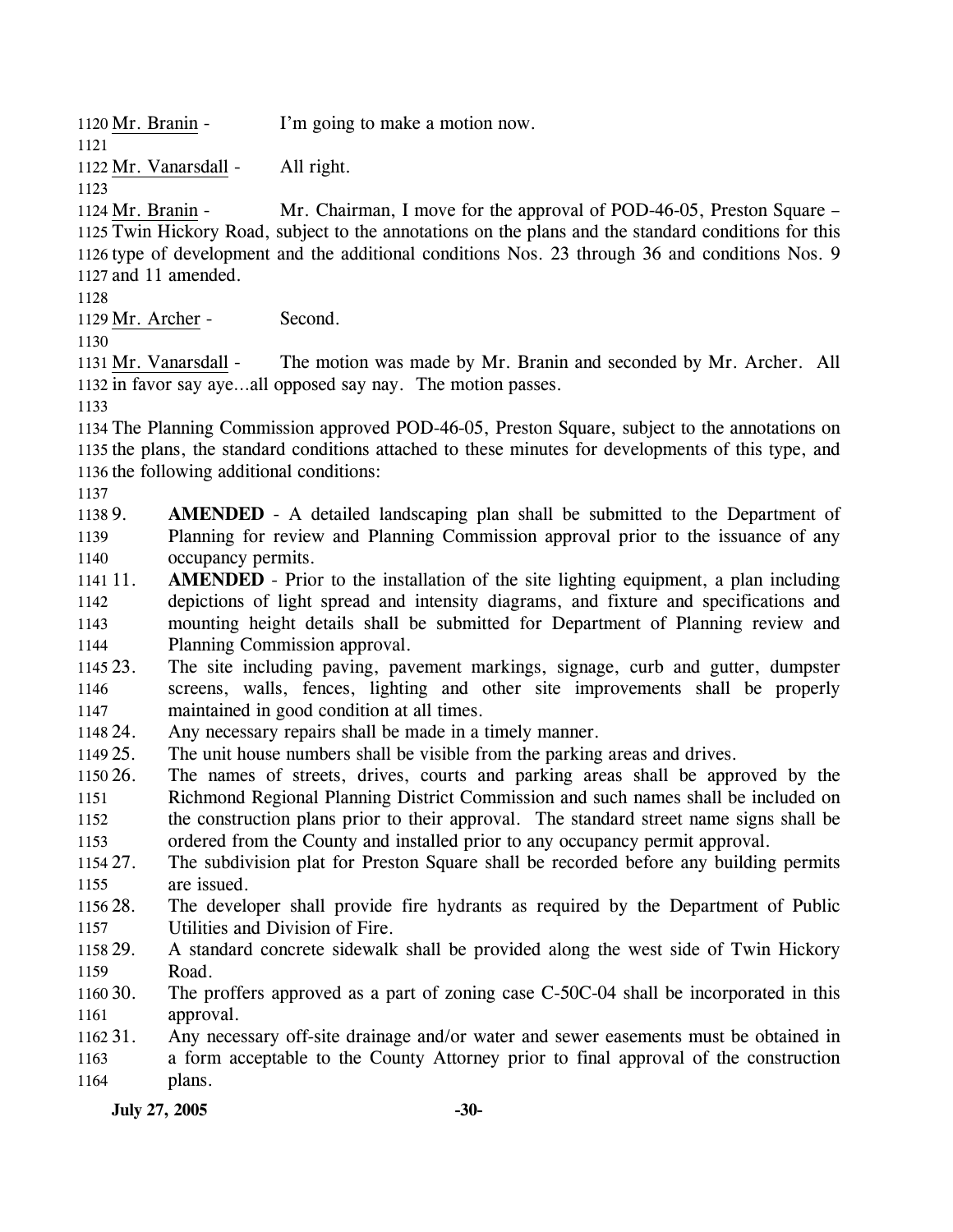1165 32. 1166 1167 Deviations from County standards for pavement, curb or curb and gutter design shall be approved by the County Engineer prior to final approval of the construction plans by the Department of Public Works.

1168 33. 1169 1170 1171 1172 1173 1174 1175 The pavement shall be of an SM-2A type and shall be constructed in accordance with County standard and specifications.The developer shall post a defect bond for all pavement with the Department of Planning - the exact type, amount and implementation shall be determined by the Director of Planning, to protect the interest of the members of the Homeowners Association. The bond shall become effective as of the date that the Homeowners Association assumes responsibility for the common areas. Prior to the issuance of the last Certificate of Occupancy, a professional engineer must certify that the roads have been designed and constructed in accordance with County standards.

1176 34. 1177 1178 Insurance Services Office (ISO) calculations must be included with the plans and contracts and must be approved by the Department of Public Utilities prior to the issuance of a building permit.

1179 35. 1180 1181 Approval of the construction plans by the Department of Public Works does not establish the curb and gutter elevations along the Henrico County maintained right-ofway. The elevations will be set by Henrico County.

1182 36. 1183 1184 1185 1186 The location of all existing and proposed utility and mechanical equipment (including HVAC units, electric meters, junction and accessory boxes, transformers, and generators) shall be identified on the landscape plans. All equipment shall be screened by such measures as determined appropriate by the Director of Planning or the Planning Commission at the time of plan approval**.**

1187

Mr. Silber had to step away and now Mr. O'Kelly is here to continue Before we start the next case, if anybody in here is interested in a 1190 Chevrolet, a GMC or a Pontiac, we have a gentleman in the back from the Pau, Pau patch and 1191 just taught you might be interested. He's got a good discount, I understand. I heard that he 1192 will sell them for a song and he will turn around and sing it to you. All right, Mr. O'Kelly. 1188 Mr. Vanarsdall -1189 with the meeting.

## 1193

### 1194 **SUBDIVISION**

1195

Mayland Court Extension **Michael Baker, Jr., Inc. for Commonwealth Foundation**  (July 2005 Plan) **for Cancer Research:** The 1.64-acre site proposed for a public road is located south of the intersection of Stillman Parkway and Mayland Drive on parcels 752-757-8824 and 753-757-1656. The zoning is M-1C, Light Industrial District

(Conditional). County water and sewer. **(Three Chopt) 0 Lot** 

1196

Is there anyone in the audience in opposition to subdivision Mayland 1198 Court Extension (July 2005 Plan) in the Three Chopt District? No opposition. When I first 1199 saw this, I thought it was another Court we were building. Good morning, Mr. Wilhite. 1197 Mr. Vanarsdall -1200

Good morning. We just handed out a revised plan we received on 1202 Friday. There was no change to the proposed alignment. However, the original plan was 1203 missing a lot of basic information that we have now received. They did change the location of 1201 Mr. Wilhite -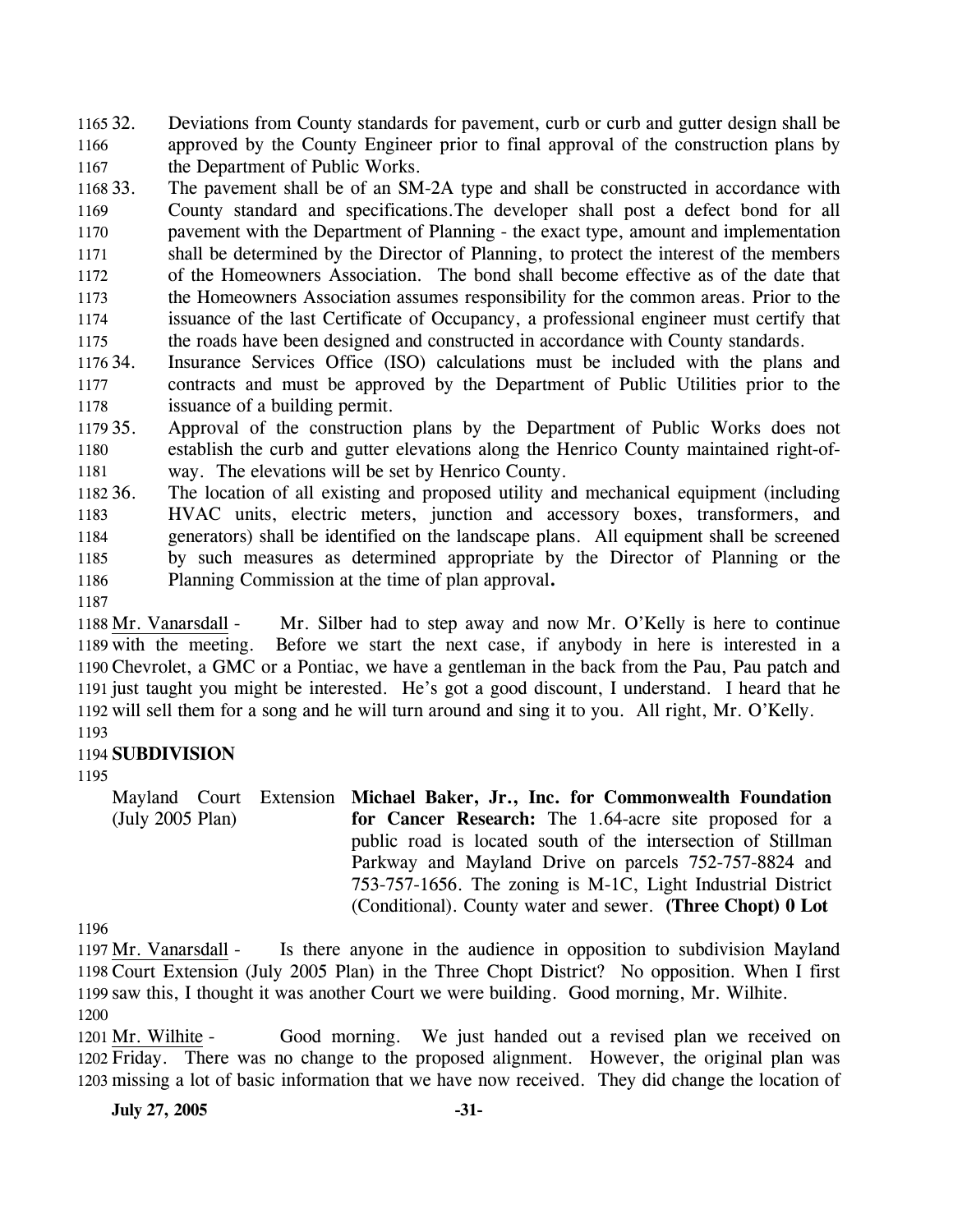the proposed BMP. Where it was shown on the original plan was located in what was required to be a transitional buffer adjacent to Pemberton Green Townhouses. That has been moved out of the buffer. There is no need for a transitional buffer deviation. The staff has annotated the plan to make sure that the BMP would meet the 25-foot required setback under the County Design Manuel. There will also be a berm placed in front of the BMP along the roadway. We have also received the signatures from the adjacent property owners that were needed. There were some proposed modifications to some existing entrances. With that, staff can recommend approval of the revised plan.

1212

Are there any questions by Commission members for Mr. Wilhite? No 1214 questions. All right, Mr. Branin. 1213 Mr. Vanarsdall -

1215

Mr. Chairman, I move for approval of Mayland Court Extension subject 1217 to the changes on the new plans. 1216 Mr. Branin -

1218

1219 Mr. Vanarsdall - Is that it?

1220

1222

1221 Mr. Branin - I think that's it.

1223 Mr. Jernigan - You forgot added conditions Nos. 12, 13 and 14.

1224

1225 Mr. Branin - I'm sorry. And conditions Nos. 12 through 14.

1226

1227 Mr. Jernigan - Second.

1228

The motion was made by Mr. Branin and seconded by Mr. Jernigan. All 1230 in favor say aye...all opposed say nay. The motion passes. 1229 Mr. Vanarsdall -

1231

 The Planning Commission granted conditional approval to subdivision plan Mayland Court Extension (July 2005 Plan) subject to the standard conditions attached to these minutes for subdivisions served by public utilities, the annotations on the plans and the following additional conditions:

1236

1237 12. 1238 12. Any necessary offsite drainage easements must be obtained prior to approval of the construction plan by the Department of Public Works.

1239 13. 1240 1241 The applicant shall submit a request for vacation of the excess right-of-way in the existing Mayland Court cul-de-sac to the Real Property Office prior to the recordation of the subdivision plat.

1242 14. 1243 The applicant shall use his best efforts to transfer any excess property to the west of the proposed right-of-way line to the adjacent property owners.

1244

1245 Mr. Vanarsdall - All right. Next case, Mr. O'Kelly.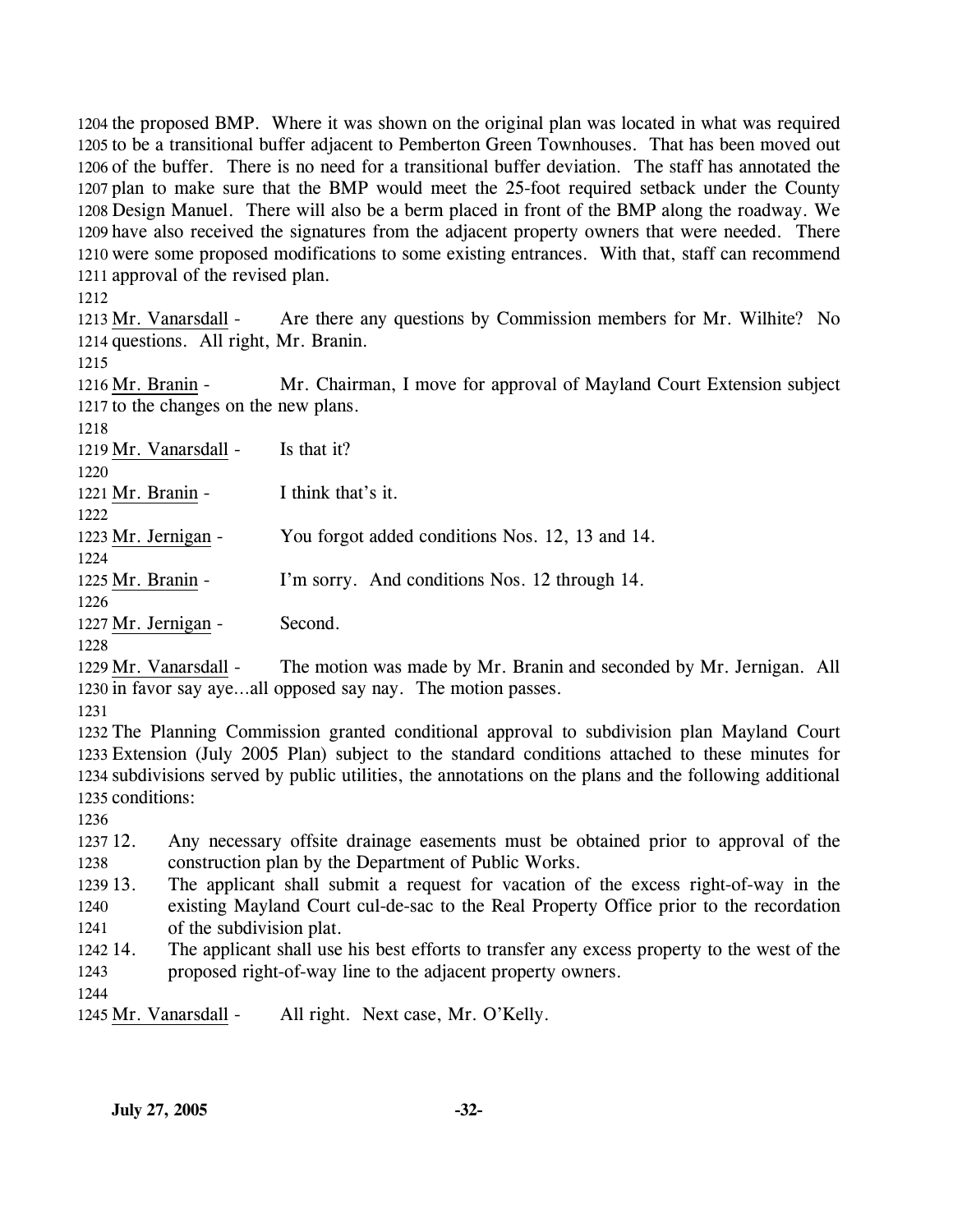Fisher's Woods (July 2005 Plan) Hughes Road

**Engineering Design Associates for Bernice F. Selph, Rex Sullivan and Stuart W. Fowler:** The acre site proposed for a subdivision of 15 single-family homes is located on the north line of Hughes Road, approximately 2,550 feet east of Elko Road (State Route 156) on parcel 860-696-7961 and part of 2468 and 3323. The zoning is A-1, Agricultural District. Individual well and septic tank/drainfield. **(Varina) 15 Lots** 

1248

Is there anyone in the audience in opposition to Fisher's Woods (July 2005 Plan) in the Varina District? No opposition. Mr. Jernigan. 1250 1249 Mr. Vanarsdall -

1251

1252 Mr. Jernigan - Tony.

1253

Good morning, everyone. Mr. Chairman, Planning Commission 1255 members, the applicant, Rex Sullivan is proposing a subdivision of approximately 63 acres into 1256 15 lots fronting onto a proposed road. At the time of preparation of this packet, there were a 1257 couple outstanding issues regarding the layout, existing structures and the possible acquisition 1258 of some adjacent property from Mr. Cheek. The applicant has since adequately resolved these 1259 issues and provided staff with a revised plan - that is being handed to you now - showing the 1260 approximate location of the existing structures on lot 15. Staff has been able to confirm that 1261 the applicant has had unfruitful conversations with Mr. Cheek and was not able to obtain any 1262 of his property for additional road frontage. 1254 Mr. Greulich -

1263

 As a result, staff can recommend approval of the latest, submitted plan. It is subject to the annotations on the plan, the standard conditions for conditional subdivisions not served by public utilities and additional conditions 11 through 17. Staff and representatives of the applicant are available to answer any questions you may have. Thank you. 1268

1269 Mr. Vanarsdall - Are there any questions for Mr. Greulich?

1270

No I don't have any questions, Mr. Chairman. I don't need to hear from 1272 the applicant on this because it's a pretty cut and dry case. It's a subdivision case and it meets 1273 Code. So, with that, I will move for approval of subdivision Fisher's Wood (July 2005 Plan) 1274 subject to the standard conditions for subdivisions not served by public utilities and the 1275 following additional conditions Nos. 11 through 17. 1271 Mr. Jernigan -

1276

1277 Mrs. Jones - Second.

1278

The motion was made by Mr. Jernigan and seconded by Mrs. Jones. All 1280 in favor say aye...all opposed say nay. The motion passes. 1279 Mr. Vanarsdall -

1281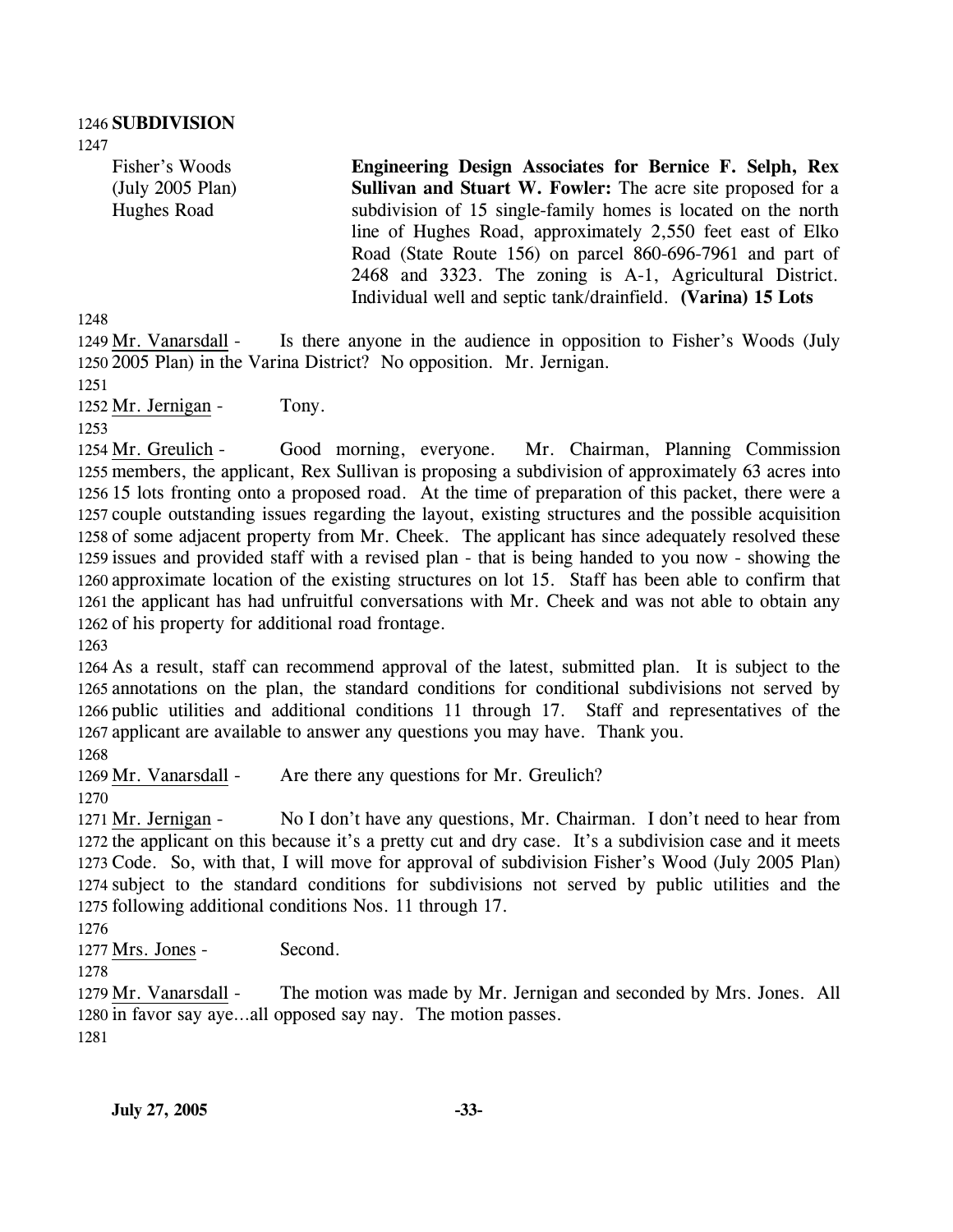The Planning Commission granted conditional approval to subdivision Fisher's Wood (July 2005 Plan) subject to the standard conditions attached to these minutes for subdivisions not served by public utilities, the annotations on the plan, and the following additional conditions: 1285

1286 11 1287 Prior to requesting recordation, the developer shall furnish a letter from Dominion Virginia Power stating that this proposed development does not conflict with its facilities.

1288 12. Each lot shall contain at least 43,560, exclusive of the flood plain areas.

- 1289 13. 1290 1291 13. The detailed plant list and specifications for the landscaping to be provided within the 25 foot-wide planting strip easement along Hughes Road shall be submitted to the Department of Planning for review and approval prior to recordation of the plat.
- 1292 14. 1293 Any necessary offsite drainage easements must be obtained prior to approval of the construction plan by the Department of Public Works.
- 1294 15. 1295 1296 1297 1298 1299 1300 1301 Any future building lot containing a BMP, sediment basin or trap and located within the buildable area for a principal structure or accessory structure, may be developed with engineered fill. All material shall be deposited and compacted in accordance with the Virginia Uniform Statewide Building Code and geotechnical guidelines established by a professional engineer. A detailed engineering report shall be submitted for the review and approval by the Building Official prior to the issuance of a building permit on the affected lot. A copy of the report and recommendations shall be furnished to the Directors of Planning and Public Works.
- 1302 16. 1303 1304 1305 16. Prior to requesting final approval, the engineer shall furnish the Department of Planning Staff a plan showing a dwelling situated on Lot 15 to determine if the lot design is adequate to meet the requirements of Chapter 24, of the Henrico County Code.
- 1306 17. 1307 1308 The limits and elevation of the 100-year frequency flood shall be conspicuously noted on the plat and construction plans and labeled "Limits of 100-year floodplain." Dedicate floodplain as a "Variable Width Drainage & Utilities Easement."

1309

## 1310 **SUBDIVISION**

1311

Darbytown Townhouses (July 2005 Plan) **Balzer & Associates, Inc. for Interfaith Housing Corporation:** The 1.71-acre site proposed for a subdivision of 17 townhouses for sale is located at the northwest corner of Darbytown Road and Shirleydale Avenue on parcel 804-711- 4444. The zoning is R-5, General Residence District. County water and sewer. **(Varina) 17 Lots** 

1312

Is there anyone in the audience in opposition to this case, Darbytown 1314 Townhouses (July 2005 Plan) in the Varina District? No opposition. Mr. McGarry. 1313 Mr. Vanarsdall -1315

Mr. Chairman, members of the Commission. The review of the revised 1317 plan, which has been included in your packet, is now complete. The development meets only 1318 the minimum Code requirements including setbacks, yards and so forth. The staff can 1319 recommend approval subject to the annotations on the plans, the standard conditions for 1320 developments of this type, which is townhouses, a new condition No. 13 to replace the one in 1316 Mr. McGarry -

**July 27, 2005 -34-**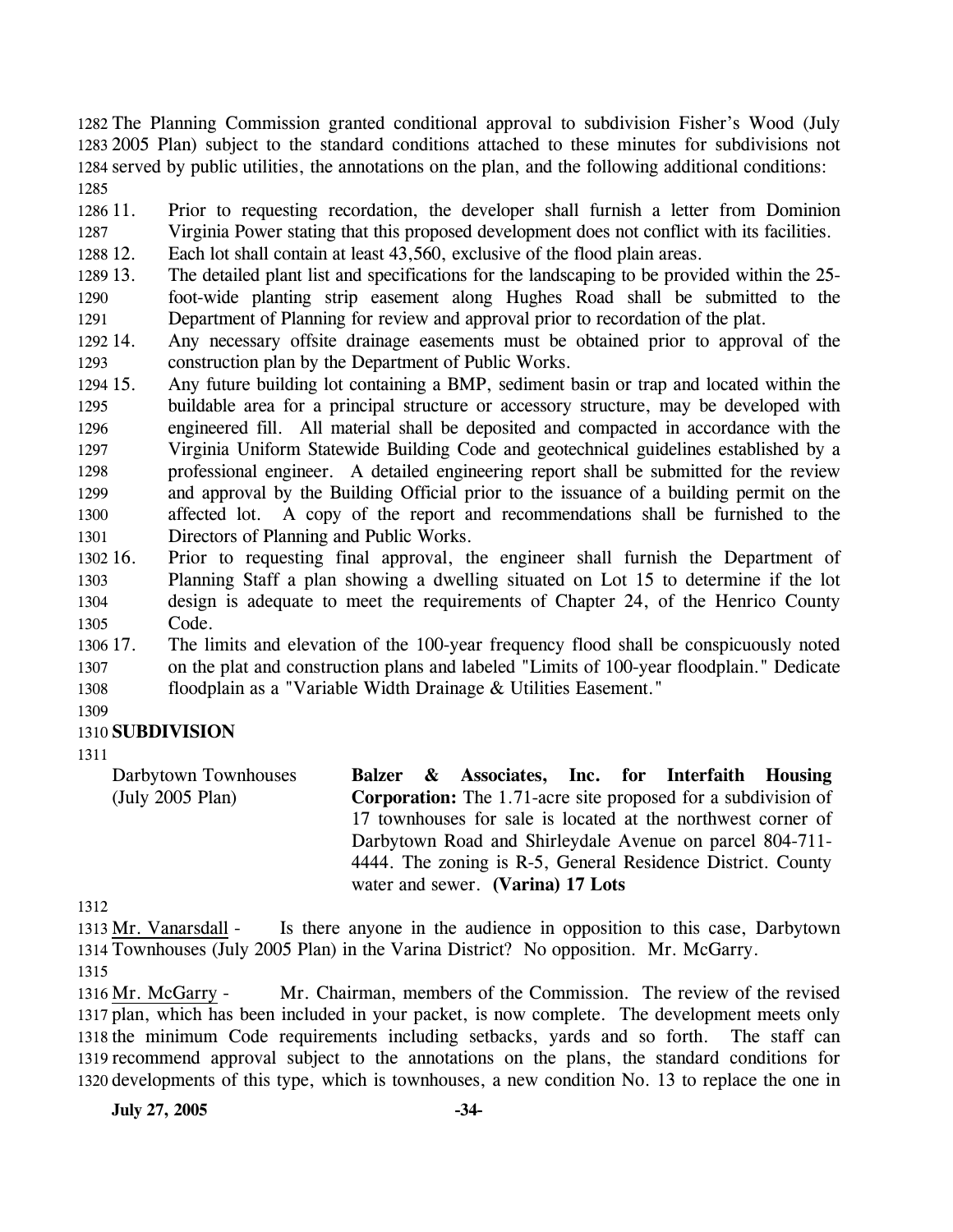1321 the agenda, the new one is on your addendum, and then added condition No. 14 in the agenda. 1322 Staff will be happy to answer any questions you may have.

1323

1324 Mr. Vanarsdall - Are there any questions for Mr. McGarry? No questions. Mr. Jernigan. 1325

Mr. Chairman, with that I'll move for approval of subdivision 1327 Darbytown Townhouses (July 2005 Plan) subject to the annotations on the plan and standard 1328 conditions for residential townhouses for sale. Condition No. 13 was deleted and replaced 1329 with No. 13 on the addendum and condition No. 14. 1326 Mr. Jernigan -

1330

1331 Mr. Archer - Second.

1332

The motion was made by Mr. Jernigan and seconded by Mr. Archer. 1334 All in favor say aye...all opposed say nay. The motion passes. 1333 Mr. Vanarsdall -

1335

1336 The Planning Commission granted conditional approval to subdivision Darbytown Townhouses 1337 (July 2005 Plan) subject to the standard conditions attached to these minutes for subdivisions 1338 served by public utilities, the annotations on the plan and the following additional conditions:

1339

1340 13. 1341 1342 13. Provide a standard three-foot concrete sidewalk behind the curb, located on each lot in an easement to the Homeowners Association. The covenants shall require maintenance of the sidewalk by the Homeowners Association.

1343 14. 1344 1345 1346 1347 14. Prior to requesting the final approval, a draft of the covenants and deed restrictions for the maintenance of the common area by a homeowners association shall be submitted to the Department of Planning for review. Such covenants and restrictions shall be in form and substance satisfactory to the County Attorney and shall be recorded prior to recordation of the subdivision plat.

1348

# 1349 **MR. SILBER RETURNS DURING THIS CASE**

1350

## 1351 **PLAN OF DEVELOPMENT, SPECIAL EXCEPTION & LIGHTING PLAN**

1352

POD-47-05 Springhill Suites Hotel – Gaskins Place **McKinney & Company for Commonwealth Foundation for Cancer Research and McKibbon Hotel Group:** Request for approval of a plan of development, special exception, and lighting plan for a building exceeding three stories and 45 feet in height as required by Chapter 24, Sections 24-106, 24-2 and 24-94 of the Henrico County Code, to construct a four-story, 59,303 square foot, 103 room, hotel. The 2.90-acre site is located on the east line of Gaskins Road, approximately 575 feet south of Maryland Drive, on part of parcel 752-757-0556. The zoning is M-1C, Light Industrial District (Conditional). County water and sewer. **(Three Chopt)** 

1353

1354 Mr. Vanarsdall - Is there anyone in the audience in opposition to this case, POD-47-05,

**July 27, 2005 -35-**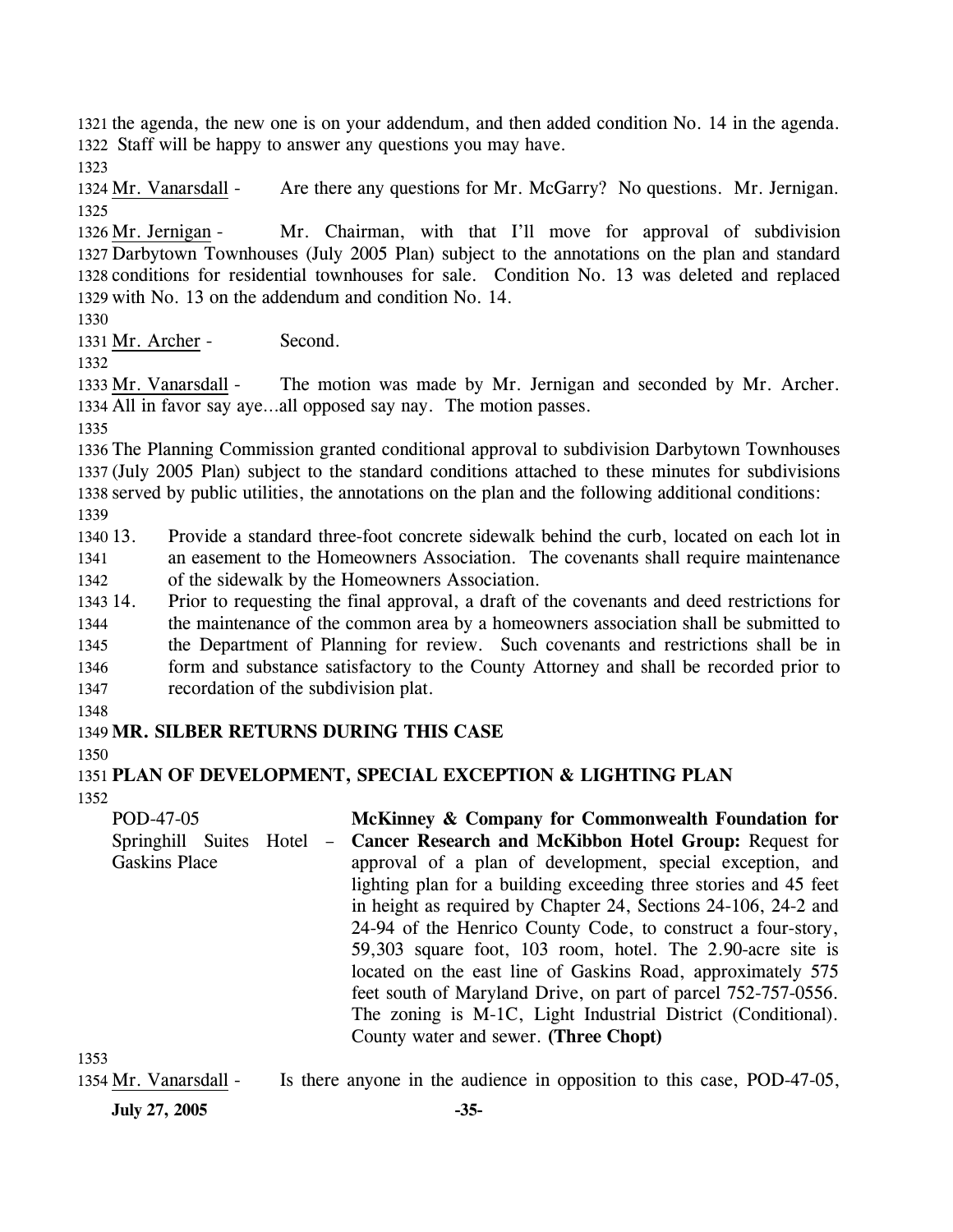1355 Springhill Suites Hotel, in the Three Chopt District? No opposition. In the audience this 1356 morning, we have a former staff member, not old but ole, Stacey Burcin. Mr. Wilhite. 1357

This is the first proposed development within the Gaskins Place project. 1359 The applicant is requesting a special exception for a building exceeding three stories in height. 1360 I would like to point out that there is a Holiday Inn Express directly across Gaskins Road from 1361 this site approved under a 1998 POD. It was approved as a four-story building as well. I 1362 would like to make one clarification. The material on the first story of the hotel originally 1363 showed stone and they have switched that to brick at the request of the Deep Run Business Association. Staff can recommend approval of the site plan. The applicant is here to make his 1364 1365 request and case for the special exception. 1358 Mr. Wilhite -

1366

Are there any questions for Mr. Wilhite by Commission members? No 1368 questions. Mr. Branin. 1367 Mr. Vanarsdall -

1369

Okay, Mr. Chairman. I move that POD-47-05, Springhill Suites Hotel, 1371 be approved with the special exception for height, as well as approval subject to the 1372 annotations on plans, the standard conditions for developments of this type and the following 1373 additional conditions Nos. 23 through 32. 1370 Mr. Branin -

#### 1374

1375 Mr. Archer - Second.

1376

The motion was made by Mr. Branin and seconded by Mr. Archer. All 1378 in favor say aye...all opposed say nay. The motion passes. 1377 Mr. Vanarsdall -

1379

1380 The Planning Commission approved POD-47-05, Springhill Suites Hotel, subject to the 1381 standard conditions attached to these minutes for developments of this type, the annotations on 1382 the plan and the following additional conditions:

1383

1384 11B. 1385 1386 1387 11B. Prior to the approval of an electrical permit application and installation of the site lighting equipment, a plan including light spread and intensity diagrams, and fixture specifications and mounting height details, shall be revised as annotated on the staff plan and included with the construction plans for final signature.

1388 23. 1389 1390 1391 The site including paving, pavement markings, signage, curb and gutter, dumpster screens, walls, fences, lighting and other site improvements shall be properly maintained in good condition at all times. Any necessary repairs shall be made in a timely manner.

1392 24. 1393 1394 1395 1396 24. The easements for drainage and utilities as shown on approved plans shall be granted to the County in a form acceptable to the County Attorney prior to any occupancy permits being issued. The easement plats and any other required information shall be submitted to the County Real Property Agent at least sixty (60) days prior to requesting occupancy permits.

1397 25. 1398 The developer shall provide fire hydrants as required by the Department of Public Utilities and Division of Fire.

1399 26. Outside storage shall not be permitted.

**July 27, 2005 -36-**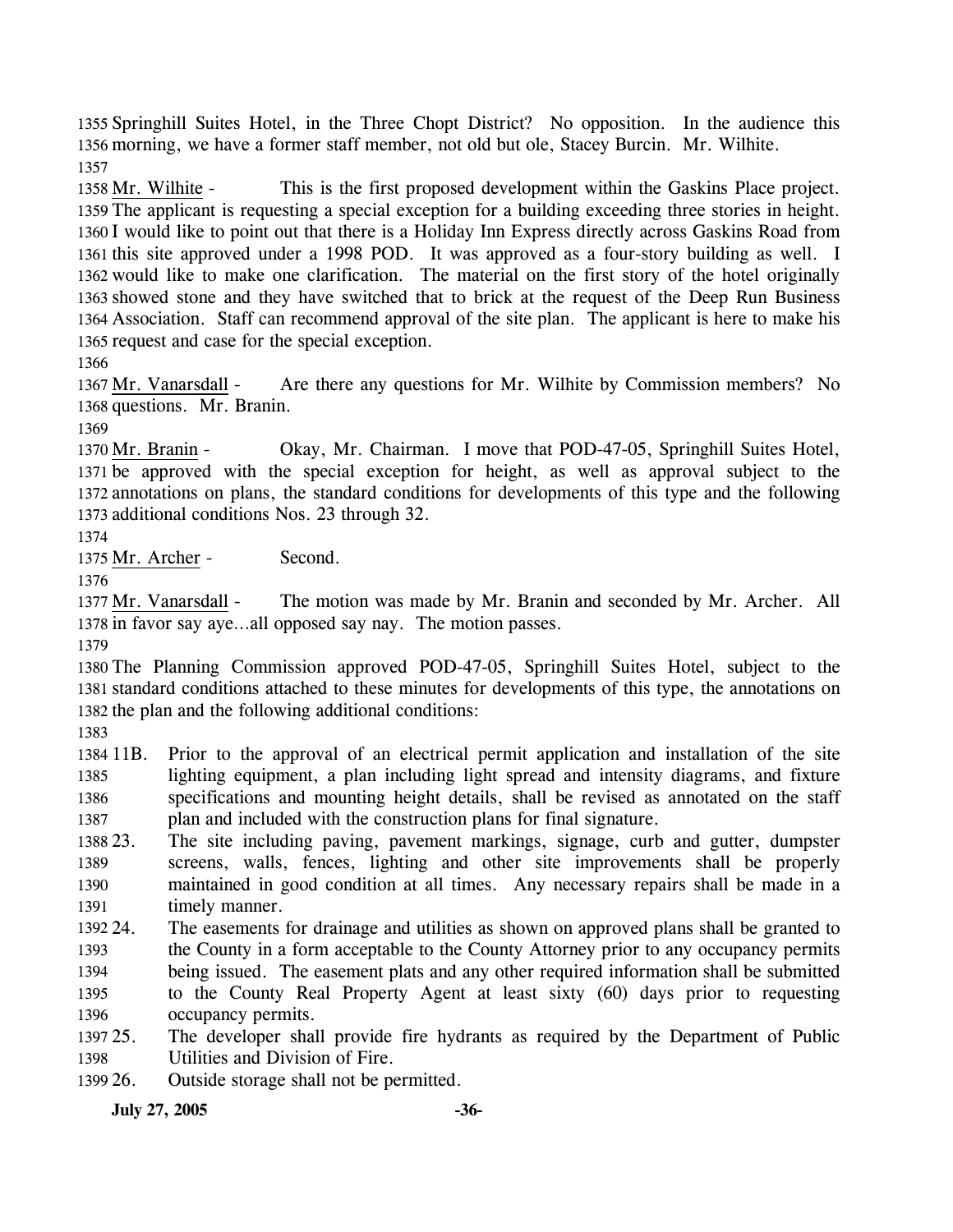1400 27. 1401 The proffers approved as a part of zoning case C-7C-81 shall be incorporated in this approval.

1402 28. 1403 1404 Any necessary off-site drainage and/or water and sewer easements must be obtained in a form acceptable to the County Attorney prior to final approval of the construction plans.

1405 29. 1406 1407 29. Deviations from County standards for pavement, curb or curb and gutter design shall be approved by the County Engineer prior to final approval of the construction plans by the Department of Public Works.

1408 30. 1409 1410 Insurance Services Office (ISO) calculations must be included with the plans and contracts and must be approved by the Department of Public Utilities prior to the issuance of a building permit.

1411 31. 1412 1413 Approval of the construction plans by the Department of Public Works does not establish the curb and gutter elevations along the Henrico County maintained right-ofway. The elevations will be set by Henrico County.

1414 32. 1415 1416 1417 1418 The location of all existing and proposed utility and mechanical equipment (including HVAC units, electric meters, junction and accessory boxes, transformers, and generators) shall be identified on the landscape plans. All equipment shall be screened by such measures as determined appropriate by the Director of Planning or the Planning Commission at the time of plan approval**.**

1419

This is the last case on your agenda, page 34, subdivision Turnberry (July 2005 Plan) 1421 1420 Mr. O'Kelly -

1422

1423 **SUBDIVISION** 

1424

**Turnberry** (July 2005 Plan) Shady Grove Road **AES Consulting Engineers for Wesley J. Smart, Jr. and Centex Homes:** The 13.79-acre site proposed for a subdivision of 25 single-family homes is located on the south line of Shady Grove Road, approximately 1,100 feet east of the intersection of Pouncey Tract Road and Shady Grove Road on parcel 740-770-0883. The zoning is R-3C, One-Family Residence District (Conditional). County water and sewer. **(Three Chopt) 24 Lots** 

1425

Is there anyone in the audience in opposition to Turnberry, in the Three 1427 Chopt District? No opposition. Good morning, Mike. 1426 Mr. Vanarsdall -

1428

Good morning, Mr. Chairman and members of the Planning 1430 Commission. Actually this plan is for 24 lots. The original plan that was submitted to staff 1431 did indicate 25 lots, however, this subdivision plan was submitted while the rezoning case was 1432 still pending Board approval. Subsequently, the Board did approve the rezoning case, C-14C-05 earlier this month and with that there was a revised layout that was exhibited with that 1433 1434 rezoning case and proffered. That layout does call for 24 lots and we received a revised plan 1435 which was handed out to you this morning that reflects the changes to the design of the 1436 subdivision and does match what was ultimately approved as a proffered exhibit. 1429 Mr. Cooper -

**July 27, 2005 -37-**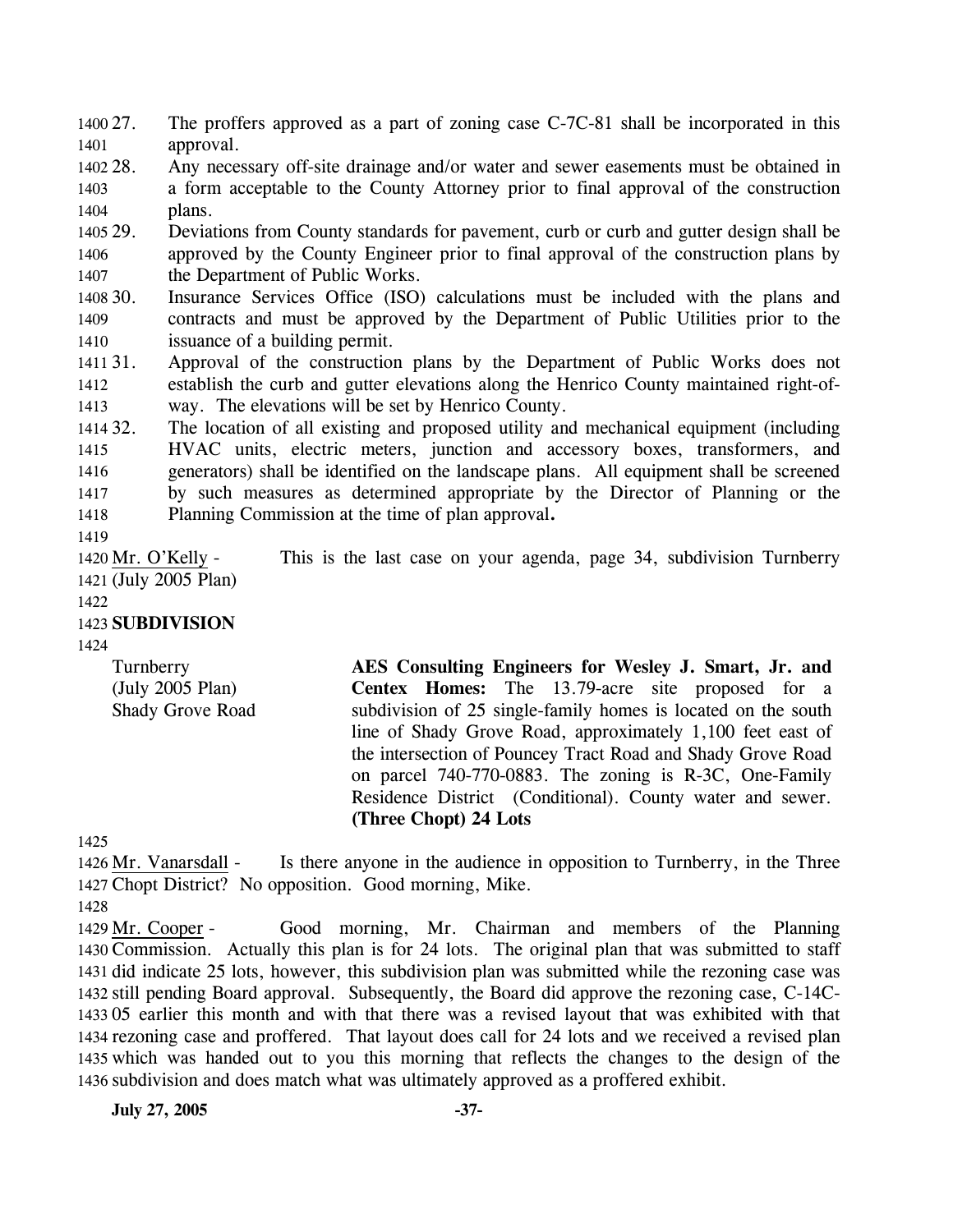1437

 The property is adjacent to Striker Park and there is actually a companion case across the street from on Shady Grove which was rezoning case C-13C-05. One red-lined annotation that you will note on the plan handed to you this morning indicates a need for additional right-of-way along a small portion of Shady Grove Road to accommodate a required right-turn lane into this subdivision. The applicant has agreed to that and when you review the plan, they will still be able to meet all of their lot requirements for the adjacent lot. Therefore, we have annotated the plan and the applicant is in agreement.

1445

 Another issue that staff had was in regards to the common area. The applicant has proffered pedestrian trails through the common area. The original plan, even on the revised plan, did not show the pedestrian trails traveling to the west to the open space in the common area. Staff has asked that the applicant to look into providing additional pedestrian trails through the common area and they have agreed to do so. There are wetlands within portions of the common area and those pedestrian trails will require approval from the U.S. Army Corps of Engineers and DEQ. So, they will attempt to obtain that permission and provide additional pedestrian trails. With that, staff can recommend approval of the revised plan handed to you this morning. And if you have any questions, the applicant is here today and I'll be happy to answer any questions as well.

1456

1457 Mr. Vanarsdall - Are there any questions for Mr. Cooper by Commission members? 1458

I have one question. Mr. Cooper, the annotation on the plan for the 12 1460 feet of right-of-way for the right-turn lane, would that be required across that entire lot 24? 1459 Mr. Silber -1461

That's correct. Just that portion there or some portion thereof. We are 1463 just generally noting the vicinity of where that additional right-of-way will be needed. They 1464 actually faxed to us late yesterday afternoon a revision just for that area of the plan that shows 1465 the exact location of that. Public Works has reviewed it and is okay with that revision. We 1466 just felt annotating the plan would be sufficient at this time. But, we do have a fax that shows 1467 the specific location. 1462 Mr. Cooper -

1468

1469 Mr. Silber - Okay, thank you.

1470

Mr. Cooper, will there be any repercussion if the Corps did not approve 1472 the use of the pedestrian area? Will it have any effect on the approval? 1471 Mr. Archer -

1473

Not necessarily. I believe they will have a good case for obtaining those 1475 pedestrian trails. If you look at the plan there is one section of the common area that is not 1476 wetlands. It is an open space that's closest to Shady Grove Road, labeled as common area. I 1477 feel that that would probably be our most immediate concern is the ability to access that open 1478 space to sufficiently use it by the homeowners. So, hopefully they will be able to work 1479 something out with the Corps to obtain a pedestrian trail to at least access that open space to 1480 make it useable. 1474 Mr. Cooper -

1481 Mr. Branin - Mr. Archer, these trails are very passive, so the Corps… I probably, I'm

**July 27, 2005 -38-**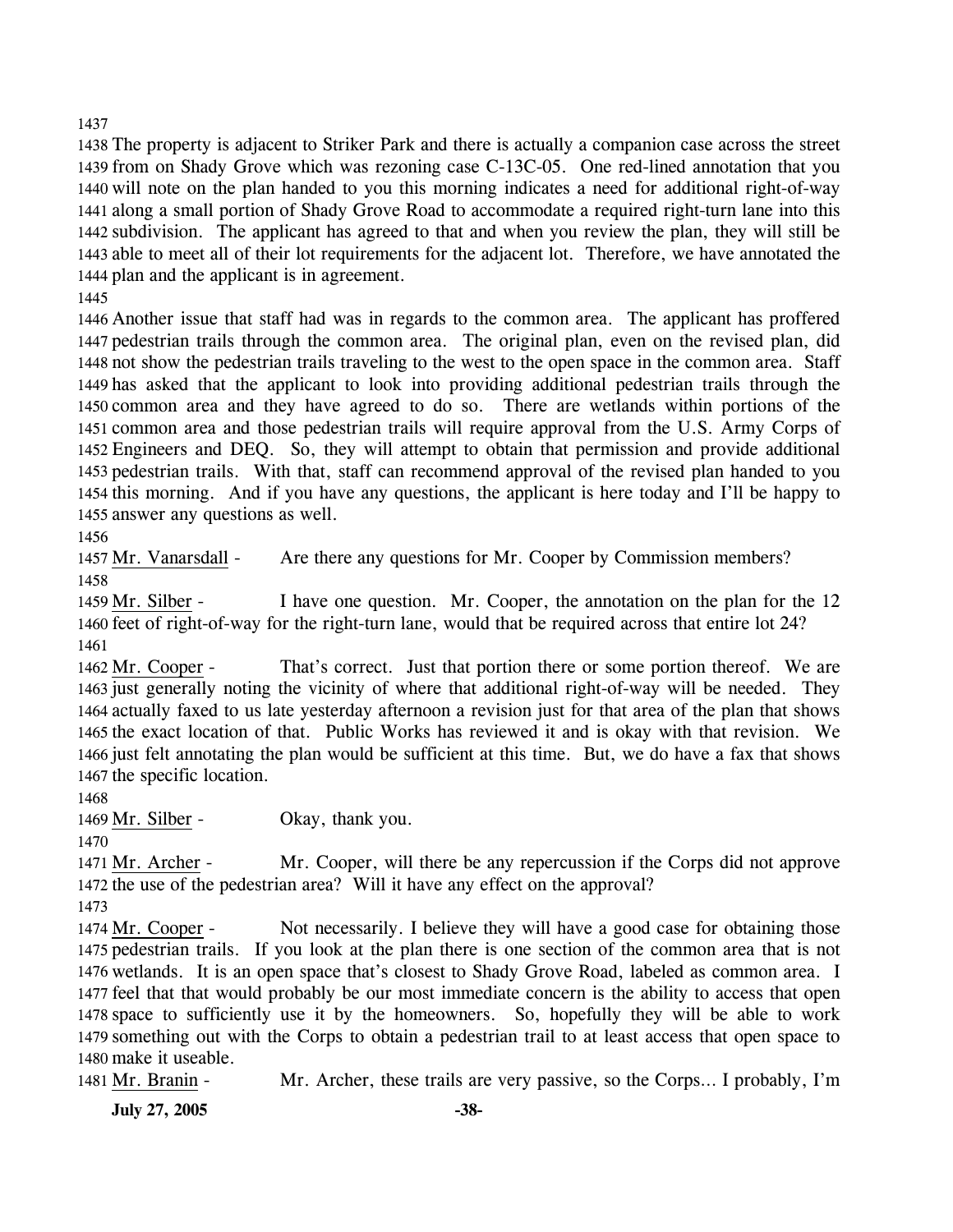1482 hoping will not have a problem with it. It won't affect the plans…it may affect the quality of 1483 life because I thought it was a good idea to have those trails in there.

1484

1485 Mr. Archer - Okay.

1486

1487 Mr. Vanarsdall - All right. Are there any more questions? No questions. Mr. Branin.

1488

I would like to say one thing. I was worried that we wouldn't get the 1490 revised plan because one of the Centex people hasn't been sleeping much since he just had his 1491 second child, yesterday, Shawn? 1489 Mr. Branin -

1492

1493 Man from Aud. - Yes.

1494

Yesterday. So, if he starts to fall asleep let him know that we are still in 1496 action here. 1495 Mr. Branin -

1497

1498 Mr. Archer - It's going to get better.

1499

With that, Mr. Chairman, I would like to move for approval of 1501 Turnberry (July 2005 Plan) with the annotations on the plans, in addition to the standard 1502 conditions of subdivisions served by public utilities and the following additional conditions 1503 Nos. 12 through 19. 1500 Mr. Branin -

1504

1505 Mr. Jernigan - Second.

1506

The motion was made by Mr. Branin and seconded by Mr. Jernigan. All 1508 in favor say aye...all opposed say nay. The motion passes. 1507 Mr. Vanarsdall -

1509

1510 The Planning Commission granted conditional approval to subdivision Turnberry (July 2005 1511 Plan) subject to the standard conditions attached to these minutes for subdivisions served by 1512 public utilities, the annotations on the plans and the following additional conditions:

1513

 $151412$ Each lot shall contain at least 11,000 square feet.

1515 13. 1516 13. A County standard sidewalk shall be constructed along the south side of Shady Grove Road.

1517 14. 14. A County standard sidewalk shall be constructed along one side of all internal roads.

1518 15. 1519 Any necessary offsite drainage easements must be obtained prior to approval of the construction plan by the Department of Public Works.

1520 16. 1521 The proffers approved as part of zoning case C-14C-05 shall be incorporated in this approval.

1522 17. 1523 1524 1525 1526 Any future building lot containing a BMP, sediment basin or trap and located within the buildable area for a principal structure or accessory structure, may be developed with engineered fill. All material shall be deposited and compacted in accordance with the Virginia Uniform Statewide Building Code and geotechnical guidelines established by a professional engineer. A detailed engineering report shall be submitted for the review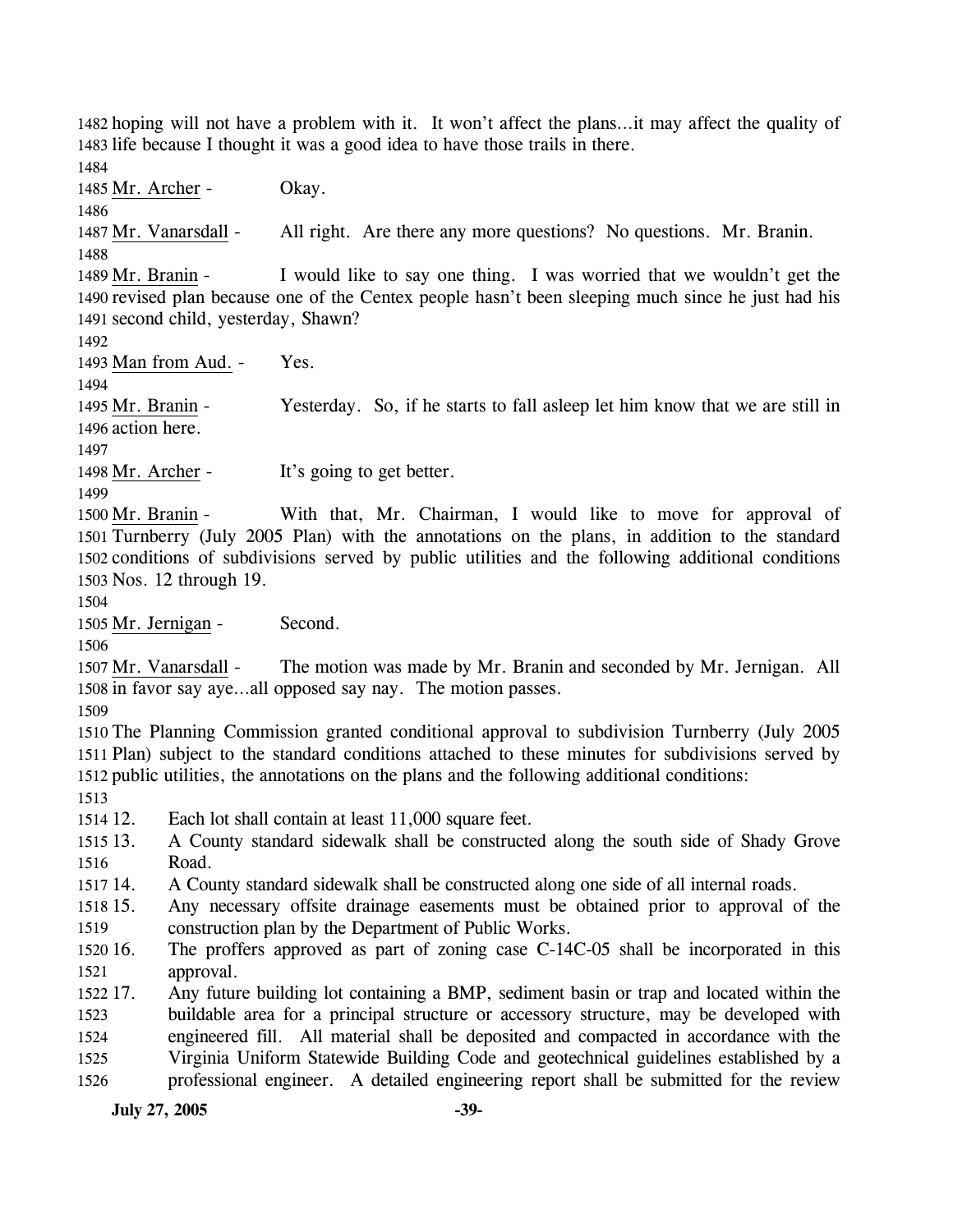**July 27, 2005** -40-1527 1528 1529 1530 18. 1531 1532 1533 19. 1534 1535 1536 and approval by the Building Official prior to the issuance of a building permit on the affected lot. A copy of the report and recommendations shall be furnished to the Directors of Planning and Public Works. The detailed plant list and specifications for the landscaping to be provided within the 25foot-wide buffer along Shady Grove Road shall be submitted to the Department of Planning for review and approval prior to recordation of the plat. The detailed plant list and specifications for the landscaping to be provided within the 25foot-wide buffer adjacent to parcel 740-769-2091 shall be submitted to the Department of Planning for review and approval prior to recordation of the plat. Next on the agenda would be the approval of the minutes, the June 22, 2005 minutes. 1538 1537 Mr. Silber -1539 1540 **APPROVAL 0F MINUTES: June 22, 2005 Minutes**  1541 1542 Mr. Vanarsdall - I had a couple but I didn't mark it so it doesn't amount to anything. 1543 I thought I was asleep during this meeting because I think I only said two 1545 things during the whole meeting. 1544 Mr. Branin -1546 On page 9, line 287, Mr. Branin said: Yes, sir, Mr. Chairman, I motion 1548 that we approve all of the extensions. It should be "move" and not "motion." Nothing earth 1549 shaking. 1547 Mr. Vanarsdall -1550 1551 Mr. Silber - So, change "motion" to "move?" 1552 1553 Mr. Vanarsdall - Yes. 1554 1555 Mr. Archer - Mr. Chairman, I move approval of the minutes as corrected. 1556 1557 Mrs. Jones - Second. 1558 1559 Mr. Jernigan - Second. 1560 The motion was made by Mr. Archer and seconded by Mrs. Jones and Mr. 1562 Jernigan. All in favor say aye...all opposed say nay. The motion passes. 1561 Mr. Vanarsdall -1563 1564 The Planning Commission approved the corrected minutes for the June 22, 2005, meeting. 1565 1566 Mr. Vanarsdall - Now we have the calendar. 1567 1568 **APPROVAL OF CALENDAR: 2006 Planning Commission Meeting Calendar – Subdivisions**  1569 **and Plans of Development**  1570 1571 Mr. Silber - Yes, sir. Next is the approval of the calendar for the year 2006. This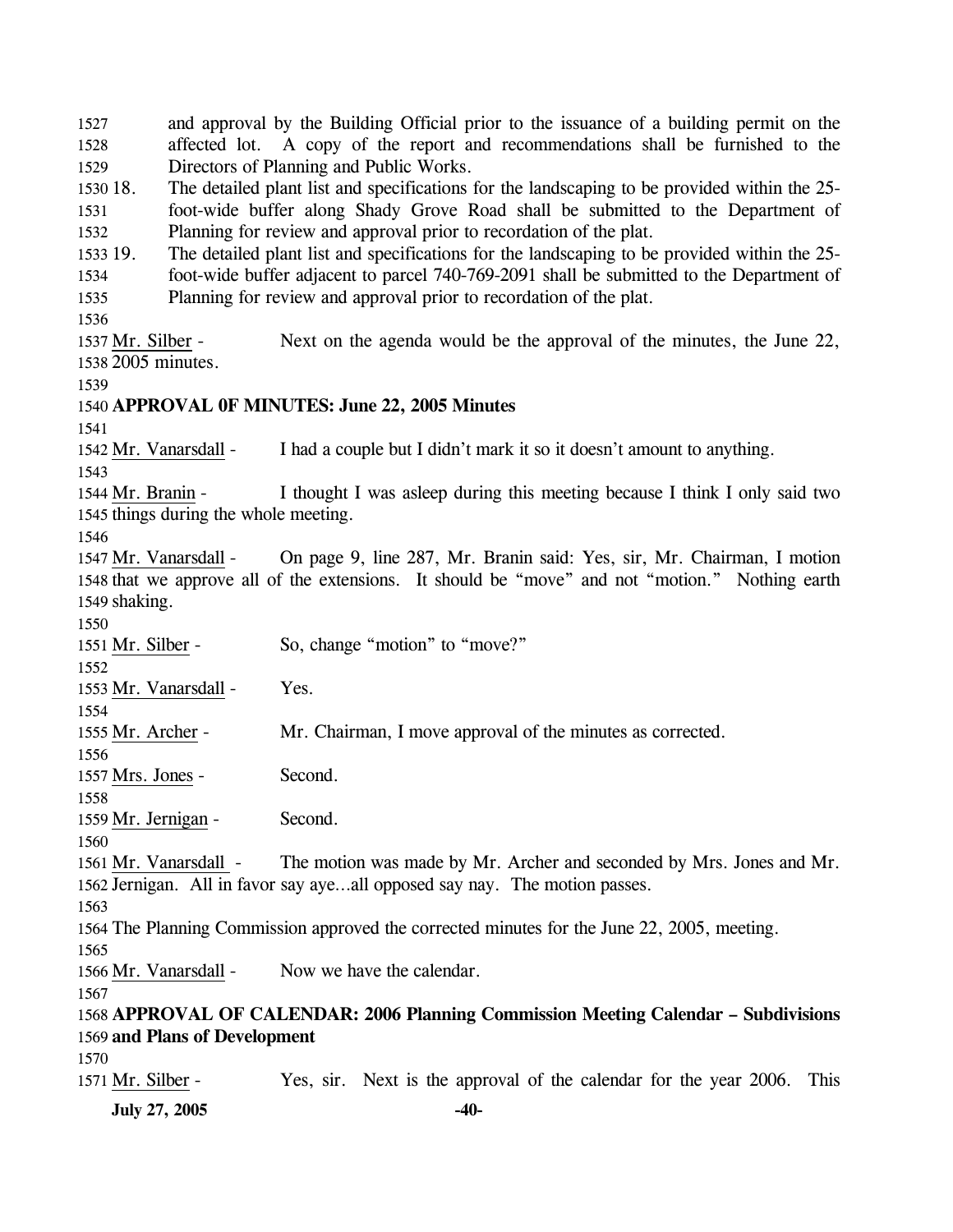would be the Planning Commission's calendar for both Rezoning meetings as well as the Plans of Development meetings. We have provided you a revision that's in the addendum. We have corrected an error under the Rezoning schedule showing the meeting on June 15 instead of June 8 and that impacts the filing deadline. So, the addendum that we provided has the revised schedule and if you will, refer to that. This does take into consideration the APA Conference that will be in San Antonio, Texas during the period of April 22 through April 26. So, we have worked around that as well.

1579

I do have my usual change. Anyone else have any questions or changes? I 1581 have my usual ones I like to change. Since December and Christmas comes but once, I would like 1582 to have it early, if this is possible and it won't throw a wrench in the work. I would like to see, 1583 under Rezoning, December 14, be moved to the  $7<sup>th</sup>$  of December. And, December 20, under 1580 Mr. Vanarsdall -1584 POD, be moved to December 13. We did this in 2004, we had it on the 9<sup>th</sup> and 2005 on the 8<sup>th</sup> 1585 and for the other we had the  $14<sup>th</sup>$  and  $15<sup>th</sup>$ . So, I would like to make a motion to do that if it is 1586 alright with you, Mr. Secretary.

1587

1588 Mr. Silber - I think that would be easier than moving Christmas. 1589 1590 Mr. Jernigan - Well, we have never tried it, Randy. 1591

1592 Mr. Archer - We've never tried it.

1593

Mr. Jernigan called me about seeing if we could move Christmas and I told 1595 him that the Chairman... I'm very proud to be Chairman, but I don't have that kind of authority 1596 and I told him who to see, if he ever got there he could talk to the man. 1594 Mr. Vanarsdall -

1597

I'm not aware, Mr. Chairman, of any problems with doing that. We 1599 haven't checked the calendar to see if that has any conflict but we certainly can accept it, and if 1600 there is an issue we will bring it back to you, but I'm not aware that there is an issue with either of 1601 these dates. Does the staff knows of any problems moving those two? 1598 Mr. Silber -

1602

1603 Mr. Archer - It was the  $7<sup>th</sup>$  and the... What was the other one?

1604

December 13. We would have to move the respective filing deadlines for 1606 both of those meetings. 1605 Mr. Silber -

1607

1608 Mr. Vanarsdall - Right.

1609

Another thing worth pointing out, and staff may have to refresh my 1611 memory, is to which week this is, but by adjusting the POD hearing around the APA Conference, 1612 we do place it onto the week of Spring Break, Easter and Spring Break. So often some 1613 Commission members have conflicts. Sometimes staff is taking time off to be with their families 1614 because the kids are out of school. So, I just want to point that out. I believe it is the week of 1615 April 19 that often falls on Spring Break week. So, if you all know of your schedule, and you 1616 might be gone at that period of time, we need to have a quorum. So, please let us know. 1610 Mr. Silber -

**July 27, 2005 -41-**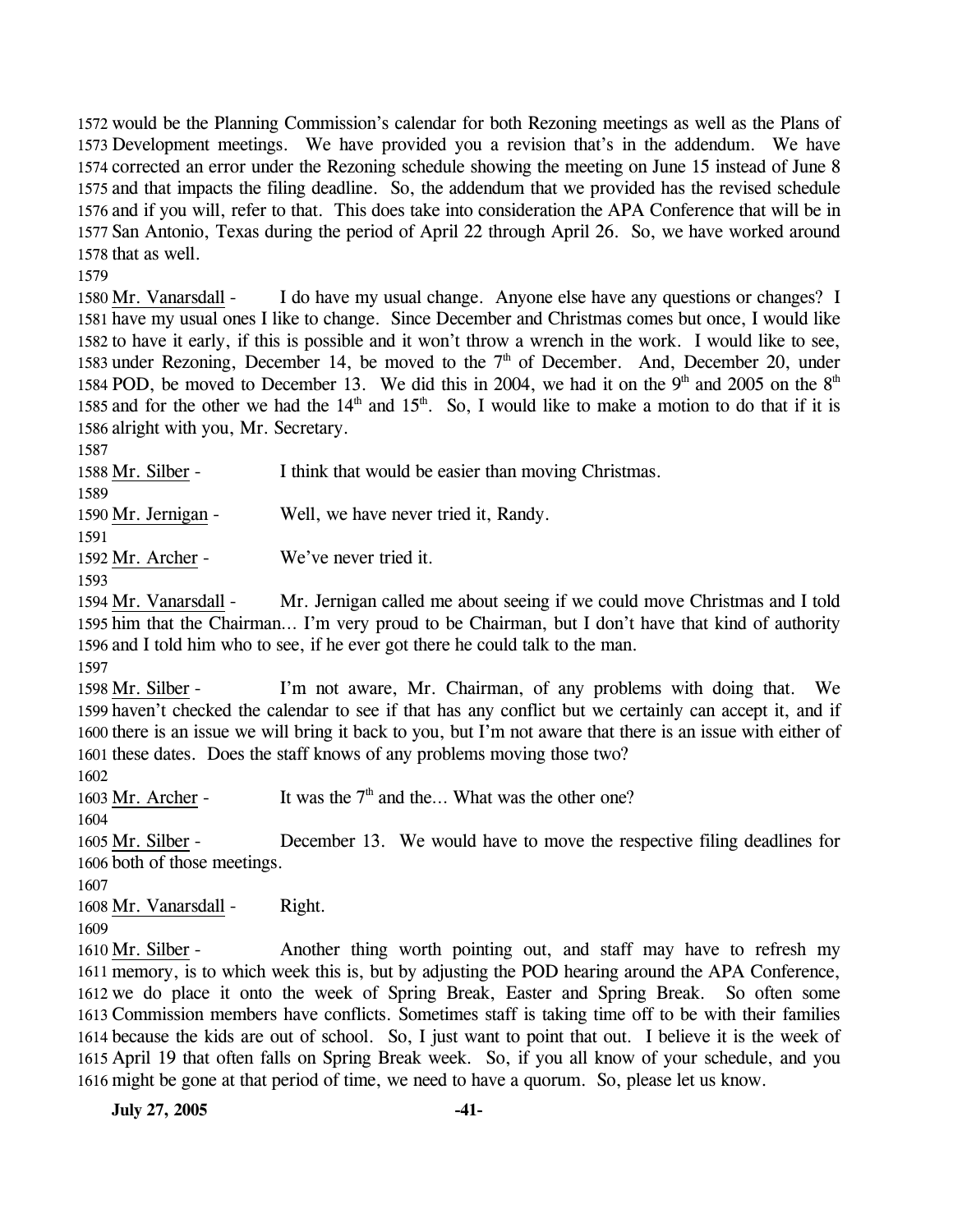1617 I'll raise a problem here, just for myself. The  $13<sup>th</sup>$  of December is the 1619 second testing day for the CPC exam that I'll be involved in. I don't know if Tommy is or not. 1618 Mrs. Jones -1620 1621 Mr. Vanarsdall - That's all right, we will take care of your cases for you. 1622 1623 Mrs. Jones - If everyone else is here, I'm sure that will be fine. 1624 1625 Mr. Jernigan - We'll miss you. 1626 We will miss you and we hope that you will do well on your test. Mrs. 1628 Jones, were you just telling us so that we would know that you do this kind of thing or is that 1629 relevant to this? 1627 Mr. Vanarsdall -1630 1631 Mrs. Jones - It's relevant to the calendar, sir. 1632 1633 Mr. Archer - Did you say CPCU? 1634 1635 Mrs. Jones - Yes, no, the Certified Planning Commission…. 1636 1637 Mr. Archer - Oh, Certified Planner. I thought you said CPCU. 1638 1639 Mr. Vanarsdall - Where will it be, in Charlottesville? 1640 1641 Mrs. Jones - Yes, I think so. 1642 Well, if nobody else wants to do it, I'll make a motion that we adopt this 2006 meeting schedule and it's been noted that June 15 on the Rezoning Calendar instead of June 1644 1645 8 and April 20 instead of 13. And we move Rezoning to December 7 and POD to December 13 1646 and I'll leave it up to staff for when the filing deadlines are. And that's the end of the motion. 1643 Mr. Vanarsdall -1647 1648 Mr. Jernigan - Second, Mr. Chairman. 1649 The motion was made by Mr. Vanarsdall and seconded by Mr. Jernigan. 1651 All in favor say aye...all opposed say nay. Thank you. The ayes have it. 1650 Mr. Vanarsdall -1652 1653 Mr. Silber - Thank you. 1654 1655 Mr. Vanarsdall - And, Mrs. Jones we will take care of your cases for you. 1656 Mr. Branin has also indicated that he is likely to be taking the same class 1658 and the same exam. 1657 Mr. Silber -1659 You know what, I'm sitting here looking at the 2006 calendar with my 2005 obligations. I'm sorry. 1661 1660 Mrs. Jones -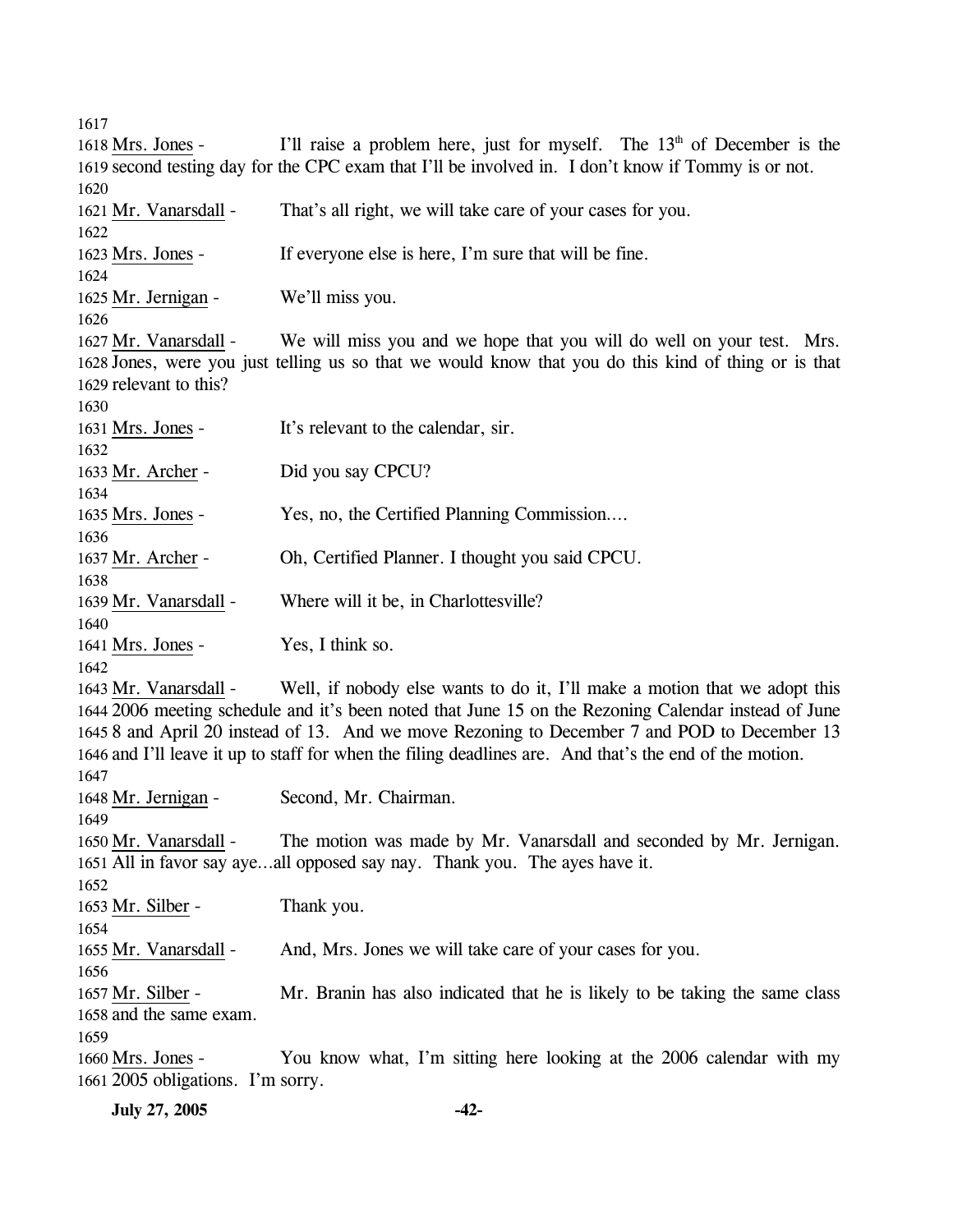| 1662                                   |                                                                                               |
|----------------------------------------|-----------------------------------------------------------------------------------------------|
| 1663 Mr. Silber -                      | Good, so maybe there won't be a conflict.                                                     |
| 1664                                   |                                                                                               |
| 1665 Mr. Archer -                      | Well, if we don't have a quorum, we will come and get you.                                    |
| 1666                                   |                                                                                               |
| 1667 Mrs. Jones -                      | I'll be here, I think.                                                                        |
| 1668                                   |                                                                                               |
| 1669 Mr. Vanarsdall -                  | And Chris will take your test for you if you want too, if you can't make it                   |
| 1670 yourself.                         |                                                                                               |
| 1671                                   |                                                                                               |
| 1672 Mrs. Jones -                      | Okay, it's time to leave.                                                                     |
| 1673                                   |                                                                                               |
|                                        | 1674 The Planning Commission approved the 2006 Calendar with the changes for the Rezoning and |
| 1675 POD Planning Commission meetings. |                                                                                               |
| 1676                                   |                                                                                               |
| 1677 Mr. Silber -                      | I have one item, if I could.                                                                  |
| 1678                                   |                                                                                               |
| 1679 Mr. Vanarsdall -                  | All right, Mr. Secretary.                                                                     |
| 1680                                   |                                                                                               |
| 1681 Mr. Silber -                      | We have something to pass out to you. The Commission may be aware                             |
|                                        |                                                                                               |

1682 that the rules and regulations indicate that when it comes to rezoning requests and provisional use 1683 permits, that there is a limit of 12 new cases in any given month. We have just had a filing 1684 deadline last Thursday for your September rezoning cases and provisional use cases. We had 14 1685 that were filed and again the limit is 12. I have provided you a handout that shows the cases that 1686 have been filed. One of the applications however was incomplete and we intend to inform the 1687 applicant that his application was not complete, so he will be removed from the agenda. So that 1688 puts us down to 13 cases. We also intend to talk to the applicant that filed C-55C-05. This item 1689 may possibly be tabled but we have to get with the applicant to see if that is the issue or not. If 1690 that is not tabled, then we have 13 cases and your limit is 12. 1691

 My recommendation to you is that you only accept 12. We have a large number of rezoning cases in the pipeline, more than usual. We have staff that are working on and attempting to move through the Land Use Plan Update by doing extensive mapping and working on the Comprehensive Plan Update, but by taking a larger number of rezoning cases it is delaying our progress on other projects, including the Comprehensive Plan Updates. So, my recommendation to you is that the Planning Commission not waive their policy but in fact limit this to only 12 cases. Again, we may only have 12 because one of these may be tabled, but in case it is not, we 1699 would have 13 and I would recommend that the  $13<sup>th</sup>$  case be held back until October.

1700

Randy, let me ask you a question. Where do you mark this, 60C and you 1702 recommend that to be bumped because it is incomplete? 1701 Mr. Vanarsdall -

| July 27, 2005         |                               |
|-----------------------|-------------------------------|
| 1706 Mr. Vanarsdall - | And so what district is that? |
| 1705                  |                               |
| 1704 Mr. Silber -     | Yes, sir.                     |
| 1703                  |                               |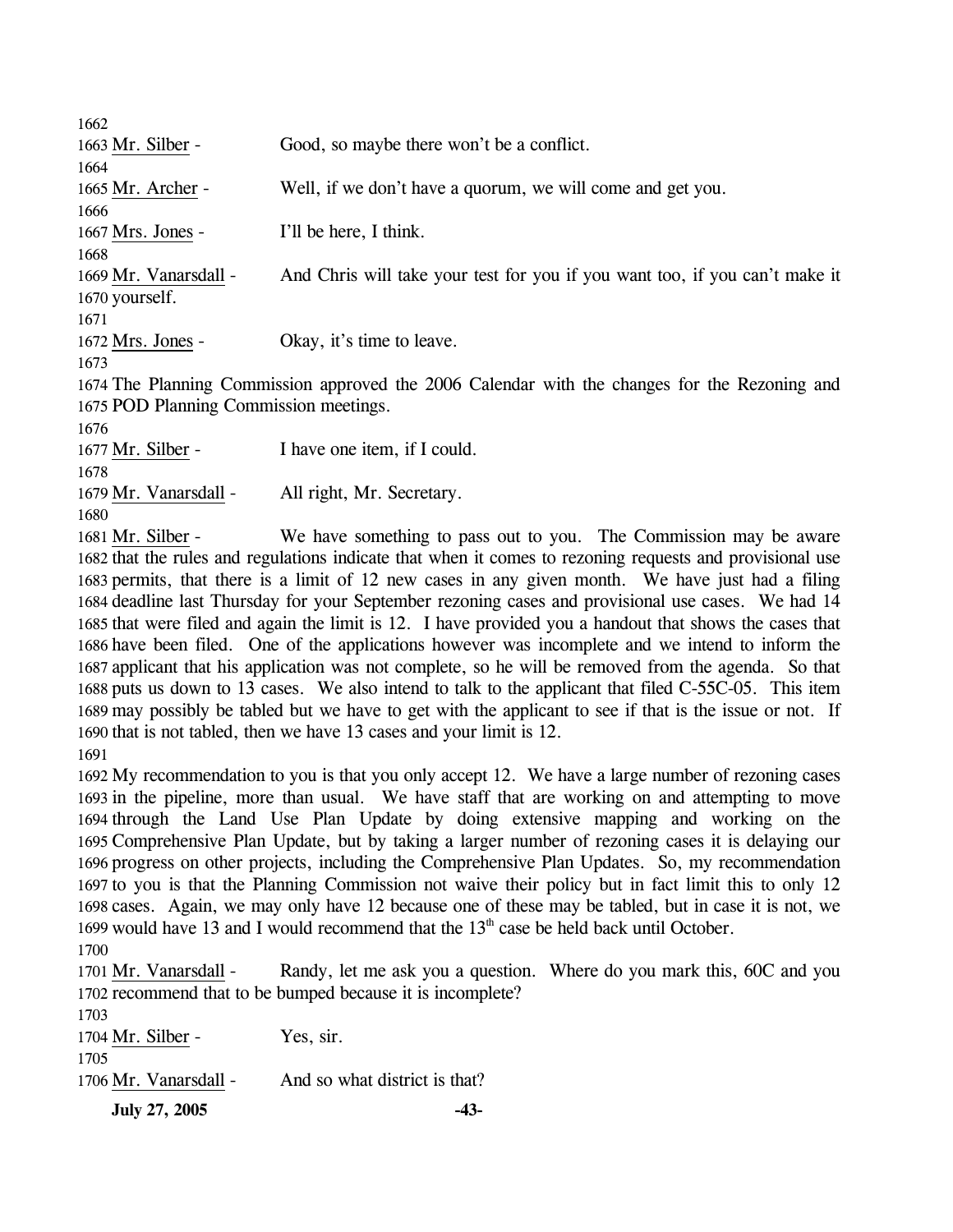1707 1708 Mr. Silber - That's in the Tuckahoe District. 1709 Okay. And the other two on Springfield Land Development, what district 1711 is that? 1710 Mr. Vanarsdall -1712 1713 Mr. Silber - Is that C-55C? 1714 1715 Mrs. Jones - Yes. 1716 That's in the Three Chopt District. You can see the districts in the  $5<sup>th</sup>$ 1718 column over, Mr. Chairman. 1717 Mr. Silber -1719 The reason I asked that is because I think the Commission should have 1721 some input in that also. 1720 Mr. Vanarsdall -1722 I understand. What we typically do is we, the last one in would be the first 1724 one bumped. So these are in order of receipt, so these came in, from top to bottom order, the last 1725 one, the last two, actually, were filed by Mr. Condlin at the same time. They were taken in on the 1726 filing deadline at four o'clock. So, one of those two could be bumped if the Commission decides 1727 to accept  $12$ . 1723 Mr. Silber -1728 Does anybody have any opposition to doing this? Mrs. Jones, you have 1730 one and Tommy the other one is yours. 1729 Mr. Vanarsdall -1731 1732 Mrs. Jones - No. 1733 I don't. Does anybody else? So, you are recommending that we just go with 12? 1735 1734 Mr. Vanarsdall -1736 Yes, sir. It will not require you to take any action. We will just stick with 1738 your policy of accepting 12. 1737 Mr. Silber -1739 1740 Mr. Vanarsdall - That's good. Does anybody want to make a motion? 1741 Well, we are going to drop the last two then? They are related anyway, 1743 aren't they? 1742 Mr. Kaechele -1744 Yes, Mr. Kaechele. If we only have to drop one, I think I will get with 1746 Mr. Condlin and see which one of those two.... 1745 Mr. Silber -1747 1748 Mr. Vanarsdall - That's a good idea. 1749 1750 Mr. Kaechele - They could be heard together, anyway. 1751

**July 27, 2005 -44-**